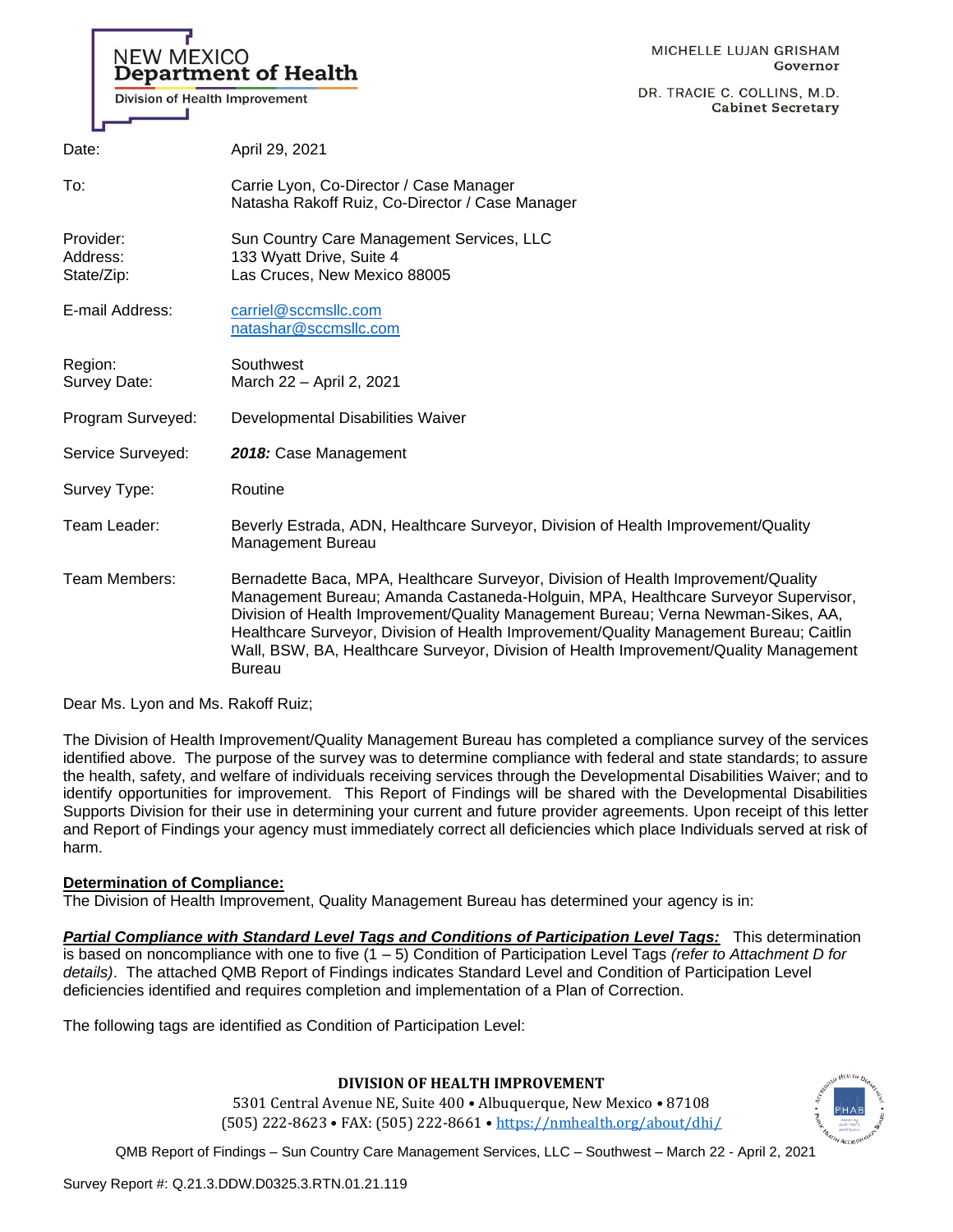- Tag # 1A08.3 Administrative Case File Individual Service Plan / ISP Components
- Tag # 4C07 Individual Service Planning *(Visions, measurable outcome, action steps)*
- Tag #4C12 Monitoring & Evaluation of Services
- Tag # 4C16 Req. for Reports & Distribution of ISP (Provider Agencies, Individual and / or Guardian)

The following tags are identified as Standard Level:

- Tag # 1A08 Administrative Case File
- Tag # 1A08.4 Assistive Technology Inventory List
- Tag # 4C01.1 Case Management Services Utilization of Services
- Tag # 4C08 ISP Development Process
- Tag # 4C09 Secondary FOC
- Tag # 4C16.1 Req. for Reports & Distribution of ISP (Regional DDSD Office)
- Tag # 1A08.2 Administrative Case File: Healthcare Requirements & Follow-up
- Tag # 1A15.2 Administrative Case File: Healthcare Documentation (Therap and Required Plans)
- Tag # 1A27.2 Duty to Report IRs Filed During On-Site and/or IRs Not Reported by Provider

# **Plan of Correction:**

The attached Report of Findings identifies the deficiencies found during your agency's on-site compliance review. You are required to complete and implement a Plan of Correction. Your agency has a total of 45 business days (10 business days to submit your POC for approval and 35 days to implement your *approved* Plan of Correction) from the receipt of this letter.

You were provided information during the exit meeting portion of your on-site survey. Please refer to this information (Attachment A) for specific instruction on completing your Plan of Correction. At a minimum your Plan of Correction should address the following for each Tag cited:

# **Corrective Action for Current Citation**:

• How is the deficiency going to be corrected? (i.e. obtained documents, retrain staff, individuals and/or staff no longer in service, void/adjusts completed, etc.) This can be specific to each deficiency cited or if possible an overall correction, i.e. all documents will be requested and filed as appropriate.

#### **On-going Quality Assurance/Quality Improvement Processes:**

- What is going to be done on an ongoing basis? (i.e. file reviews, etc.)
- How many individuals is this going to effect? (i.e. percentage of individuals reviewed, number of files reviewed, etc.)
- How often will this be completed? (i.e. weekly, monthly, quarterly, etc.)
- Who is responsible? (responsible position within your agency)
- What steps will be taken if issues are found? (i.e. retraining, requesting documents, filing RORA, etc.)
- How is this integrated in your agency's QIS, QI Committee reviews and annual report?

### **Submission of your Plan of Correction:**

Please submit your agency's Plan of Correction in the available space on the two right-hand columns of the Report of Findings. *(See attachment "A" for additional guidance in completing the Plan of Correction)*.

Within 10 business days of receipt of this letter your agency Plan of Correction must be submitted to the parties below:

- **1. Quality Management Bureau, Attention: Monica Valdez, Plan of Correction Coordinator in any of the following ways:**
	- a. Electronically at [MonicaE.Valdez@state.nm.us](mailto:MonicaE.Valdez@state.nm.us) *(preferred method)*
	- b. Fax to 505-222-8661, or
	- c. Mail to POC Coordinator, 5301 Central Ave NE Suite 400, Albuquerque, New Mexico 87108

# **2. Developmental Disabilities Supports Division Regional Office for region of service surveyed**

Upon notification from QMB that your *Plan of Correction has been approved*, you must implement all remedies and corrective actions to come into compliance. If your Plan of Correction is denied, you must resubmit a revised plan as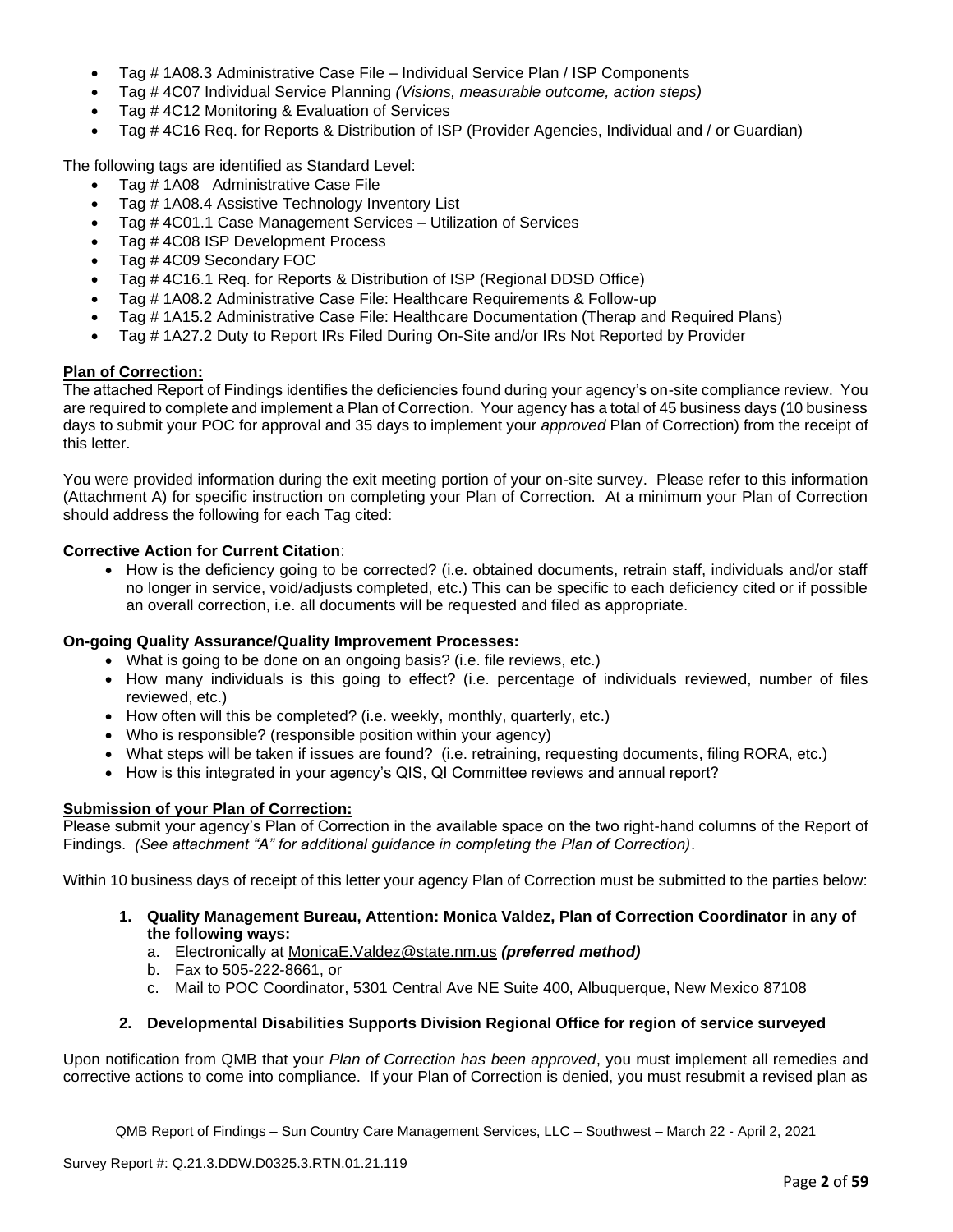soon as possible for approval, as your POC approval and all remedies must be completed within 45 business days of the receipt of this letter.

Failure to submit your POC within the allotted 10 business days or complete and implement your Plan of Correction within the total 45 business days allowed may result in the imposition of a \$200 per day Civil Monetary Penalty until it is received, completed and/or implemented.

#### **Billing Deficiencies:**

If you have deficiencies noted in this report of findings under the *Service Domain: Medicaid Billing/Reimbursement*, you must complete a "Void/Adjust" claim or remit the identified overpayment via a check within 30 calendar days of the date of this letter to HSD/OIG/PIU, *though this is not the preferred method of payment*. If you choose to pay via check, please include a copy of this letter with the payment. Make the check payable to the New Mexico Human Services Department and mail to:

> Attention: *Lisa Medina-Lujan* HSD/OIG/Program Integrity Unit 1474 Rodeo Road Santa Fe, New Mexico 87505

If you have questions and would like to speak with someone at HSD/OIG/PIU, please contact:

*Lisa Medina-Lujan [\(Lisa.medina-lujan@state.nm.us\)](mailto:Lisa.medina-lujan@state.nm.us)*

Please be advised that there is a one-week lag period for applying payments received by check to Void/Adjust claims. During this lag period, your other claim payments may be applied to the amount you owe even though you have sent a refund, reducing your payment amount. For this reason, we recommend that you allow the system to recover the overpayment instead of sending in a check.

#### **Request for Informal Reconsideration of Findings (IRF):**

If you disagree with a finding of deficient practice, you have 10 business days upon receipt of this notice to request an IRF. Submit your request for an IRF in writing to:

> ATTN: QMB Bureau Chief Request for Informal Reconsideration of Findings 5301 Central Ave NE Suite #400 Albuquerque, NM 87108 Attention: IRF request/QMB

See Attachment "C" for additional guidance in completing the request for Informal Reconsideration of Findings. The request for an IRF will not delay the implementation of your Plan of Correction which must be completed within 45 total business days (10 business days to submit your POC for approval and 35 days to implement your *approved* Plan of Correction). Providers may not appeal the nature or interpretation of the standard or regulation, the team composition or sampling methodology. If the IRF approves the modification or removal of a finding, you will be advised of any changes.

Please contact the Plan of Correction Coordinator, Monica Valdez at 505-273-1930 or email at: [MonicaE.Valdez@state.nm.us](mailto:MonicaE.Valdez@state.nm.us) if you have questions about the Report of Findings or Plan of Correction. Thank you for your cooperation and for the work you perform.

Sincerely,

Beverly Estrada, ADN

Beverly Estrada, ADN Team Lead/Healthcare Surveyor Division of Health Improvement Quality Management Bureau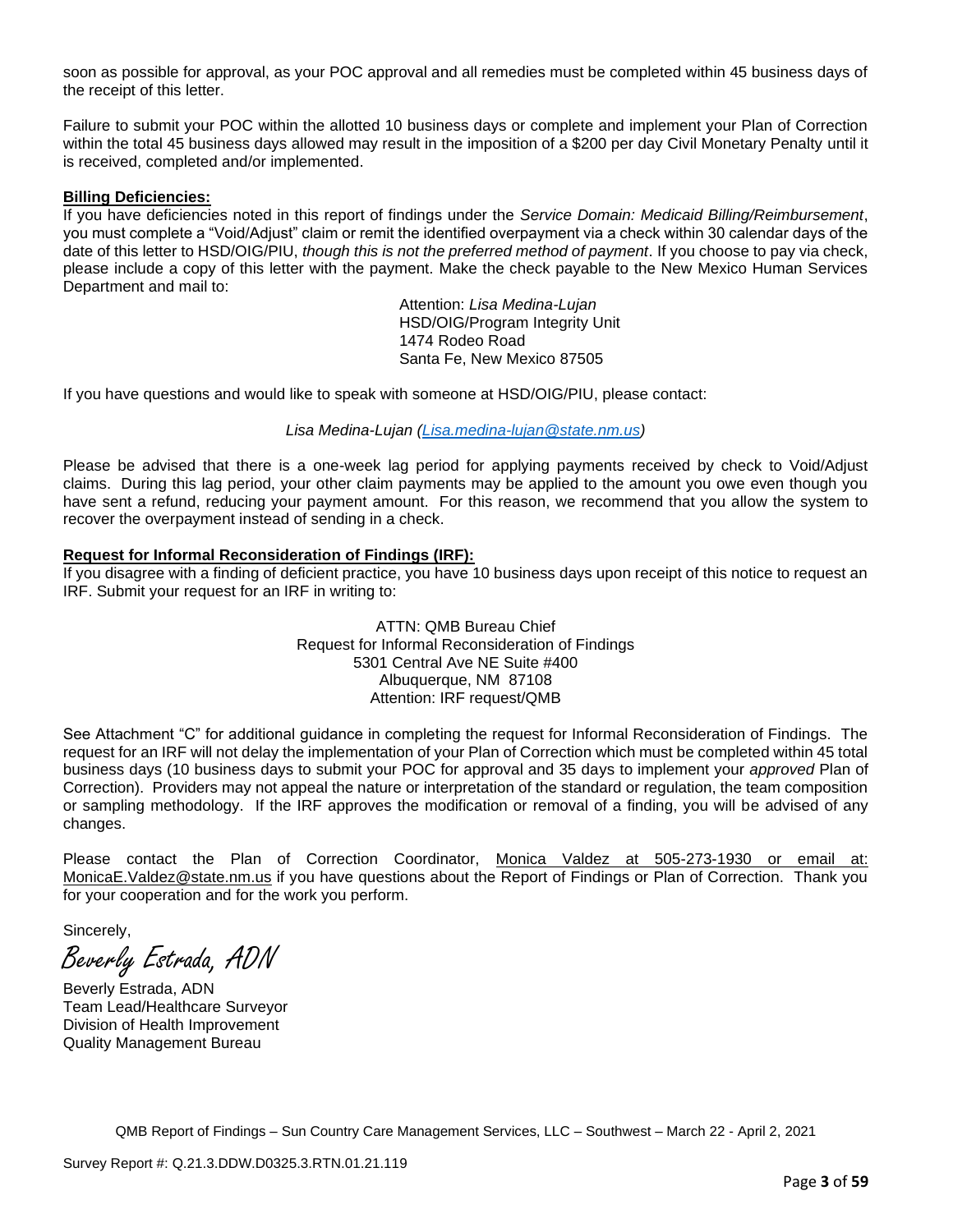#### **Survey Process Employed:**

Administrative Review Start Date: March 22, 2021

#### Contact: **Sun Country Care Management Services, LLC**

Carrie Lyon, Co-Director / Case Manager

**DOH/DHI/QMB** Beverly Estrada, ADN, Team Lead/Healthcare Surveyor

On-site Entrance Conference Date: March 22, 2021

Exit Conference Date: April 2, 2021

#### Present: **Sun Country Care Management Services, LLC**

Carrie Lyon, Co-Director / Case Manager Natasha Rakoff-Ruiz, Co-Director / Case Manager Sarah Triviz, Case Manager Lisa Oberling, Case Manager Jessica Sheen, Case Manager Felicia Rios, Case Manager Mandy Mertz, Case Manager Judy Brandon, Case Manager

#### **DOH/DHI/QMB**

Beverly Estrada, ADN, Team Lead/Healthcare Surveyor Bernadette Baca, MPA, Healthcare Surveyor Amanda Castaneda-Holguin, MPA, Healthcare Surveyor Supervisor Caitlin Wall, BSW, BA, Healthcare Surveyor

### **DDSD - SW Regional Office**

Angie Brooks, Regional Director Brandi Rede, Case Management Coordinator

#### Present: **Sun Country Care Management Services, LLC**

Carrie Lyon, Co-Director / Case Manager Natasha Rakoff-Ruiz, Co-Director / Case Manager Sarah Triviz, Case Manager Lisa Oberling, Case Manager Jessica Sheen, Case Manager Felicia Rios, Case Manager Mandy Mertz, Case Manager Judy Brandon, Case Manager Ashley Mertz, Case Manager

#### **DOH/DHI/QMB**

Beverly Estrada, ADN, Team Lead/Healthcare Surveyor Bernadette Baca, MPA, Healthcare Surveyor Amanda Castaneda-Holguin, MPA, Healthcare Surveyor Supervisor Verna Newman-Sikes, AA, Healthcare Surveyor Caitlin Wall, BSW, BA, Healthcare Surveyor

# **DDSD - SW Regional Office**

Angie Brooks, Regional Director

Administrative Locations Visited: 0 (*Note: No administrative locations visited due to COVID-19 Public Health Emergency*)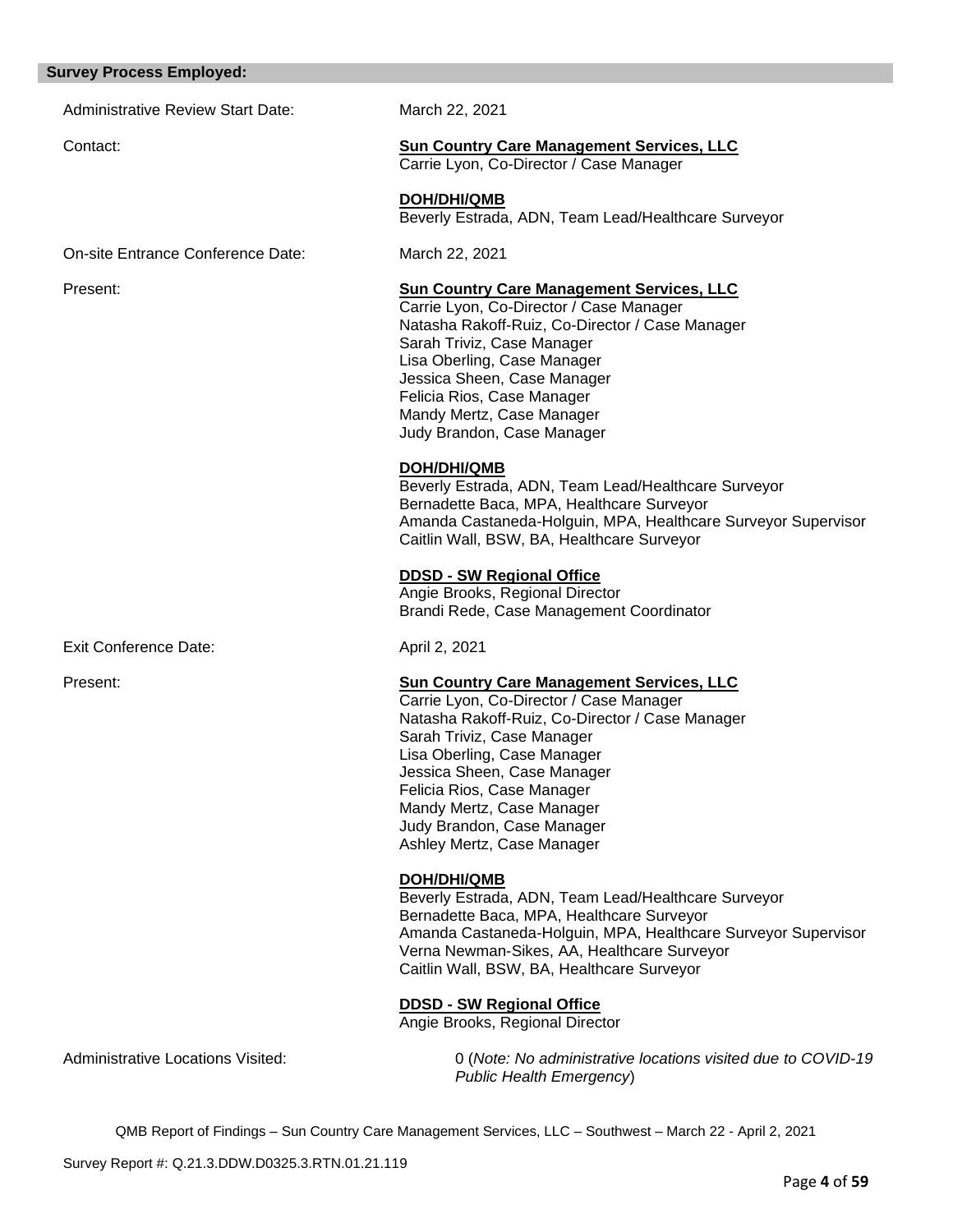| <b>Total Sample Size:</b>                              | 30                                                                                          |
|--------------------------------------------------------|---------------------------------------------------------------------------------------------|
|                                                        | 2 - Jackson Class Members<br>28 - Non- <i>Jackson</i> Class Members                         |
| Persons Served Records Reviewed                        | 30                                                                                          |
| Total Number of Secondary Freedom of Choices Reviewed: | Number: 159                                                                                 |
| Case Management Personnel Records Reviewed             | 10                                                                                          |
| Case Manager Personnel Interviewed                     | 10 (Note: Interviews conducted by video / phone due to<br>COVID-19 Public Health Emergency) |
| Administrative Interviews                              | 1 (Note: Interview conducted by video / phone due to COVID-<br>19 Public Health Emergency)  |

Administrative Processes and Records Reviewed:

- Medicaid Billing/Reimbursement Records for all Services Provided
- Accreditation Records
- Individual Medical and Program Case Files, including, but not limited to:
	- Individual Service Plans
	- Progress on Identified Outcomes
	- Healthcare Plans
	- Medical Emergency Response Plans
	- Therapy Evaluations and Plans
	- Healthcare Documentation Regarding Appointments and Required Follow-Up
	- Other Required Health Information
- Internal Incident Management Reports and System Process / General Events Reports
- Personnel Files, including subcontracted staff
- Staff Training Records, Including Competency Interviews with Staff
- Agency Policy and Procedure Manual
- Caregiver Criminal History Screening Records
- Consolidated Online Registry/Employee Abuse Registry
- Quality Assurance / Improvement Plan

CC: Distribution List: DOH - Division of Health Improvement

- DOH Developmental Disabilities Supports Division
- DOH Office of Internal Audit
- HSD Medical Assistance Division

NM Attorney General's Office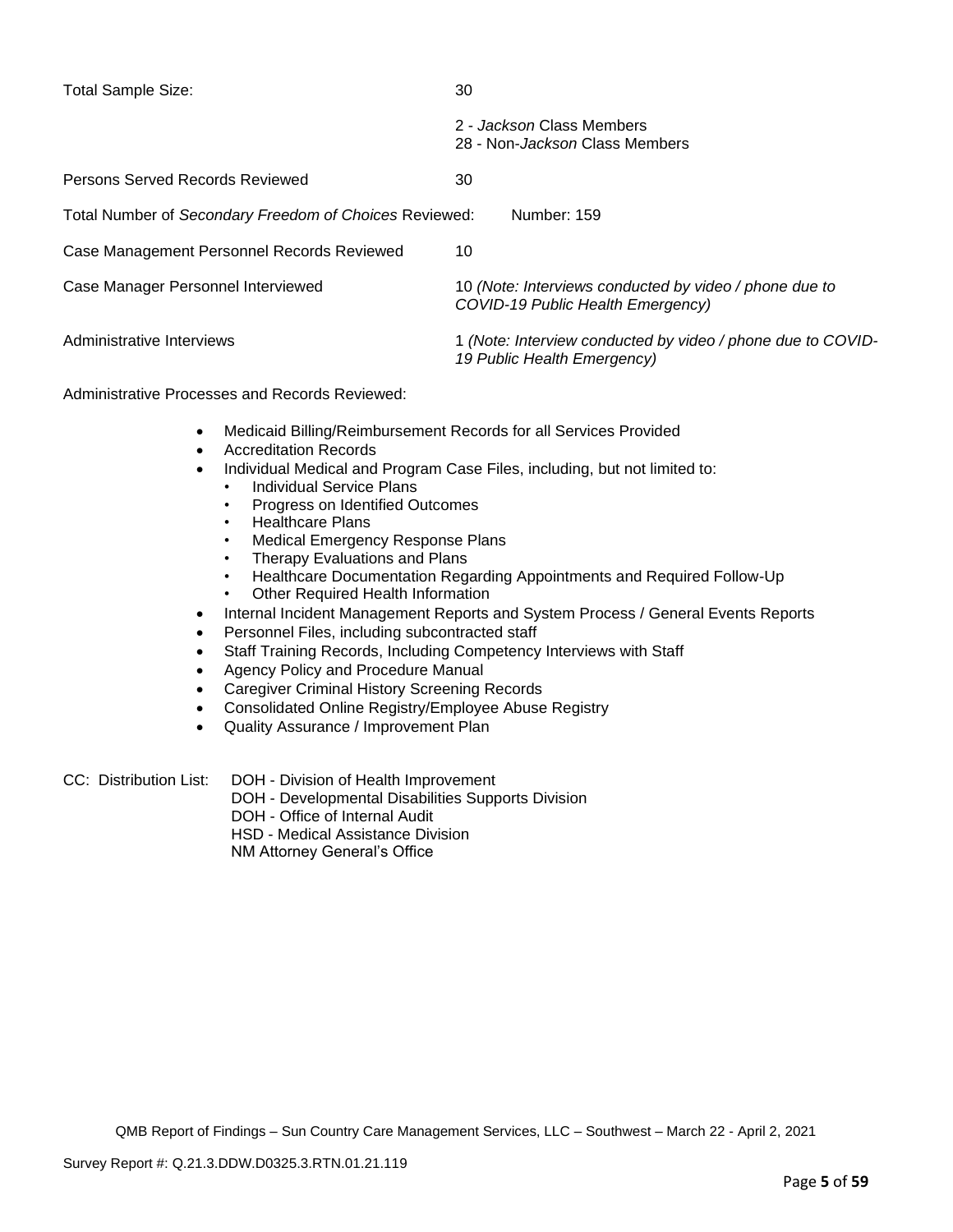# **Attachment A**

# **Provider Instructions for Completing the QMB Plan of Correction (POC) Process**

#### *Introduction:*

After a QMB Compliance Survey, your QMB Report of Findings will be sent to you via e-mail.

Each provider must develop and implement a Plan of Correction (POC) that identifies specific quality assurance and quality improvement activities the agency will implement to correct deficiencies and prevent continued deficiencies and non-compliance.

Agencies must submit their Plan of Correction within ten (10) business days from the date you receive the QMB Report of Findings. (Providers who do not submit a POC within 10 business days may be referred to the DDSD Regional Office for purposes of contract management or the Internal Review Committee [IRC] for possible actions or sanctions).

Agencies must fully implement their approved Plan of Correction within 45 business days (10 business days to submit your POC for approval and 35 days to implement your approved Plan of Correction) from the date they receive the QMB Report of Findings. Providers who fail to complete a POC within the 45-business days allowed will be referred to the IRC for possible actions or sanctions.

If you have questions about the Plan of Correction process, call the Plan of Correction Coordinator at 505-273-1930 or email at [MonicaE.Valdez@state.nm.us.](mailto:MonicaE.Valdez@state.nm.us) Requests for technical assistance must be requested through your Regional DDSD Office.

The POC process cannot resolve disputes regarding findings. If you wish to dispute a finding on the official Report of Findings, you must file an Informal Reconsideration of Findings (IRF) request within ten (10) business days of receiving your report. Please note that you must still submit a POC for findings that are in question (see Attachment C).

#### *Instructions for Completing Agency POC:*

#### *Required Content*

Your Plan of Correction should provide a step-by-step description of the methods to correct each deficient practice cited to prevent recurrence and information that ensures the regulation cited comes into and remains in compliance. The remedies noted in your POC are expected to be added to your Agency's required, annual Quality Assurance (QA) Plan.

If a deficiency has already been corrected since the on-site survey, the plan should state how it was corrected, the completion date (date the correction was accomplished), and how possible recurrence of the deficiency will be prevented.

*The following details should be considered when developing your Plan of Correction:*

#### *The Plan of Correction must address each deficiency cited in the Report of Findings unless otherwise noted with a "No Plan of Correction Required statement." The Plan of Correction must address the five (5) areas listed below:*

- 1. How the specific and realistic corrective action will be accomplished for individuals found to have been affected by the deficient practice.
- 2. How the agency will identify other individuals who have the potential to be affected by the same deficient practice, and how the agency will act to protect those individuals in similar situations.
- 3. What Quality Assurance measures will be put into place and what systemic changes made to ensure the deficient practice will not recur.
- 4. Indicate how the agency plans to monitor its performance to make certain solutions are sustained. The agency must develop a QA plan for ensuring correction is achieved and sustained. This QA plan must be implemented, and the corrective action is evaluated for its effectiveness. The plan of correction is integrated into the agency quality assurance system; and
- 5. Include dates when corrective actions will be completed. The corrective action completion dates must be acceptable to the State.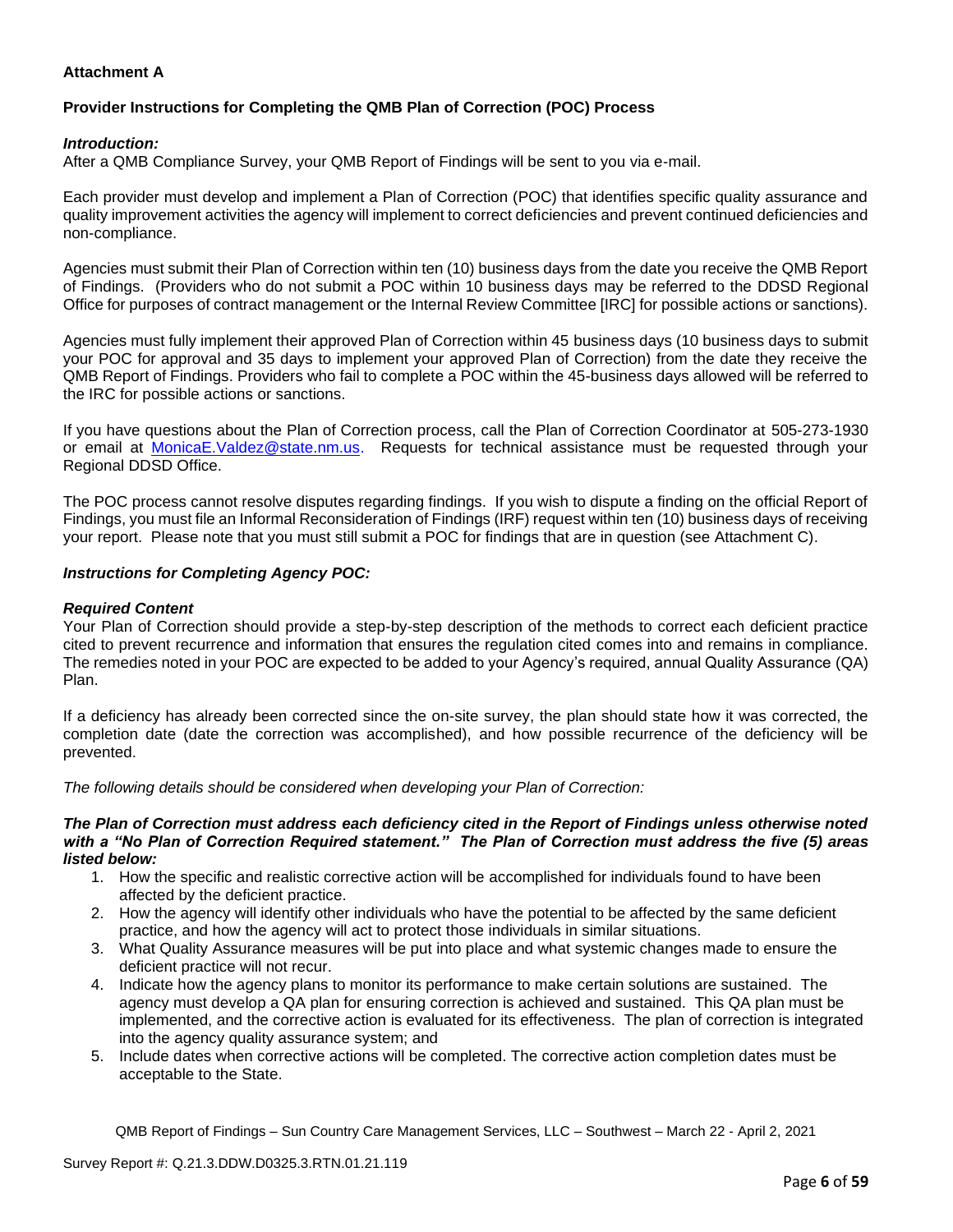*The following details should be considered when developing your Plan of Correction:*

- Details about how and when Individual Served, agency personnel and administrative and service delivery site files are audited by agency personnel to ensure they contain required documents;
- Information about how medication administration records are reviewed to verify they contain all required information before they are distributed to service sites, as they are being used, and after they are completed;
- Your processes for ensuring that all required agency personnel are trained on required DDSD required trainings;
- How accuracy in billing/reimbursement documentation is assured;
- How health, safety is assured;
- For Case Management providers, how Individual Service Plans are reviewed to verify they meet requirements, how the timeliness of level of care (LOC) packet submissions and consumer visits are tracked;
- Your process for gathering, analyzing and responding to quality data indicators; and,
- Details about Quality Targets in various areas, current status, analyses about why targets were not met, and remedies implemented.

*Note:* **Instruction or in-service of staff alone may not be a sufficient plan of correction.** This is a good first step toward correction, but additional steps must be taken to ensure the deficiency is corrected and will not recur.

#### *Completion Dates*

- The plan of correction must include a **completion date** (entered in the far right-hand column) for each finding. Be sure the date is **realistic** in the amount of time your Agency will need to correct the deficiency; not to exceed 45 total business days.
- Direct care issues should be corrected immediately and monitored appropriately.
- Some deficiencies may require a staged plan to accomplish total correction.
- Deficiencies requiring replacement of equipment, etc., may require more time to accomplish correction but should show reasonable time frames.

### *Initial Submission of the Plan of Correction Requirements*

- 1. The Plan of Correction must be completed on the official QMB Survey Report of Findings/Plan of Correction Form and received by QMB within ten (10) business days from the date you received the report of findings.
- 2. For questions about the POC process, call the POC Coordinator, Monica Valdez at 505-273-1930 or email at [MonicaE.Valdez@state.nm.us](mailto:MonicaE.Valdez@state.nm.us) for assistance.
- 3. For Technical Assistance (TA) in developing or implementing your POC, contact your Regional DDSD Office.
- 4. Submit your POC to Monica Valdez, POC Coordinator in any of the following ways:
	- a. Electronically at [MonicaE.Valdez@state.nm.us](mailto:MonicaE.Valdez@state.nm.us) *(preferred method)*
	- b. Fax to 505-222-8661, or
	- c. Mail to POC Coordinator, 5301 Central Ave NE Suite 400, Albuquerque, New Mexico 87108
- 5. *Do not submit supporting documentation* (evidence of compliance) to QMB *until after* your POC has been approved by the QMB.
- 6. QMB will notify you when your POC has been "approved" or "denied."
	- a. During this time, whether your POC is "approved," or "denied," you will have a maximum of 45-business days from the date of receipt of your Report of Findings to correct all survey deficiencies.
	- b. If your POC is denied, it must be revised and resubmitted as soon as possible, as the 45-business day limit is in effect.
	- c. If your POC is denied a second time your agency may be referred to the Internal Review Committee.
	- d. You will receive written confirmation when your POC has been approved by QMB and a final deadline for completion of your POC.
	- e. Please note that all POC correspondence will be sent electronically unless otherwise requested.
- 7. Failure to submit your POC within 10 business days without prior approval of an extension by QMB will result in a referral to the Internal Review Committee and the possible implementation of monetary penalties and/or sanctions.

#### *POC Document Submission Requirements*

Once your POC has been approved by the QMB Plan of Correction Coordinator you must submit copies of documents as evidence that all deficiencies have been corrected, as follows.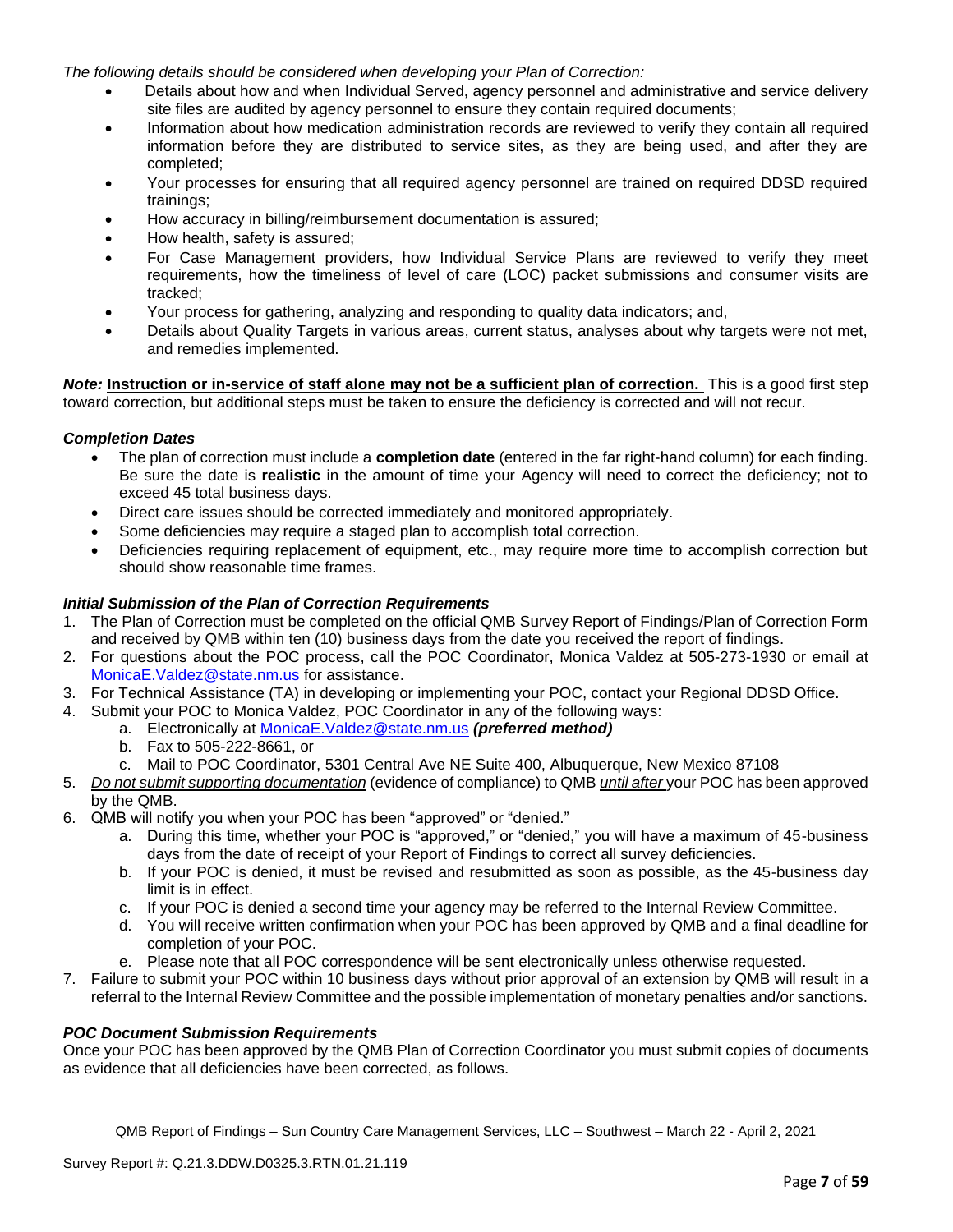- 1. Your internal documents are due within a *maximum* of 45-business days of receipt of your Report of Findings.
- 2. It is preferred that you submit your documents via USPS or other carrier (scanned and saved to CD/DVD disc, flash drive, etc.). If documents containing HIPAA Protected Health Information (PHI) documents must be submitted through S-Comm (Therap), Fax or Postal System, do not send PHI directly to NMDOH email accounts. If the documents do not contain protected Health information (PHI) then you may submit your documents electronically scanned and attached to e-mails.
- 3. All submitted documents *must be annotated*; please be sure the tag numbers and Identification numbers are indicated on each document submitted. Documents which are not annotated with the Tag number and Identification number may not be accepted.
- 4. Do not submit original documents; Please provide copies or scanned electronic files for evidence. Originals must be maintained in the agency file(s) per DDSD Standards.
- 5. In lieu of some documents, you may submit copies of file or home audit forms that clearly indicate cited deficiencies have been corrected, other attestations of correction must be approved by the Plan of Correction Coordinator prior to their submission.
- 6. When billing deficiencies are cited, you must provide documentation to justify billing and/or void and adjust forms submitted to Xerox State Healthcare, LLC for the deficiencies cited in the Report of Findings.

**Revisions, Modifications or Extensions to your Plan of Correction (post QMB approval) must be made in writing and submitted to the Plan of Correction Coordinator, prior to the completion date and are approved on a case-by-case basis. No changes may be made to your POC or the timeframes for implementation without written approval of the POC Coordinator.**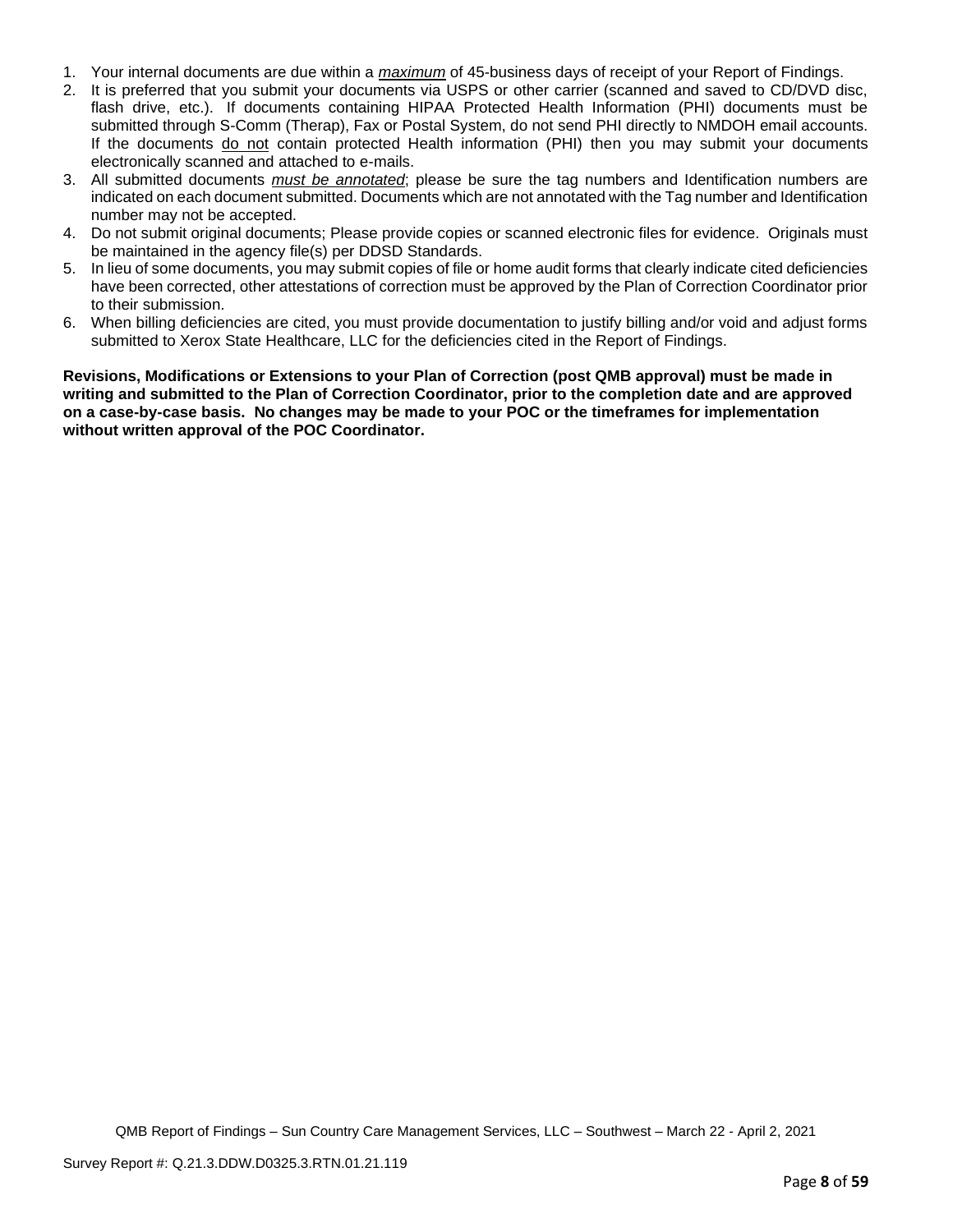### **Department of Health, Division of Health Improvement QMB Determination of Compliance Process**

The Division of Health Improvement, Quality Management Bureau (QMB) surveys compliance of the Developmental Disabilities Waiver (DDW) standards and other state and federal regulations. For the purpose of the case management survey the CMS waiver assurances have been grouped into five (5) Service Domains: Plan of Care (Development and Monitoring); Level of Care; Qualified Providers; Health, Welfare and Safety; and Administrative Oversight (note that Administrative Oversight listed in this document is not the same as the CMS assurance of Administrative Authority. Used in this context it is related to the agency's operational policies and procedures, Quality Assurance system and Medicaid billing and reimbursement processes.)

The QMB Determination of Compliance process is based on provider compliance or non-compliance with standards and regulations identified during the on-site survey process and as reported in the QMB Report of Findings. All areas reviewed by QMB have been agreed to by DDSD and DHI/QMB and are reflective of CMS requirements. All deficiencies (non-compliance with standards and regulations) are identified and cited as either a Standard level deficiency or a Condition of Participation level deficiency in the QMB Reports of Findings. All deficiencies require corrective action when non-compliance is identified.

Each deficiency in your Report of Findings has been predetermined to be a Standard Level Deficiency, a Condition of Participation Level Deficiency, if below 85% compliance or a non-negotiable Condition of Participation Level Deficiency. Your Agency's overall Compliance Determination is based on a Scope and Severity Scale which takes into account the number of Standard and Condition Level Tags cited as well as the percentage of Individuals affected in the sample.

# **Conditions of Participation (CoPs)**

CoPs are based on the Centers for Medicare and Medicaid Services, Home and Community-Based Waiver required assurances, in addition to the New Mexico Developmental Disability Waiver (DDW) Service Standards. The Division of Health Improvement (DHI), in conjunction with the Developmental Disability Support Division (DDSD), has identified certain deficiencies that have the potential to be a Condition of Participation Level, if the tag falls below 85% compliance based on the number of people affected. Additionally, there are what are called nonnegotiable Conditions of Participation, regardless if one person or multiple people are affected. In this context, a CoP is defined as an essential / fundamental regulation or standard, which when out of compliance directly affects the health and welfare of the Individuals served. If no deficiencies within a Tag are at the level of a CoP, it is cited as a Standard Level Deficiency.

# **Service Domains and CoPs for Case Management are as follows:**

**Service Domain: Plan of Care ISP Development & Monitoring -** *Service plans address all participates' assessed needs (including health and safety risk factors) and goals, either by waiver services or through other means. Services plans are updated or revised at least annually or when warranted by changes in the waiver participants' needs.*

# **Potential Condition of Participation Level Tags, if compliance is below 85%:**

- **1A08.3 –** Administrative Case File Individual Service Plan (ISP) / ISP Components
- **4C07 –** Individual Service Planning (Visions, measurable outcome, action steps)
- **4C07.1 –** Individual Service Planning Paid Services
- **4C10 –** Apprv. Budget Worksheet Waiver Review Form / MAD 046
- **4C12 –** Monitoring & Evaluation of Services
- **4C16 –** Requirements for Reports & Distribution of ISP (Provider Agencies, Individual and/or Guardian)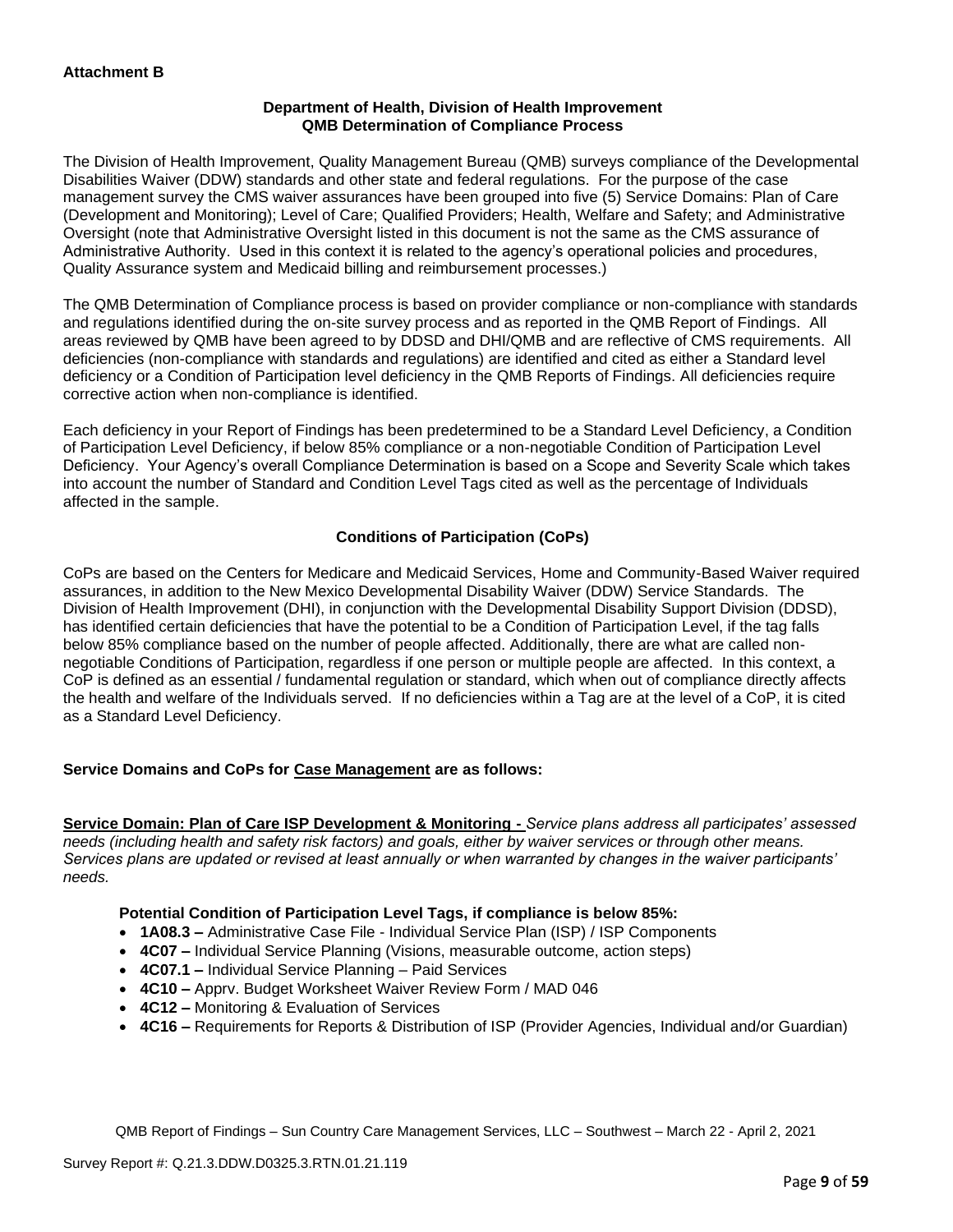**Service Domain: Level of Care -** *Initial and annual Level of Care (LOC) evaluations are completed within timeframes specified by the State.*

#### **Potential Condition of Participation Level Tags, if compliance is below 85%:**

• **4C04 –** Assessment Activities

**Service Domain: Qualified Providers -** *The State monitors non-licensed/non-certified providers to assure adherence to waiver requirements. The State implements its policies and procedures for verifying that provider training is conducted in accordance with State requirements and the approved waiver.*

#### **Potential Condition of Participation Level Tags, if compliance is below 85%:**

- **1A22/4C02 –** Case Manager: Individual Specific Competencies
- **1A22.1 / 4C02.1 –** Case Manager Competencies: Knowledge of Service

#### **Non-Negotiable Condition of Participation Level Tags (one or more Individuals are cited):**

- **1A25.1 –** Caregiver Criminal History Screening
- **1A26.1 –** Consolidated On-line Registry Employee Abuse Registry

**Service Domain: Health, Welfare and Safety -** *The State, on an ongoing basis, identifies, addresses and seeks to prevent occurrences of abuse, neglect and exploitation. Individuals shall be afforded their basic human rights. The provider supports individuals to access needed healthcare services in a timely manner.*

#### **Potential Condition of Participation Level Tags, if compliance is below 85%:**

- **1A08.2 –** Administrative Case File: Healthcare Requirements & Follow-up
- **1A15.2 –** Administrative Case File: Healthcare Documentation (Therap and Required Plans)

### **Non-Negotiable Condition of Participation Level Tags (one or more Individuals are cited):**

• **1A05 –** General Requirements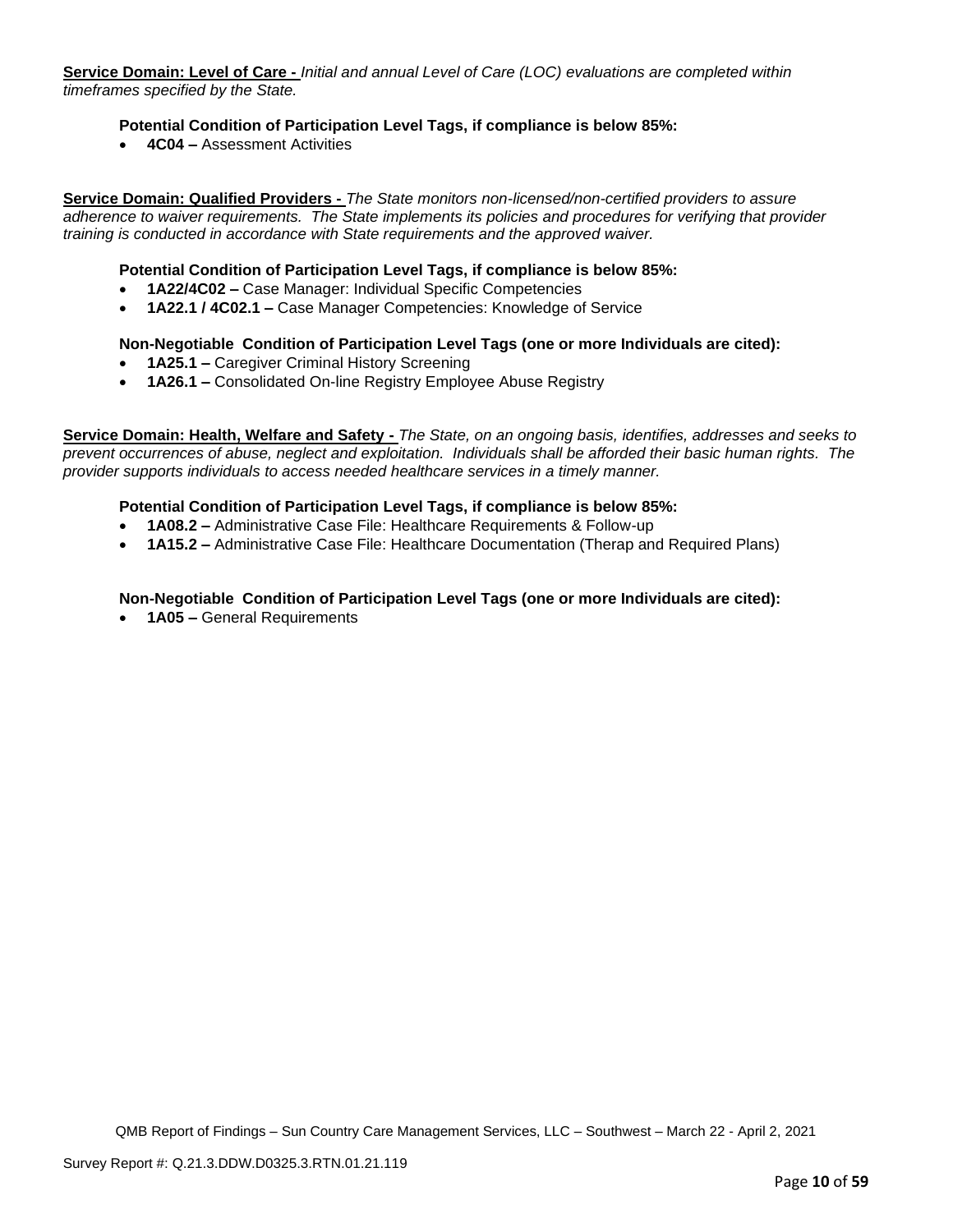### **Attachment C**

#### **Guidelines for the Provider Informal Reconsideration of Finding (IRF) Process**

#### **Introduction:**

Throughout the QMB Survey process, surveyors are openly communicating with providers. Open communication means surveyors have clarified issues and/or requested missing information before completing the review through the use of the signed/dated "Document Request," or "Administrative Needs," etc. forms. Regardless, there may still be instances where the provider disagrees with a specific finding. Providers may use the following process to informally dispute a finding.

#### **Instructions:**

- 1. The Informal Reconsideration of the Finding (IRF) request must be received in writing to the QMB Deputy Bureau Chief **within 10 business days** of receipt of the final Report of Findings **(***Note: No extensions are granted for the IRF)***.**
- 2. The written request for an IRF *must* be completed on the QMB Request for Informal Reconsideration of Finding form available on the QMB website: <https://nmhealth.org/about/dhi/cbp/irf/>
- 3. The written request for an IRF must specify in detail the request for reconsideration and why the finding is inaccurate.
- 4. The IRF request must include all supporting documentation or evidence.
- 5. If you have questions about the IRF process, email the IRF Chairperson, Valerie V. Valdez at [valerie.valdez@state.nm.us](mailto:valerie.valdez@state.nm.us) for assistance.

#### **The following limitations apply to the IRF process:**

- The written request for an IRF and all supporting evidence must be received within 10 business days.
- Findings based on evidence requested during the survey and not provided may not be subject to reconsideration.
- The supporting documentation must be new evidence not previously reviewed or requested by the survey team.
- Providers must continue to complete their Plan of Correction during the IRF process
- Providers may not request an IRF to challenge the sampling methodology.
- Providers may not request an IRF based on disagreement with the nature of the standard or regulation.
- Providers may not request an IRF to challenge the team composition.
- Providers may not request an IRF to challenge the DHI/QMB determination of compliance or the length of their DDSD provider contract.

A Provider forfeits the right to an IRF if the request is not received within 10 business days of receiving the report and/or does not include all supporting documentation or evidence to show compliance with the standards and regulations.

The IRF Committee will review the request; the Provider will be notified in writing of the ruling; no face-to-face meeting will be conducted.

When a Provider requests that a finding be reconsidered, it does not stop or delay the Plan of Correction process. **Providers must continue to complete the Plan of Correction, including the finding in dispute regardless of the IRF status.** If a finding is removed or modified, it will be noted and removed or modified from the Report of Findings. It should be noted that in some cases a Plan of Correction may be completed prior to the IRF process being completed. The provider will be notified in writing on the decisions of the IRF committee.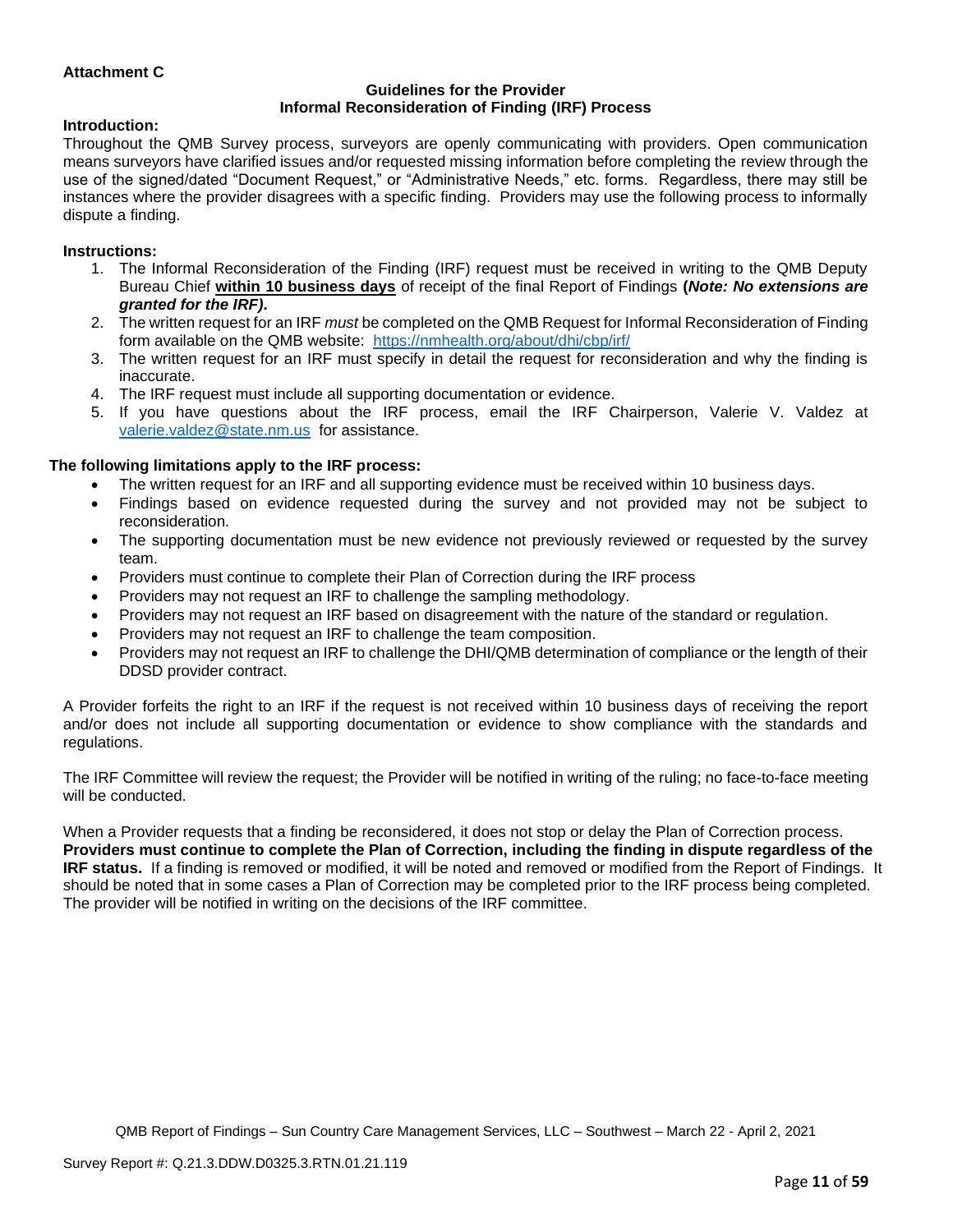# **QMB Determinations of Compliance**

### **Compliance:**

The QMB determination of *Compliance* indicates that a provider has either no deficiencies found during a survey or that no deficiencies at the Condition of Participation Level were found. The agency has obtained a level of compliance such that there is a minimal potential for harm to individuals' health and safety. To qualify for a determination of *Compliance*, the provider must have received no Conditions of Participation Level Deficiencies and have a minimal number of Individuals on the sample affected by the findings indicated in the Standards Level Tags.

### **Partial-Compliance with Standard Level Tags:**

The QMB determination of *Partial-Compliance with Standard Level Tags* indicates that a provider is in compliance with all Condition of Participation Level deficiencies but is out of compliance with a certain percentage of Standard Level deficiencies. This partial-compliance, if not corrected, may result in a negative outcome or the potential for more than minimal harm to individuals' health and safety. There are two ways to receive a determination of Partial Compliance with Standard Level Tags:

- 1. Your Report of Findings includes 16 or fewer Standards Level Tags with between 75% and 100% of the survey sample affected in any tag.
- 2. Your Report of Findings includes 17 or more Standard Level Tags with between 50% to 74% of the survey sample affected in any tag.

## **Partial-Compliance with Standard Level Tags and Condition of Participation Level Tags:**

The QMB determination of *Partial-Compliance with Standard Level Tags and Condition of Participation Level Tags*  indicates that a provider is out of compliance with one to five  $(1 - 5)$  Condition of Participation Level Tags. This partial-compliance, if not corrected, may result in a serious negative outcome or the potential for more than minimal harm to individuals' health and safety.

#### **Non-Compliance:**

The QMB determination of *Non-Compliance* indicates a provider is significantly out of compliance with both Standard Level deficiencies and Conditions of Participation level deficiencies. This non-compliance, if not corrected, may result in a serious negative outcome or the potential for more than minimal harm to individuals' health and safety. There are three ways an agency can receive a determination of Non-Compliance:

- 1. Your Report of Findings includes 17 or more total Tags with 0 to 5 Condition of Participation Level Tags with 75% to 100% of the survey sample affected in any Condition of Participation Level tag.
- 2. Your Report of Findings includes any amount of Standard Level Tags with 6 or more Condition of Participation Level Tags.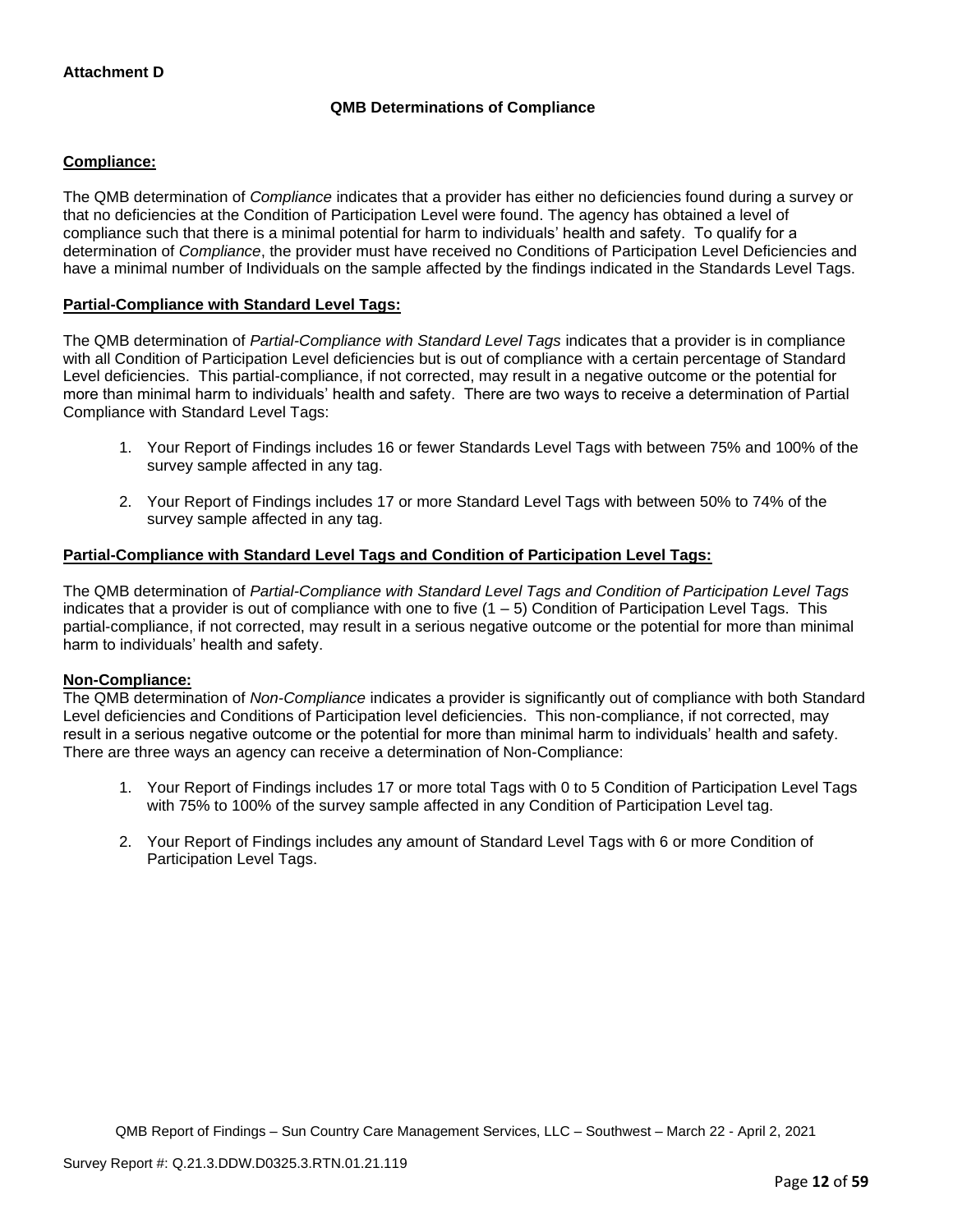| Compliance                                                                                          |                                                                                                                           |                                                                                                                                    |                                                                                                                             | Weighting                                                                                                              |                                                                                                                         |                                                                                                                             |                                                                                                               |
|-----------------------------------------------------------------------------------------------------|---------------------------------------------------------------------------------------------------------------------------|------------------------------------------------------------------------------------------------------------------------------------|-----------------------------------------------------------------------------------------------------------------------------|------------------------------------------------------------------------------------------------------------------------|-------------------------------------------------------------------------------------------------------------------------|-----------------------------------------------------------------------------------------------------------------------------|---------------------------------------------------------------------------------------------------------------|
| <b>Determination</b>                                                                                |                                                                                                                           | LOW                                                                                                                                |                                                                                                                             | <b>MEDIUM</b>                                                                                                          |                                                                                                                         | <b>HIGH</b>                                                                                                                 |                                                                                                               |
|                                                                                                     |                                                                                                                           |                                                                                                                                    |                                                                                                                             |                                                                                                                        |                                                                                                                         |                                                                                                                             |                                                                                                               |
| <b>Total Tags:</b>                                                                                  | up to 16                                                                                                                  | 17 or more                                                                                                                         | up to 16                                                                                                                    | 17 or more                                                                                                             | <b>Any Amount</b>                                                                                                       | 17 or more                                                                                                                  | <b>Any Amount</b>                                                                                             |
|                                                                                                     | and                                                                                                                       | and                                                                                                                                | and                                                                                                                         | and                                                                                                                    | And/or                                                                                                                  | and                                                                                                                         | And/or                                                                                                        |
| <b>COP Level Tags:</b>                                                                              | 0 COP                                                                                                                     | 0 COP                                                                                                                              | 0 COP                                                                                                                       | 0 COP                                                                                                                  | 1 to 5 COP                                                                                                              | 0 to 5 CoPs                                                                                                                 | 6 or more COP                                                                                                 |
|                                                                                                     | and                                                                                                                       | and                                                                                                                                | and                                                                                                                         | and                                                                                                                    |                                                                                                                         | and                                                                                                                         |                                                                                                               |
| Sample Affected:                                                                                    | 0 to 74%                                                                                                                  | 0 to 49%                                                                                                                           | 75 to 100%                                                                                                                  | 50 to 74%                                                                                                              |                                                                                                                         | 75 to 100%                                                                                                                  |                                                                                                               |
| "Non-<br>Compliance"                                                                                |                                                                                                                           |                                                                                                                                    |                                                                                                                             |                                                                                                                        |                                                                                                                         | 17 or more<br><b>Total Tags with</b><br>75 to 100% of<br>the Individuals<br>in the sample<br>cited in any<br>CoP Level tag. | Any Amount of<br><b>Standard Level</b><br>Tags and 6 or<br>more Conditions<br>of Participation<br>Level Tags. |
| "Partial Compliance<br>with Standard Level<br>tags and Condition<br>of Participation<br>Level Tags" |                                                                                                                           |                                                                                                                                    |                                                                                                                             |                                                                                                                        | <b>Any Amount</b><br><b>Standard Level</b><br>Tags, plus 1 to 5<br><b>Conditions of</b><br>Participation<br>Level tags. |                                                                                                                             |                                                                                                               |
| "Partial<br><b>Compliance with</b><br><b>Standard Level</b><br>tags"                                |                                                                                                                           |                                                                                                                                    | up to 16<br><b>Standard Level</b><br>Tags with 75<br>to 100% of the<br>individuals in<br>the sample<br>cited in any<br>tag. | 17 or more<br><b>Standard Level</b><br>Tags with 50<br>to 74% of the<br>individuals in<br>the sample<br>cited any tag. |                                                                                                                         |                                                                                                                             |                                                                                                               |
| "Compliance"                                                                                        | Up to 16<br><b>Standard Level</b><br>Tags with 0 to<br>74% of the<br>individuals in<br>the sample<br>cited in any<br>tag. | 17 or more<br><b>Standard Level</b><br>Tags with 0 to<br><b>49% of the</b><br>individuals in<br>the sample<br>cited in any<br>tag. |                                                                                                                             |                                                                                                                        |                                                                                                                         |                                                                                                                             |                                                                                                               |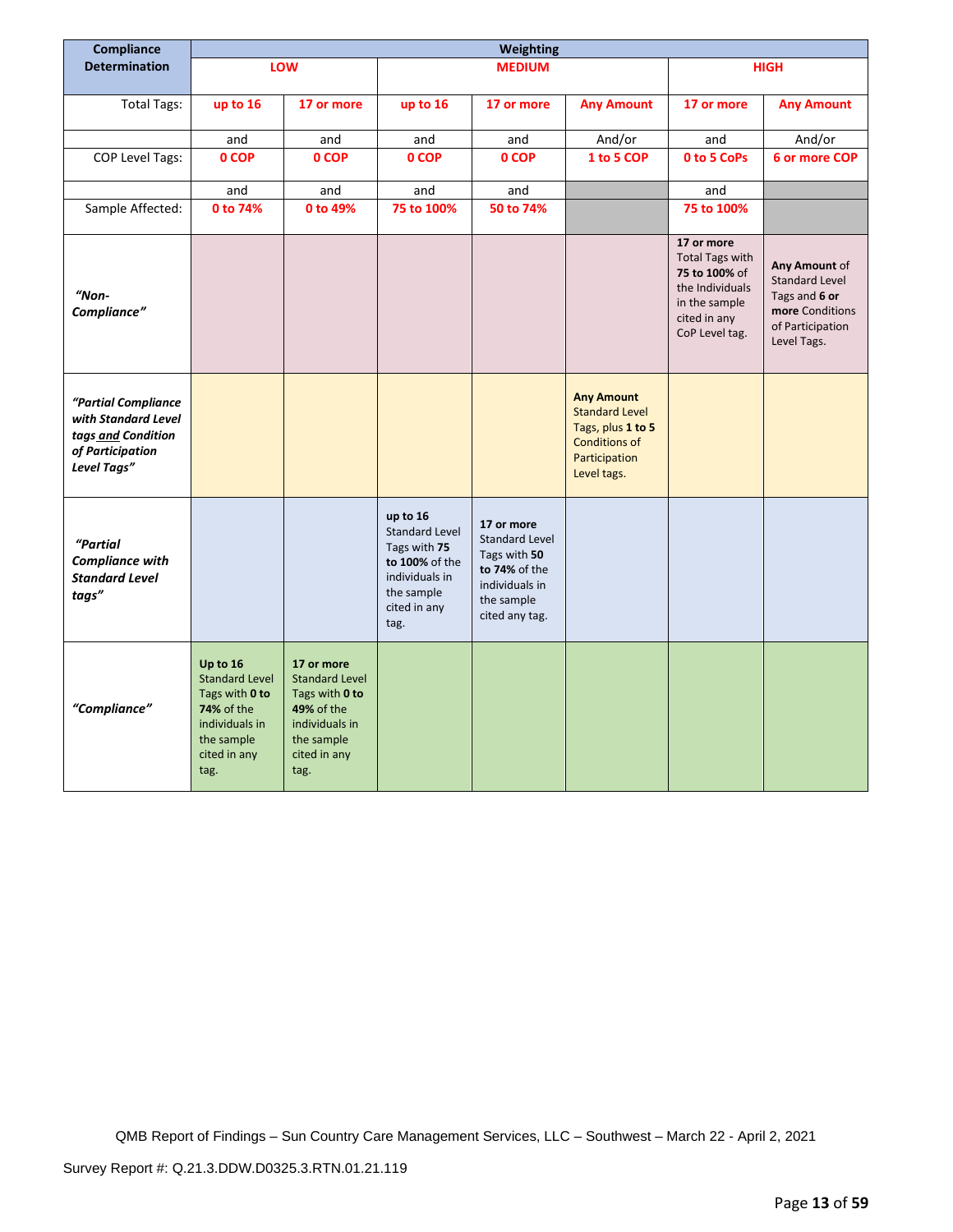**Agency: Sun Country Care Management Services, LLC - Southwest Region** Program: Developmental Disabilities Waiver<br>Service: 2018: Case Management 2018: Case Management<br>Routine Survey Type:<br>Survey Date: **Survey Date: March 22 – April 2, 2021**

| <b>Standard of Care</b>                                                                                                                                                                                                                                                                                                                                                                                                                                                                                                                                                                                                                                                                                                                                                                                                                             | <b>Deficiencies</b>                                                                                                                                                                                                                                                                                                                                                    | Agency Plan of Correction, On-going QA/QI<br>& Responsible Party                                                                                                                                                                                                                                                                                          | <b>Completion</b><br><b>Date</b> |  |  |  |
|-----------------------------------------------------------------------------------------------------------------------------------------------------------------------------------------------------------------------------------------------------------------------------------------------------------------------------------------------------------------------------------------------------------------------------------------------------------------------------------------------------------------------------------------------------------------------------------------------------------------------------------------------------------------------------------------------------------------------------------------------------------------------------------------------------------------------------------------------------|------------------------------------------------------------------------------------------------------------------------------------------------------------------------------------------------------------------------------------------------------------------------------------------------------------------------------------------------------------------------|-----------------------------------------------------------------------------------------------------------------------------------------------------------------------------------------------------------------------------------------------------------------------------------------------------------------------------------------------------------|----------------------------------|--|--|--|
| Service Domain: Plan of Care - ISP Development & Monitoring - Service plans address all participates' assessed needs (including health and safety risk<br>factors) and goals, either by waiver services or through other means. Services plans are updated or revised at least annually or when warranted by changes in the<br>waiver participants' needs.                                                                                                                                                                                                                                                                                                                                                                                                                                                                                          |                                                                                                                                                                                                                                                                                                                                                                        |                                                                                                                                                                                                                                                                                                                                                           |                                  |  |  |  |
| Tag #1A08 Administrative Case File                                                                                                                                                                                                                                                                                                                                                                                                                                                                                                                                                                                                                                                                                                                                                                                                                  | <b>Standard Level Deficiency</b>                                                                                                                                                                                                                                                                                                                                       |                                                                                                                                                                                                                                                                                                                                                           |                                  |  |  |  |
| Developmental Disabilities (DD) Waiver Service<br>Standards 2/26/2018; Re-Issue: 12/28/2018; Eff<br>1/1/2019<br><b>Chapter 8 Case Management: 8.2.8</b><br><b>Maintaining a Complete Client Record:</b><br>The CM is required to maintain documentation for<br>each person supported according to the following<br>requirements:<br>3. The case file must contain the documents<br>identified in Appendix A Client File Matrix.<br><b>Chapter 20: Provider Documentation and</b><br><b>Client Records: 20.2 Client Records</b>                                                                                                                                                                                                                                                                                                                      | Based on record review, the Agency did not<br>maintain a complete client record at the<br>administrative office for 1 of 30 individuals.<br>Review of the Agency individual case files<br>revealed the following items were not found,<br>incomplete, and/or not current:<br><b>Speech Therapy Plan:</b><br>$\bullet$ Incomplete (#3)<br><b>Physical Therapy Plan:</b> | Provider:<br><b>State your Plan of Correction for the</b><br>deficiencies cited in this tag here (How is the<br>deficiency going to be corrected? This can be<br>specific to each deficiency cited or if possible an<br>overall correction?): $\rightarrow$                                                                                               |                                  |  |  |  |
| Requirements: All DD Waiver Provider Agencies<br>are required to create and maintain individual<br>client records. The contents of client records vary<br>depending on the unique needs of the person<br>receiving services and the resultant information<br>produced. The extent of documentation required<br>for individual client records per service type<br>depends on the location of the file, the type of<br>service being provided, and the information<br>necessary.<br>DD Waiver Provider Agencies are required to<br>adhere to the following:<br>Client records must contain all documents<br>essential to the service being provided and<br>essential to ensuring the health and safety of the<br>person during the provision of the service.<br>Provider Agencies must have readily<br>2.<br>accessible records in home and community | $\bullet$ Incomplete (#3)<br>Note: Plans received during the on-site survey<br>only contained page 1 of each plan.                                                                                                                                                                                                                                                     | <b>Provider:</b><br><b>Enter your ongoing Quality</b><br><b>Assurance/Quality Improvement processes</b><br>as it related to this tag number here (What is<br>going to be done? How many individuals is this<br>going to affect? How often will this be completed?<br>Who is responsible? What steps will be taken if<br>issues are found?): $\rightarrow$ |                                  |  |  |  |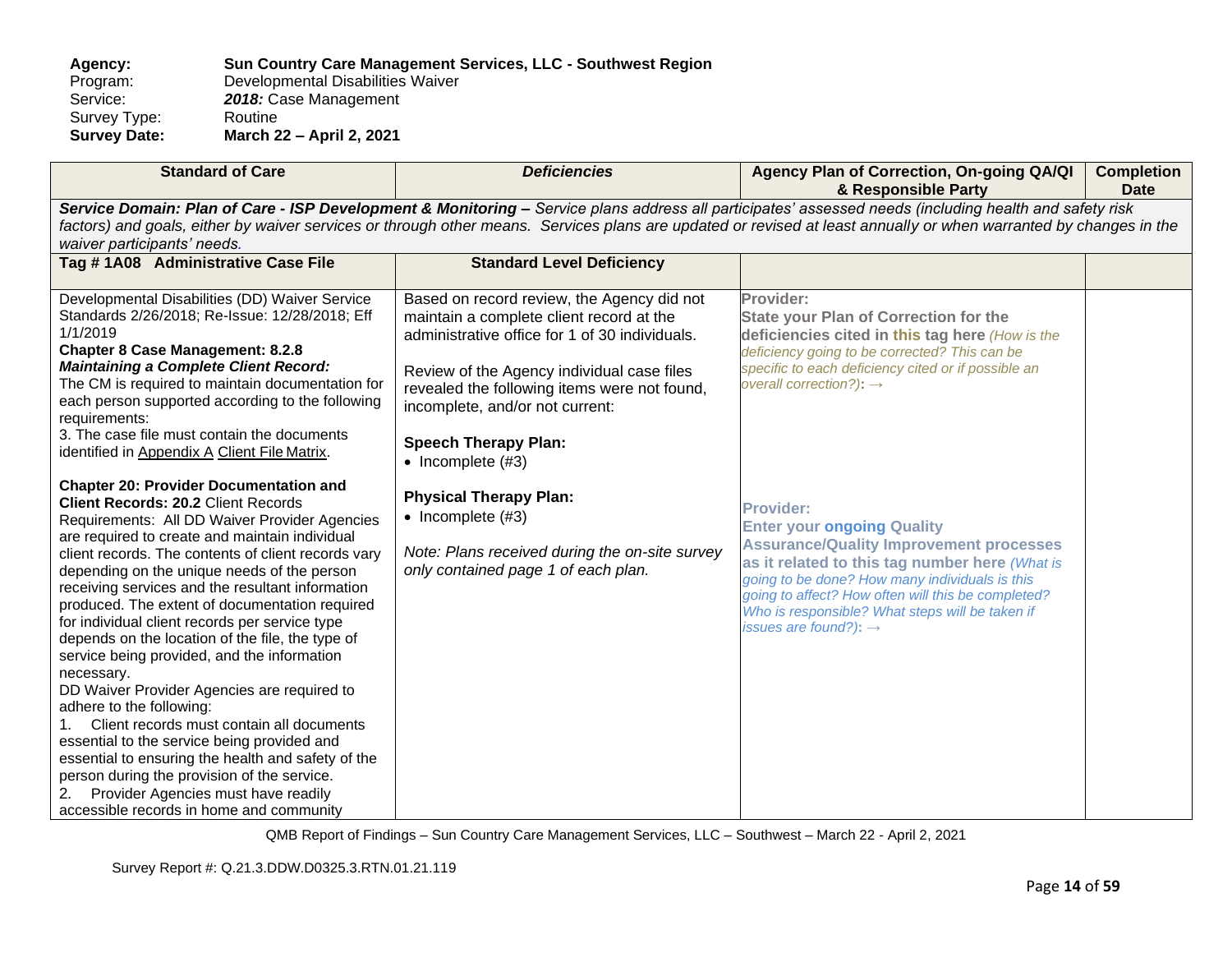| settings in paper or electronic form. Secure        |  |  |
|-----------------------------------------------------|--|--|
| access to electronic records through the Therap     |  |  |
| web based system using computers or mobile          |  |  |
| devices is acceptable.                              |  |  |
| 3. Provider Agencies are responsible for            |  |  |
| ensuring that all plans created by nurses, RDs,     |  |  |
| therapists or BSCs are present in all needed        |  |  |
| settings.                                           |  |  |
| 4.<br>Provider Agencies must maintain records of    |  |  |
| all documents produced by agency personnel or       |  |  |
| contractors on behalf of each person, including     |  |  |
| any routine notes or data, annual assessments,      |  |  |
| semi-annual reports, evidence of training           |  |  |
| provided/received, progress notes, and any other    |  |  |
| interactions for which billing is generated.        |  |  |
| 5.<br>Each Provider Agency is responsible for       |  |  |
| maintaining the daily or other contact notes        |  |  |
| documenting the nature and frequency of service     |  |  |
| delivery, as well as data tracking only for the     |  |  |
| services provided by their agency.                  |  |  |
| 6. The current Client File Matrix found in          |  |  |
| Appendix A Client File Matrix details the           |  |  |
| minimum requirements for records to be stored in    |  |  |
| agency office files, the delivery site, or with DSP |  |  |
| while providing services in the community.          |  |  |
| 7. All records pertaining to JCMs must be           |  |  |
| retained permanently and must be made               |  |  |
| available to DDSD upon request, upon the            |  |  |
| termination or expiration of a provider agreement,  |  |  |
| or upon provider withdrawal from services.          |  |  |
|                                                     |  |  |
| 20.5.1 Individual Data Form (IDF):                  |  |  |
| The Individual Data Form provides an overview       |  |  |
| of demographic information as well as other key     |  |  |
| personal, programmatic, insurance, and health       |  |  |
| related information. It lists medical information;  |  |  |
| assistive technology or adaptive equipment;         |  |  |
| diagnoses; allergies; information about whether     |  |  |
| a guardian or advance directives are in place;      |  |  |
| information about behavioral and health related     |  |  |
| needs; contacts of Provider Agencies and team       |  |  |
| members and other critical information. The IDF     |  |  |
| automatically loads information into other fields   |  |  |
| and forms and must be complete and kept             |  |  |
| current. This form is initiated by the CM. It must  |  |  |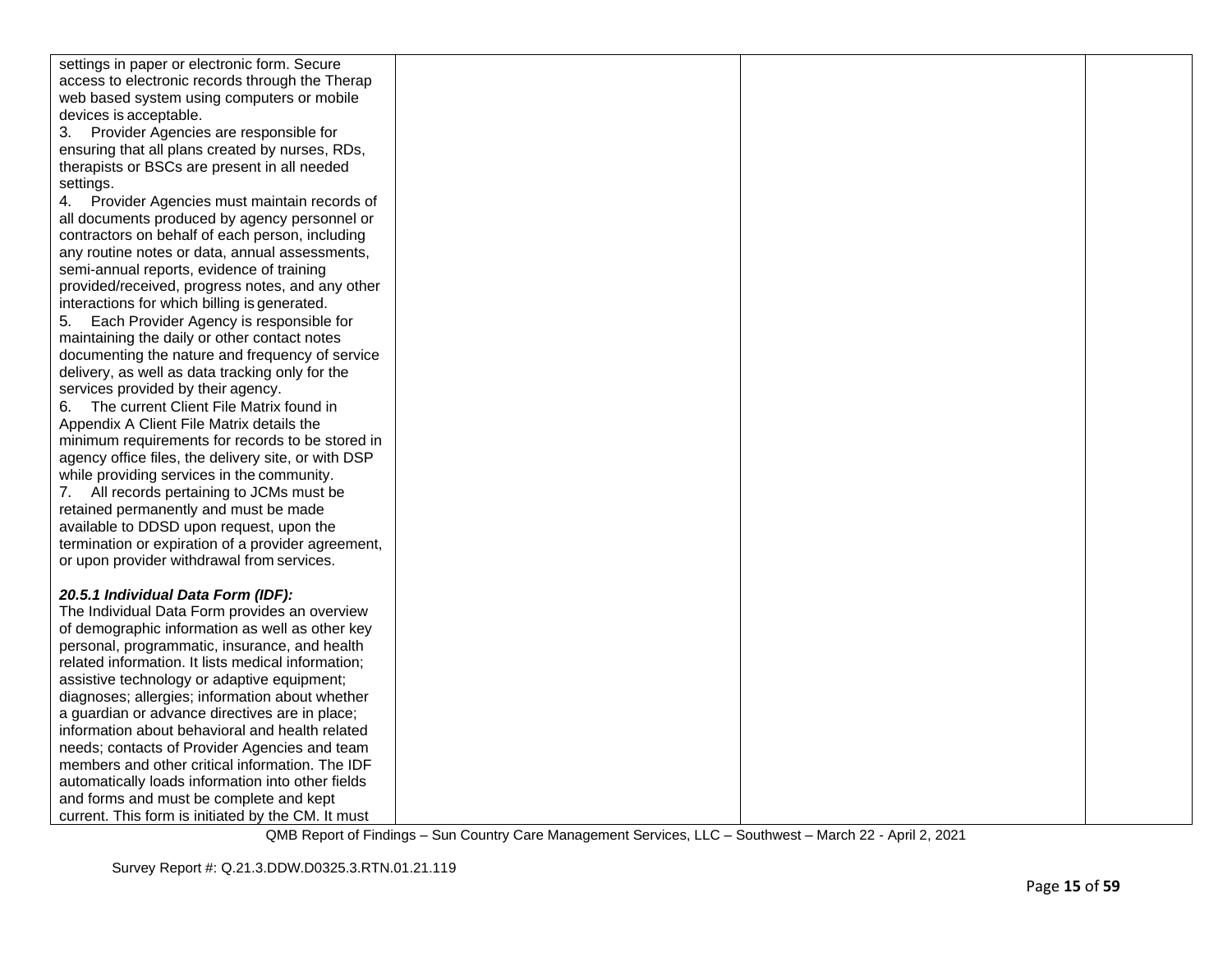| be opened and continuously updated by Living         |  |  |
|------------------------------------------------------|--|--|
| Supports, CCS- Group, ANS, CIHS and case             |  |  |
| management when applicable to the person in          |  |  |
| order for accurate data to auto populate other       |  |  |
| documents like the Health Passport and               |  |  |
| Physician Consultation Form. Although the            |  |  |
| Primary Provider Agency is ultimately                |  |  |
| responsible for keeping this form current, each      |  |  |
| provider collaborates and communicates critical      |  |  |
| information to update this form.                     |  |  |
|                                                      |  |  |
| <b>Chapter 3 Safeguards 3.1.2 Team Justification</b> |  |  |
| <b>Process:</b> DD Waiver participants may receive   |  |  |
| evaluations or reviews conducted by a variety of     |  |  |
| professionals or clinicians. These evaluations or    |  |  |
| reviews typically include recommendations or         |  |  |
| suggestions for the person/guardian or the team      |  |  |
| to consider. The team justification process          |  |  |
| includes:                                            |  |  |
| 1. Discussion and decisions about non-health         |  |  |
| related recommendations are documented on            |  |  |
| the Team Justification form.                         |  |  |
| 2. The Team Justification form                       |  |  |
| documents that the person/guardian                   |  |  |
| or team has considered the                           |  |  |
| recommendations and has decided:                     |  |  |
| a. to implement the recommendation;                  |  |  |
| b. to create an action plan and revise the ISP,      |  |  |
| if necessary; or                                     |  |  |
| c. not to implement the recommendation               |  |  |
| currently.                                           |  |  |
| 3. All DD Waiver Provider Agencies                   |  |  |
| participate in information gathering, IDT            |  |  |
| meeting attendance, and accessing                    |  |  |
| supplemental resources if needed and                 |  |  |
| desired.                                             |  |  |
| 4. The CM ensures that the Team Justification        |  |  |
| Process is followed and complete.                    |  |  |
|                                                      |  |  |
|                                                      |  |  |
|                                                      |  |  |
|                                                      |  |  |
|                                                      |  |  |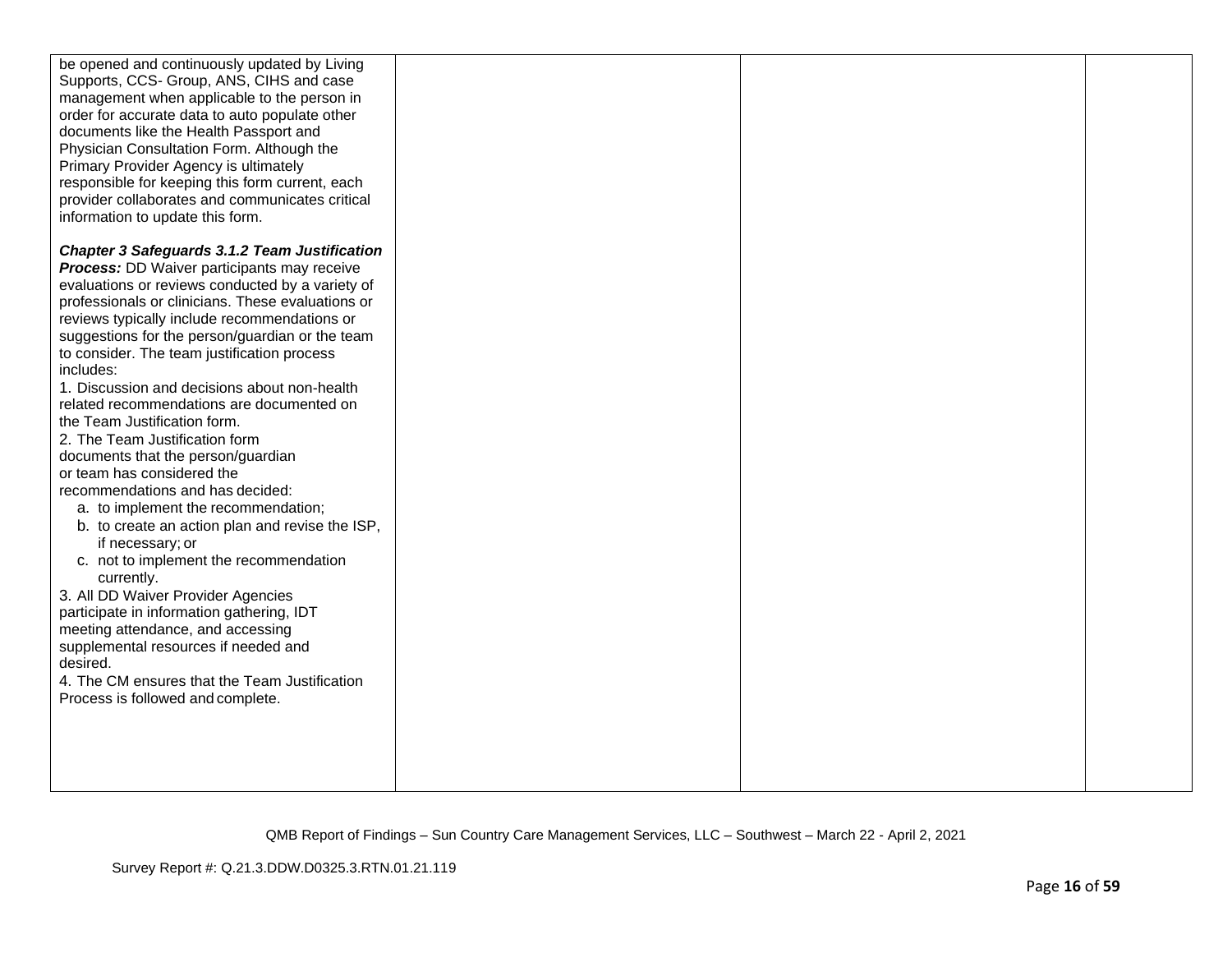| Tag #1A08.3 Administrative Case File -<br><b>Individual Service Plan / ISP Components</b> | <b>Condition of Participation Level Deficiency</b>    |                                                     |  |
|-------------------------------------------------------------------------------------------|-------------------------------------------------------|-----------------------------------------------------|--|
| <b>NMAC 7.26.5 SERVICE PLANS FOR</b>                                                      | After an analysis of the evidence it has been         | Provider:                                           |  |
| INDIVIDUALS WITH DEVELOPMENTAL                                                            |                                                       |                                                     |  |
|                                                                                           | determined there is a significant potential for a     | <b>State your Plan of Correction for the</b>        |  |
| DISABILITIES LIVING IN THE COMMUNITY.                                                     | negative outcome to occur.                            | deficiencies cited in this tag here (How is the     |  |
|                                                                                           |                                                       | deficiency going to be corrected? This can be       |  |
| NMAC 7.26.5.12 DEVELOPMENT OF THE                                                         | Based on record review, the Agency did not            | specific to each deficiency cited or if possible an |  |
| <b>INDIVIDUAL SERVICE PLAN (ISP) -</b>                                                    | maintain a complete client record at the              | overall correction?): $\rightarrow$                 |  |
| PARTICIPATION IN AND SCHEDULING OF                                                        | administrative office for 6 of 30 individuals.        |                                                     |  |
| <b>INTERDISCIPLINARY TEAM MEETINGS.</b>                                                   |                                                       |                                                     |  |
|                                                                                           | Review of the Agency individual case files            |                                                     |  |
| NMAC 7.26.5.14 DEVELOPMENT OF THE                                                         | revealed the following items were not found,          |                                                     |  |
| <b>INDIVIDUAL SERVICE PLAN (ISP) -</b>                                                    | incomplete, and/or not current:                       |                                                     |  |
| <b>CONTENT OF INDIVIDUAL SERVICE</b>                                                      |                                                       |                                                     |  |
| <b>PLANS.</b>                                                                             | <b>ISP Signature Page:</b>                            | <b>Provider:</b>                                    |  |
|                                                                                           |                                                       | <b>Enter your ongoing Quality</b>                   |  |
|                                                                                           | Not Fully Constituted IDT (ISP Signature<br>$\bullet$ | <b>Assurance/Quality Improvement processes</b>      |  |
| Developmental Disabilities (DD) Waiver                                                    | Page stated, "unable to get signatures                | as it related to this tag number here (What is      |  |
| Service Standards 2/26/2018; Re-Issue:                                                    | telehealth per COVID 19 restrictions, in              | going to be done? How many individuals is this      |  |
| 12/28/2018; Eff 1/1/2019                                                                  | attendance via telehealth." No names or               | going to affect? How often will this be completed?  |  |
| <b>Chapter 8 Case Management: 8.2.8</b>                                                   | titles provided on ISP Signature Page who             | Who is responsible? What steps will be taken if     |  |
| <b>Maintaining a Complete Client Record:</b>                                              | from the IDT was present via telehealth.)             | issues are found?): $\rightarrow$                   |  |
| The CM is required to maintain documentation                                              | (#6)                                                  |                                                     |  |
| for each person supported according to the                                                |                                                       |                                                     |  |
| following requirements:                                                                   | Not Fully Constituted IDT (No evidence of             |                                                     |  |
| 3. The case file must contain the documents                                               | Nurse involvement) (#18)                              |                                                     |  |
| identified in Appendix A Client File Matrix.                                              |                                                       |                                                     |  |
|                                                                                           | <b>Individual Specific Training Section (ISP):</b>    |                                                     |  |
| <b>Chapter 6 Individual Service Plan: The</b>                                             | Incomplete (#3)<br>$\bullet$                          |                                                     |  |
| CMS requires a person-centered service plan                                               |                                                       |                                                     |  |
| for every person receiving HCBS. The DD                                                   | (Note: #3 Per documents reviewed the                  |                                                     |  |
| Waiver's person-centered service plan is the                                              | individual received the following services:           |                                                     |  |
| ISP.                                                                                      | Speech Language Pathology, Occupational               |                                                     |  |
|                                                                                           | Therapy and Physical Therapy. The plans               |                                                     |  |
|                                                                                           | for these services were not identified in the         |                                                     |  |
| 6.5.2 ISP Revisions: The ISP is a dynamic                                                 | IST section).                                         |                                                     |  |
| document that changes with the person's                                                   |                                                       |                                                     |  |
| desires, circumstances, and need. IDT                                                     | Incomplete (#7)<br>$\bullet$                          |                                                     |  |
| members must collaborate and request an IDT                                               | (Note: #7 Per documents reviewed the                  |                                                     |  |
| meeting from the CM when a need to modify                                                 | individual received the following services:           |                                                     |  |
| the ISP arises. The CM convenes the IDT                                                   | Behavior Support Consultation. The                    |                                                     |  |
| within ten days of receipt of any reasonable                                              | Behavior Crisis Intervention Plan for this            |                                                     |  |
| request to convene the team, either in person                                             | service was not identified in the IST section.        |                                                     |  |
| or through teleconference.                                                                | During the on-site survey the Individual              |                                                     |  |
|                                                                                           |                                                       |                                                     |  |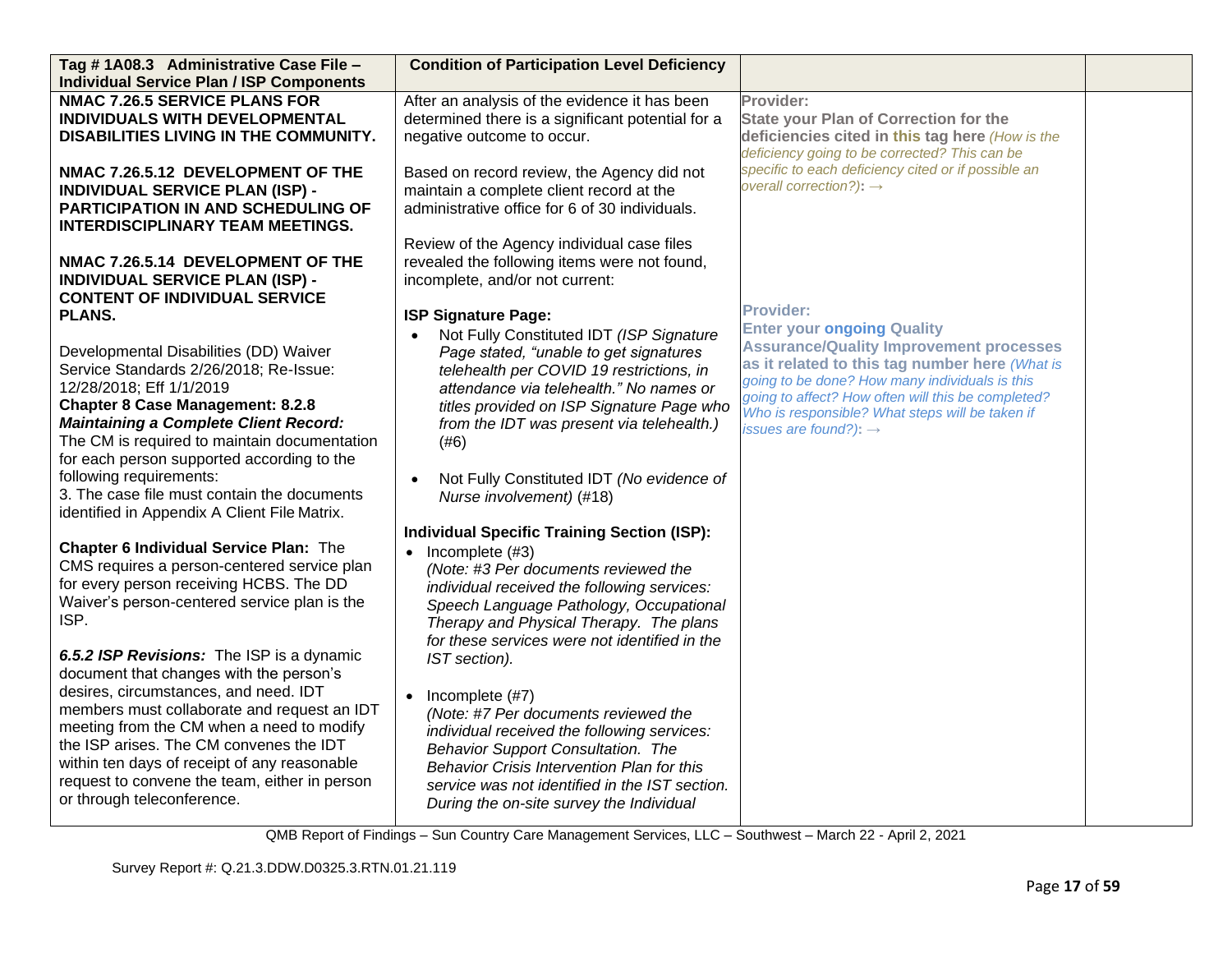| 6.6 DDSD ISP Template: The ISP must be                                                   | Specific Training Section was corrected.      |  |
|------------------------------------------------------------------------------------------|-----------------------------------------------|--|
| written according to templates provided by the                                           | Provider please complete POC for ongoing      |  |
| DDSD. Both children and adults have                                                      | $QA/QI.$ )                                    |  |
| designated ISP templates. The ISP template                                               |                                               |  |
| includes Vision Statements, Desired                                                      | ISP Teaching & Support Strategies:            |  |
| Outcomes, a meeting participant signature                                                |                                               |  |
| page, an Addendum A (i.e. an                                                             | Individual #9:                                |  |
| acknowledgement of receipt of specific                                                   | TSS not found for the following Fun /         |  |
| information) and other elements depending on                                             | Relationship Outcome Statement / Action       |  |
| the age of the individual. The ISP templates                                             | Steps:                                        |  |
| may be revised and reissued by DDSD to                                                   | • " will participate in activity."            |  |
| incorporate initiatives that improve person -                                            |                                               |  |
| centered planning practices. Companion                                                   | Individual #27:                               |  |
| documents may also be issued by DDSD and                                                 | TSS not found for the following Work / Learn; |  |
| be required for use in order to better                                                   | Outcome Statement / Action Steps:             |  |
| demonstrate required elements of the PCP                                                 | • " will choose the project."                 |  |
| process and ISP development.                                                             |                                               |  |
| The ISP is completed by the CM with the IDT                                              | • " will use programmable VOCA to greet       |  |
| input and must be completed according to the                                             | others."                                      |  |
| following requirements:                                                                  |                                               |  |
| DD Waiver Provider Agencies should not<br>1.                                             |                                               |  |
| recommend service type, frequency, and                                                   |                                               |  |
| amount (except for required case management                                              |                                               |  |
| services) on an individual budget prior to the                                           |                                               |  |
| Vision Statement and Desired Outcomes being                                              |                                               |  |
| developed.                                                                               |                                               |  |
| The person does not require IDT<br>2.                                                    |                                               |  |
| agreement/approval regarding his/her dreams,                                             |                                               |  |
| aspirations, and desired long-term outcomes.                                             |                                               |  |
| 3. When there is disagreement, the IDT is<br>required to plan and resolve conflicts in a |                                               |  |
| manner that promotes health, safety, and                                                 |                                               |  |
| quality of life through consensus. Consensus                                             |                                               |  |
| means a state of general agreement that                                                  |                                               |  |
| allows members to support the proposal, at                                               |                                               |  |
| least on a trial basis.                                                                  |                                               |  |
| 4. A signature page and/or documentation of                                              |                                               |  |
| participation by phone must be completed.                                                |                                               |  |
| 5. The CM must review a current Addendum                                                 |                                               |  |
| A and DHI ANE letter with the person and                                                 |                                               |  |
| Court appointed guardian or parents of a                                                 |                                               |  |
| minor, if applicable.                                                                    |                                               |  |
|                                                                                          |                                               |  |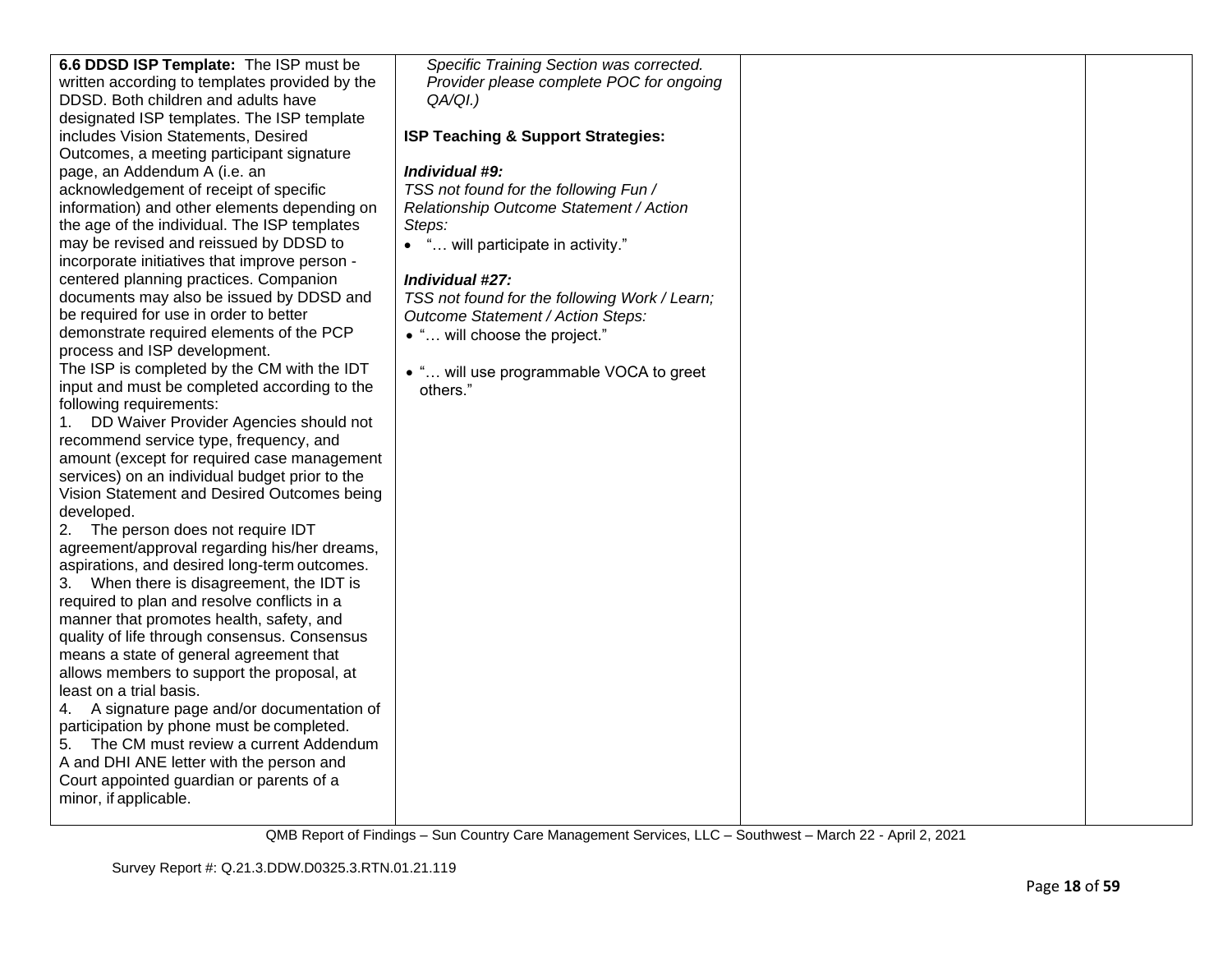| The CM is required to assure all elements of<br>the ISP and companion documents are<br>completed and distributed to the IDT<br><b>Chapter 20: Provider Documentation and</b><br><b>Client Records 20.2 Client Records</b><br>Requirements: All DD Waiver Provider<br>Agencies are required to create and maintain |
|-------------------------------------------------------------------------------------------------------------------------------------------------------------------------------------------------------------------------------------------------------------------------------------------------------------------|
|                                                                                                                                                                                                                                                                                                                   |
|                                                                                                                                                                                                                                                                                                                   |
|                                                                                                                                                                                                                                                                                                                   |
|                                                                                                                                                                                                                                                                                                                   |
|                                                                                                                                                                                                                                                                                                                   |
|                                                                                                                                                                                                                                                                                                                   |
|                                                                                                                                                                                                                                                                                                                   |
|                                                                                                                                                                                                                                                                                                                   |
| individual client records. The contents of client                                                                                                                                                                                                                                                                 |
| records vary depending on the unique needs of                                                                                                                                                                                                                                                                     |
| the person receiving services and the resultant                                                                                                                                                                                                                                                                   |
| information produced. The extent of                                                                                                                                                                                                                                                                               |
| documentation required for individual client                                                                                                                                                                                                                                                                      |
| records per service type depends on the                                                                                                                                                                                                                                                                           |
| location of the file, the type of service being                                                                                                                                                                                                                                                                   |
| provided, and the information necessary.                                                                                                                                                                                                                                                                          |
|                                                                                                                                                                                                                                                                                                                   |
|                                                                                                                                                                                                                                                                                                                   |
|                                                                                                                                                                                                                                                                                                                   |
|                                                                                                                                                                                                                                                                                                                   |
|                                                                                                                                                                                                                                                                                                                   |
|                                                                                                                                                                                                                                                                                                                   |
|                                                                                                                                                                                                                                                                                                                   |
|                                                                                                                                                                                                                                                                                                                   |
|                                                                                                                                                                                                                                                                                                                   |
|                                                                                                                                                                                                                                                                                                                   |
|                                                                                                                                                                                                                                                                                                                   |
|                                                                                                                                                                                                                                                                                                                   |
|                                                                                                                                                                                                                                                                                                                   |
|                                                                                                                                                                                                                                                                                                                   |
|                                                                                                                                                                                                                                                                                                                   |
|                                                                                                                                                                                                                                                                                                                   |
|                                                                                                                                                                                                                                                                                                                   |
|                                                                                                                                                                                                                                                                                                                   |
|                                                                                                                                                                                                                                                                                                                   |
|                                                                                                                                                                                                                                                                                                                   |
|                                                                                                                                                                                                                                                                                                                   |
|                                                                                                                                                                                                                                                                                                                   |
|                                                                                                                                                                                                                                                                                                                   |
|                                                                                                                                                                                                                                                                                                                   |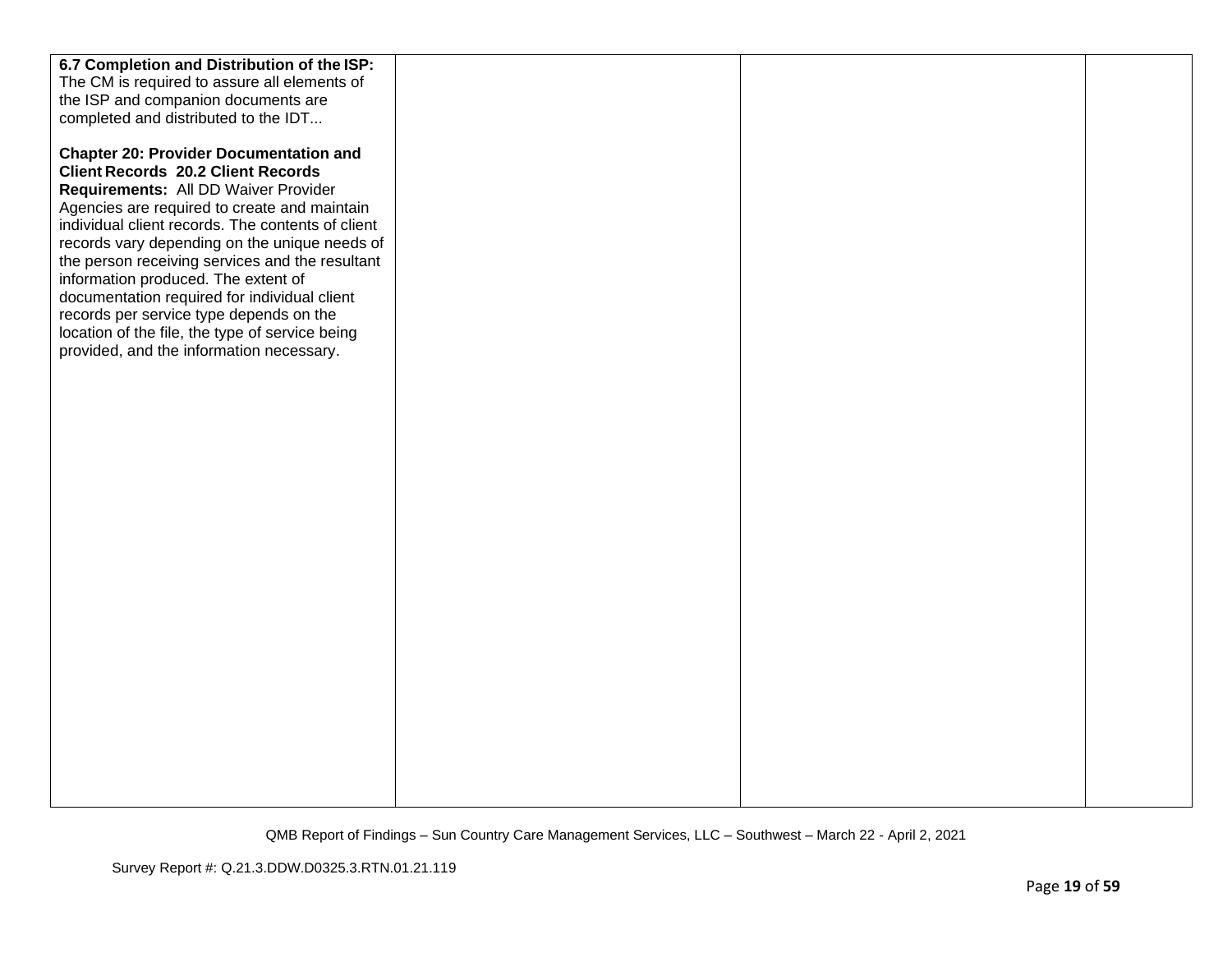| Tag #1A08.4 Assistive Technology                                                                                                                                                                                                                                                                                                                                                                                                                                                                                                                                                                                                                                                                                                                                                                                                                                                                                                                                       | <b>Standard Level Deficiency</b>                                                                                                                                                                                                                                          |                                                                                                                                                                                                                                                                                                                                                           |  |
|------------------------------------------------------------------------------------------------------------------------------------------------------------------------------------------------------------------------------------------------------------------------------------------------------------------------------------------------------------------------------------------------------------------------------------------------------------------------------------------------------------------------------------------------------------------------------------------------------------------------------------------------------------------------------------------------------------------------------------------------------------------------------------------------------------------------------------------------------------------------------------------------------------------------------------------------------------------------|---------------------------------------------------------------------------------------------------------------------------------------------------------------------------------------------------------------------------------------------------------------------------|-----------------------------------------------------------------------------------------------------------------------------------------------------------------------------------------------------------------------------------------------------------------------------------------------------------------------------------------------------------|--|
| <b>Inventory List</b>                                                                                                                                                                                                                                                                                                                                                                                                                                                                                                                                                                                                                                                                                                                                                                                                                                                                                                                                                  |                                                                                                                                                                                                                                                                           |                                                                                                                                                                                                                                                                                                                                                           |  |
| Developmental Disabilities (DD) Waiver Service<br>Standards 2/26/2018; Re-Issue: 12/28/2018; Eff<br>1/1/2019<br><b>Chapter 8 Case Management: 8.2.8</b><br><b>Maintaining a Complete Client Record:</b><br>The CM is required to maintain documentation for<br>each person supported according to the following<br>requirements:                                                                                                                                                                                                                                                                                                                                                                                                                                                                                                                                                                                                                                       | Based on record review, the Agency did not<br>maintain a complete client record at the<br>administrative office for 1 of 30 individuals.<br>Review of the Agency individual case files<br>revealed the following items were not found,<br>incomplete, and/or not current: | Provider:<br><b>State your Plan of Correction for the</b><br>deficiencies cited in this tag here (How is the<br>deficiency going to be corrected? This can be<br>specific to each deficiency cited or if possible an<br>overall correction?): $\rightarrow$                                                                                               |  |
| 3. The case file must contain the documents<br>identified in Appendix A Client File Matrix.<br><b>Chapter 12: Professional and Clinical</b><br>Services Therapy Services: 12.4.7.3 Assistive<br><b>Technology (AT) Services, Personal Support</b><br><b>Technology (PST) and Environmental</b><br>Modifications: Therapists support the person to<br>access and utilize AT, PST and Environmental<br>Modifications through the following requirements:<br>2. Therapist are required to maintain a current AT<br>Inventory in each Living Supports and CCS site<br>where AT is used, for each person using AT<br>related to that therapist's scope of service.<br>3. Therapists are required to initiate or update the<br>AT Inventory annually, by the 190th day following<br>the person's ISP effective date, so that it<br>accurately identifies the assistive technology<br>currently in use by the individual and related to<br>that therapist's scope of service. | <b>Assistive Technology Inventory List:</b><br>• Individual #28 - As indicated by the Health<br>and Safety section of ISP the individual is<br>required to have an inventory list. No<br>evidence of inventory found.                                                     | <b>Provider:</b><br><b>Enter your ongoing Quality</b><br><b>Assurance/Quality Improvement processes</b><br>as it related to this tag number here (What is<br>going to be done? How many individuals is this<br>going to affect? How often will this be completed?<br>Who is responsible? What steps will be taken if<br>issues are found?): $\rightarrow$ |  |
| <b>Chapter 20: Provider Documentation and</b><br><b>Client Records 20.2 Client Records</b><br>Requirements: All DD Waiver Provider Agencies<br>are required to create and maintain individual<br>client records. The contents of client records vary<br>depending on the unique needs of the person<br>receiving services and the resultant information<br>produced. The extent of documentation required<br>for individual client records per service type<br>depends on the location of the file, the type of<br>service being provided, and the information<br>necessary.                                                                                                                                                                                                                                                                                                                                                                                           |                                                                                                                                                                                                                                                                           |                                                                                                                                                                                                                                                                                                                                                           |  |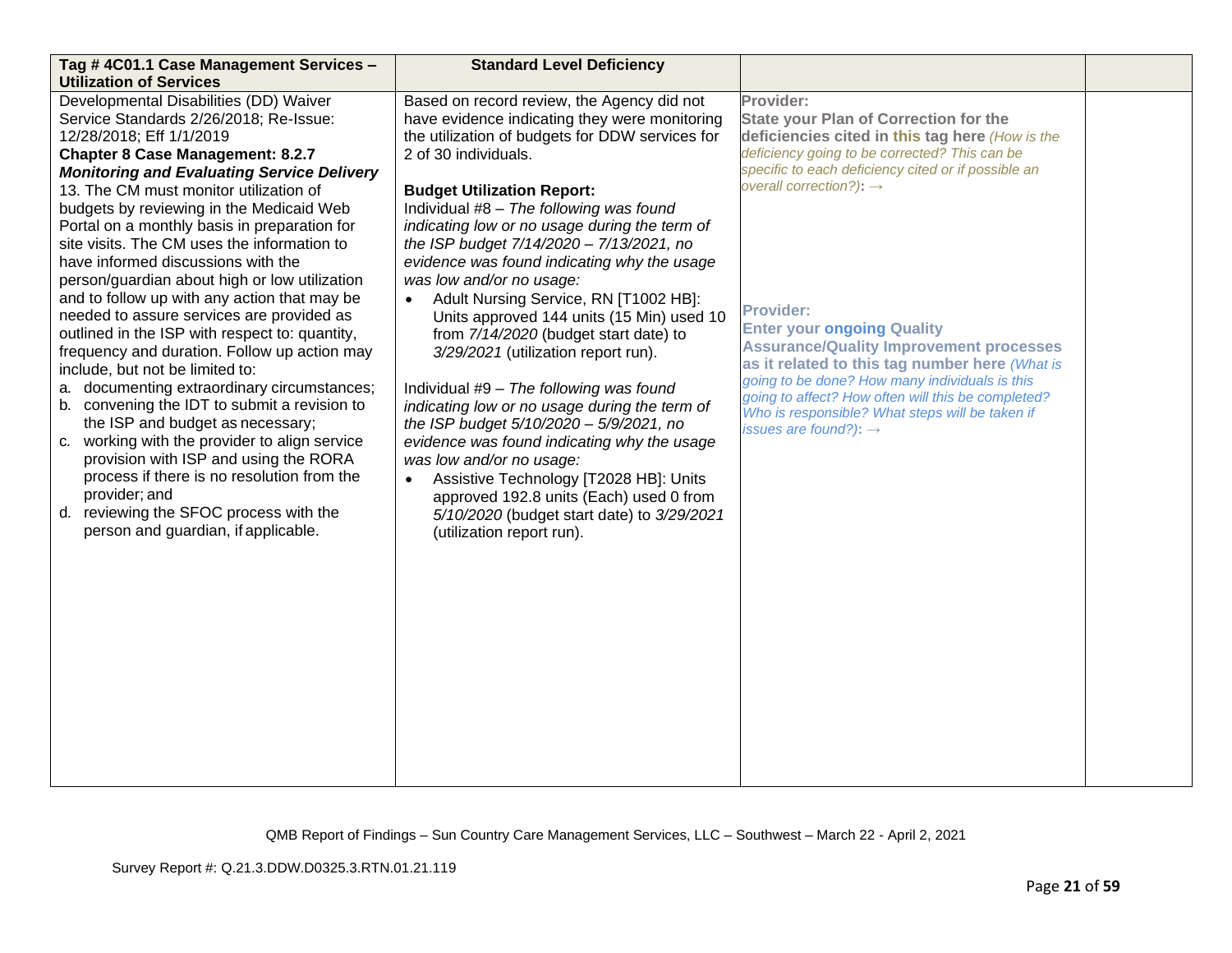| Tag #4C07 Individual Service Planning<br>(Visions, measurable outcome, action                                                                                                                                                                                                                  | <b>Condition of Participation Level Deficiency</b>                                                                                                                                                        |                                                                                                                                                                                                                                                                   |  |
|------------------------------------------------------------------------------------------------------------------------------------------------------------------------------------------------------------------------------------------------------------------------------------------------|-----------------------------------------------------------------------------------------------------------------------------------------------------------------------------------------------------------|-------------------------------------------------------------------------------------------------------------------------------------------------------------------------------------------------------------------------------------------------------------------|--|
| steps)                                                                                                                                                                                                                                                                                         |                                                                                                                                                                                                           |                                                                                                                                                                                                                                                                   |  |
| Developmental Disabilities (DD) Waiver<br>Service Standards 2/26/2018; Re-Issue:<br>12/28/2018; Eff 1/1/2019<br><b>Chapter 4: Person-Centered Planning</b><br>(PCP): 4.1 Essential Elements of Person-                                                                                         | After an analysis of the evidence it has been<br>determined there is a significant potential for a<br>negative outcome to occur.<br>Based on record review, the Agency did not                            | Provider:<br><b>State your Plan of Correction for the</b><br>deficiencies cited in this tag here (How is the<br>deficiency going to be corrected? This can be<br>specific to each deficiency cited or if possible an                                              |  |
| Centered Planning (PCP): Person-centered<br>planning is a process that places a person at<br>the center of planning his/her life and supports.<br>It is an ongoing process that is the foundation<br>for all aspects of the DD Waiver Program and<br>DD Waiver Provider Agencies' work with    | ensure the ISP was developed in accordance<br>with the rule governing ISP development, as it<br>relates to realistic and measurable desired<br>outcomes and vision statements to 13 of 30<br>Individuals. | overall correction?): $\rightarrow$                                                                                                                                                                                                                               |  |
| people with I/DD. The process is designed to<br>identify the strengths, capacities, preferences,<br>and needs of the person. The process may<br>include other people chosen by the person,<br>who are able to serve as important contributors<br>to the process. Overall, PCP involves person- | Individual #1:<br>. " will complete his dish washing routine<br>with one visual prompt." Outcome does not<br>indicate how and/or when it would be<br>completed.                                           | <b>Provider:</b><br><b>Enter your ongoing Quality</b><br><b>Assurance/Quality Improvement processes</b><br>as it related to this tag number here (What is<br>going to be done? How many individuals is this<br>going to affect? How often will this be completed? |  |
| centered thinking, person-centered service<br>planning, and person-centered practice. PCP<br>enables and assists the person to identify and<br>access a personalized mix of paid and non-<br>paid services and supports to assist him or her<br>to achieve personally defined outcomes in the  | • "Once a week  will choose an activity for<br>the day among limited choices." Outcome<br>does not indicate how and/or when it would<br>be completed.<br>Individual #3:                                   | Who is responsible? What steps will be taken if<br>issues are found?): $\rightarrow$                                                                                                                                                                              |  |
| community. The CMS requires use of PCP in<br>the development of the ISP.                                                                                                                                                                                                                       | • "I will feed myself safe foods." Outcome<br>does not indicate how and/or when it would<br>be completed.                                                                                                 |                                                                                                                                                                                                                                                                   |  |
| NMAC 7.26.5.14 DEVELOPMENT OF THE<br><b>INDIVIDUAL SERVICE PLAN (ISP) -</b><br><b>CONTENT OF INDIVIDUAL SERVICE</b><br>PLANS: Each ISP shall contain.<br>B. Long term vision: The vision statement shall                                                                                       | • "I will choose between three stations to listen<br>to weekly." Outcome does not indicate how<br>and/or when it would be completed.                                                                      |                                                                                                                                                                                                                                                                   |  |
| be recorded in the individual's actual words,<br>whenever possible. For example, in a long term<br>vision statement, the individual may describe<br>him or herself living and working independently<br>in the community.                                                                       | Individual #4:<br>• "I will bake a dessert to share with my<br>housemates at least 2 times a month."<br>Outcome does not indicate how and/or when<br>it would be completed.                               |                                                                                                                                                                                                                                                                   |  |
| C. Outcomes:<br>The IDT has the explicit responsibility<br>(1)<br>of identifying reasonable services and supports                                                                                                                                                                              | Individual #7:                                                                                                                                                                                            |                                                                                                                                                                                                                                                                   |  |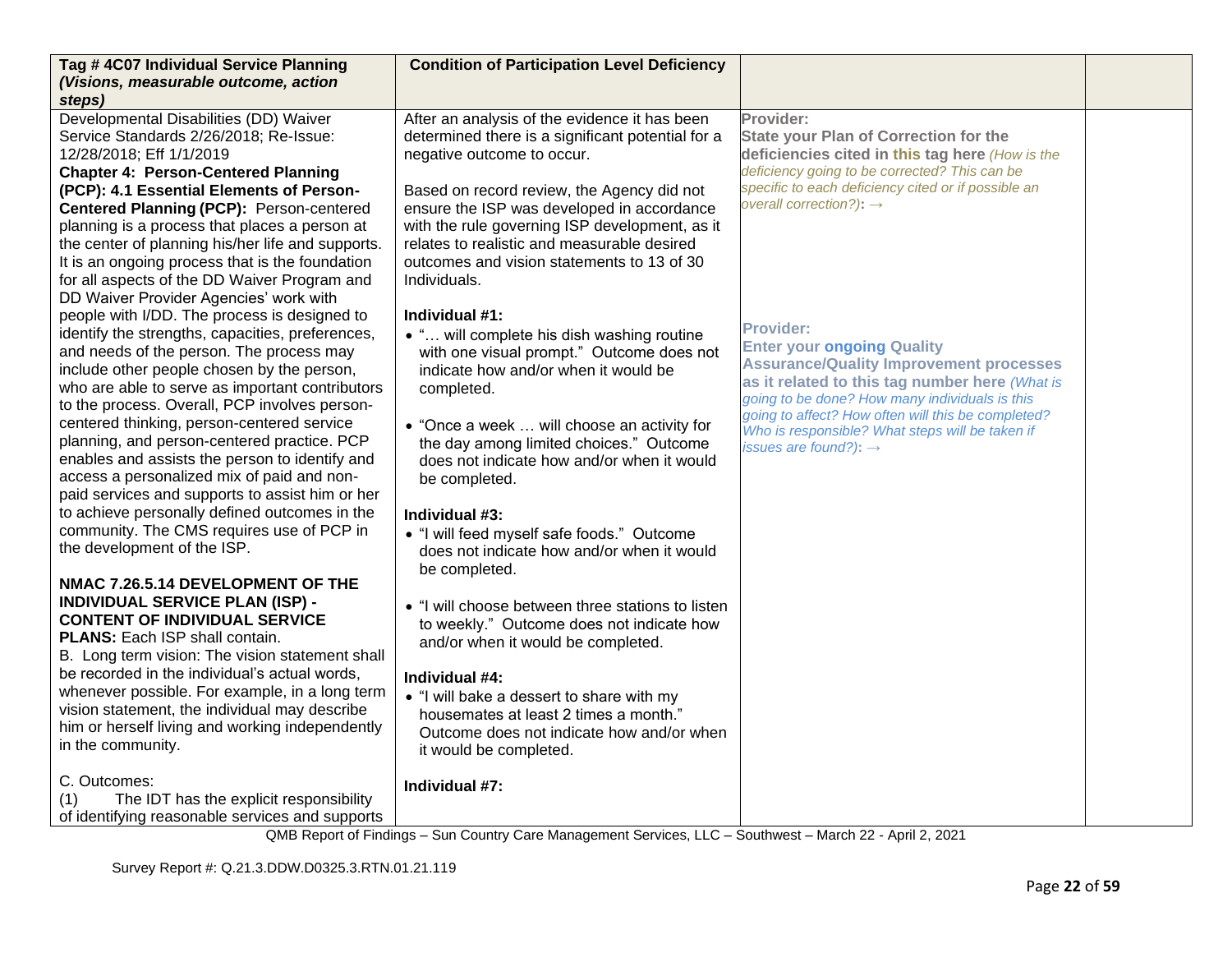| needed to assist the individual in achieving the                                                | . "I will follow daily hygiene schedule three    |  |
|-------------------------------------------------------------------------------------------------|--------------------------------------------------|--|
| desired outcome and long term vision. The IDT<br>determines the intensity, frequency, duration, | times a week." Outcome does not indicate         |  |
| location and method of delivery of needed                                                       | how and/or when it would be completed.           |  |
| services and supports. All IDT members may                                                      | . "I will engage with my community by greeting   |  |
| generate suggestions and assist the individual                                                  | the people in person or by Zoom twice a          |  |
| in communicating and developing outcomes.                                                       | week." Outcome does not indicate how             |  |
| Outcome statements shall also be written in the                                                 | and/or when it would be completed.               |  |
| individual's own words, whenever possible.                                                      |                                                  |  |
| Outcomes shall be prioritized in the ISP.                                                       | Individual #8:                                   |  |
| Outcomes planning shall be<br>(2)                                                               | . "I will meet with my Service Coordinator once  |  |
| implemented in one or more of the four "life                                                    | a month to review my wages and benefits."        |  |
| areas" (work or leisure activities, health or                                                   | Outcome does not indicate how and/or when        |  |
| development of relationships) and address as                                                    | it would be completed.                           |  |
| appropriate home environment, vocational,                                                       |                                                  |  |
| educational, communication, self-care,                                                          | Individual #11:                                  |  |
| leisure/social, community resource use, safety,                                                 | • " would like to give back to her community     |  |
| psychological/behavioral and medical/health                                                     | by volunteering at least once per week."         |  |
| outcomes. The IDT shall assure that the                                                         | Outcome does not indicate how and/or when        |  |
| outcomes in the ISP relate to the individual's                                                  | it would be completed.                           |  |
| long term vision statement. Outcomes are                                                        |                                                  |  |
| required for any life area for which the                                                        | Individual #13:                                  |  |
| individual receives services funded by the                                                      | • "Will learn to sort my clothes and keep clean  |  |
| developmental disabilities Medicaid waiver.                                                     | clothes separate from dirty clothes."            |  |
|                                                                                                 | Outcome does not indicate how and/or when        |  |
| D. Individual preference: The individual's                                                      | it would be completed.                           |  |
| preferences, capabilities, strengths and needs                                                  |                                                  |  |
| in each life area determined to be relevant to                                                  | • "Will create 12 well written stories." Outcome |  |
| the identified ISP outcomes shall be reflected in                                               | does not indicate how and/or when it would       |  |
| the ISP. The long term vision, age,                                                             | be completed.                                    |  |
| circumstances, and interests of the individual,                                                 |                                                  |  |
| shall determine the life area relevance, if any to                                              | Individual #14:                                  |  |
| the individual's ISP.                                                                           | • " will practice appropriate social             |  |
|                                                                                                 | boundaries with less than 3 prompts daily        |  |
| E. Action plans:                                                                                | while in group services." Outcome does not       |  |
| Specific ISP action plans that will<br>(1)                                                      | indicate how and/or when it would be             |  |
| assist the individual in achieving each                                                         | completed.                                       |  |
| identified, desired outcome shall be developed                                                  |                                                  |  |
| by the IDT and stated in the ISP. The IDT                                                       | Individual #18:                                  |  |
| establishes the action plan of the ISP, as well                                                 | • " will chose 5 or more items to discard from   |  |
| as the criteria for measuring progress on each                                                  | his room three times a week." Outcome            |  |
| action step.                                                                                    |                                                  |  |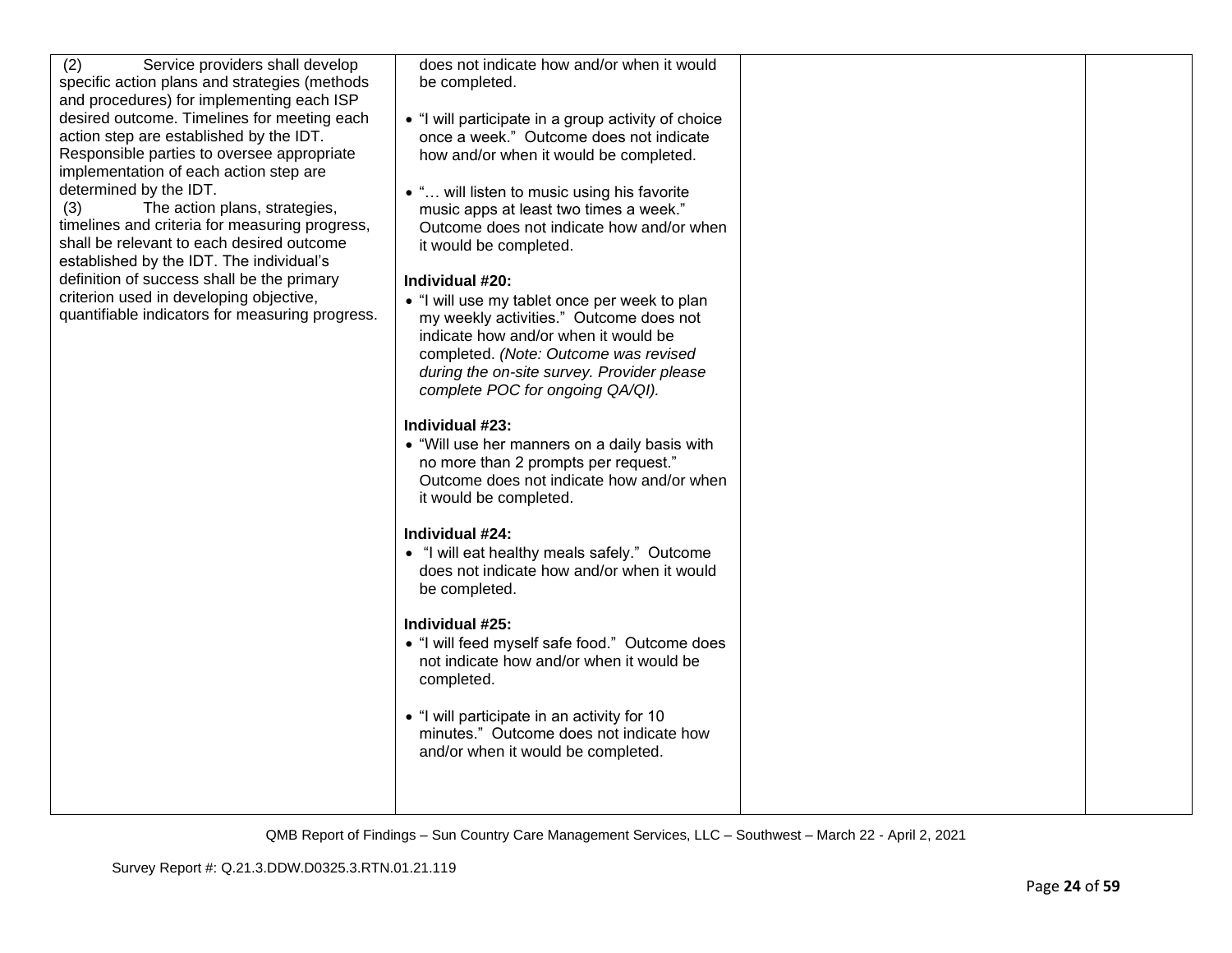| Tag #4C08 ISP Development Process                                                                                                                                                                                                                                                                               | <b>Standard Level Deficiency</b>               |                                                     |  |
|-----------------------------------------------------------------------------------------------------------------------------------------------------------------------------------------------------------------------------------------------------------------------------------------------------------------|------------------------------------------------|-----------------------------------------------------|--|
| Developmental Disabilities (DD) Waiver Service                                                                                                                                                                                                                                                                  | Based on record review, the Agency did not     | <b>Provider:</b>                                    |  |
| Standards 2/26/2018; Re-Issue: 12/28/2018; Eff                                                                                                                                                                                                                                                                  | maintain documentation for each person         | <b>State your Plan of Correction for the</b>        |  |
| 1/1/2019                                                                                                                                                                                                                                                                                                        | supported according to the following           | deficiencies cited in this tag here (How is the     |  |
| Chapter 2: Human Rights: Civil rights apply to                                                                                                                                                                                                                                                                  | requirements for 1 of 30 individuals.          | deficiency going to be corrected? This can be       |  |
| everyone, including all waiver participants, family                                                                                                                                                                                                                                                             |                                                | specific to each deficiency cited or if possible an |  |
| members, guardians, natural supports, and<br>Provider Agencies. Everyone has a responsibility                                                                                                                                                                                                                   | Review of the records indicated the following: | overall correction?): $\rightarrow$                 |  |
| to make sure those rights are not violated. All                                                                                                                                                                                                                                                                 | <b>Statement of Rights Acknowledgment:</b>     |                                                     |  |
| Provider Agencies play a role in person-centered                                                                                                                                                                                                                                                                | • Not Found $(\#12)$                           |                                                     |  |
| planning (PCP) and have an obligation to                                                                                                                                                                                                                                                                        |                                                |                                                     |  |
| contribute to the planning process, always                                                                                                                                                                                                                                                                      |                                                |                                                     |  |
| focusing on how to best support the person.                                                                                                                                                                                                                                                                     |                                                |                                                     |  |
| 2.2.1 Statement of Rights Acknowledgement                                                                                                                                                                                                                                                                       |                                                | <b>Provider:</b>                                    |  |
| Requirements: The CM is required to review the                                                                                                                                                                                                                                                                  |                                                | <b>Enter your ongoing Quality</b>                   |  |
| Statement of Rights (See Appendix C HCBS                                                                                                                                                                                                                                                                        |                                                | <b>Assurance/Quality Improvement processes</b>      |  |
| Consumer Rights and Freedoms) with the person,                                                                                                                                                                                                                                                                  |                                                | as it related to this tag number here (What is      |  |
| in a manner that accommodates preferred<br>communication style, at the annual meeting. The                                                                                                                                                                                                                      |                                                | going to be done? How many individuals is this      |  |
| person and his/her guardian, if applicable, sign                                                                                                                                                                                                                                                                |                                                | going to affect? How often will this be completed?  |  |
| the acknowledgement form at the annual meeting.                                                                                                                                                                                                                                                                 |                                                | Who is responsible? What steps will be taken if     |  |
|                                                                                                                                                                                                                                                                                                                 |                                                | issues are found?): $\rightarrow$                   |  |
| <b>Chapter 8 Case Management: 8.2.8</b><br><b>Maintaining a Complete Client Record:</b><br>The CM is required to maintain documentation for<br>each person supported according to the following<br>requirements:<br>3. The case file must contain the documents<br>identified in Appendix A Client File Matrix. |                                                |                                                     |  |
| 8.2.1 Promoting Self Advocacy and<br>Advocating on Behalf of the Person in                                                                                                                                                                                                                                      |                                                |                                                     |  |
| Services:<br>10. Reviewing the HCBS Consumer Rights and<br>Freedoms with the person and guardian as<br>applicable, at least annually and in a form/format<br>most understandable by the person. (See<br>Appendix C HCBS Consumer Rights and<br>Freedoms.)                                                       |                                                |                                                     |  |
| 11. Confirming acknowledgement of the HCBS<br>Consumer Rights and Freedoms with signatures<br>of the person and guardian, if applicable.                                                                                                                                                                        |                                                |                                                     |  |
|                                                                                                                                                                                                                                                                                                                 |                                                |                                                     |  |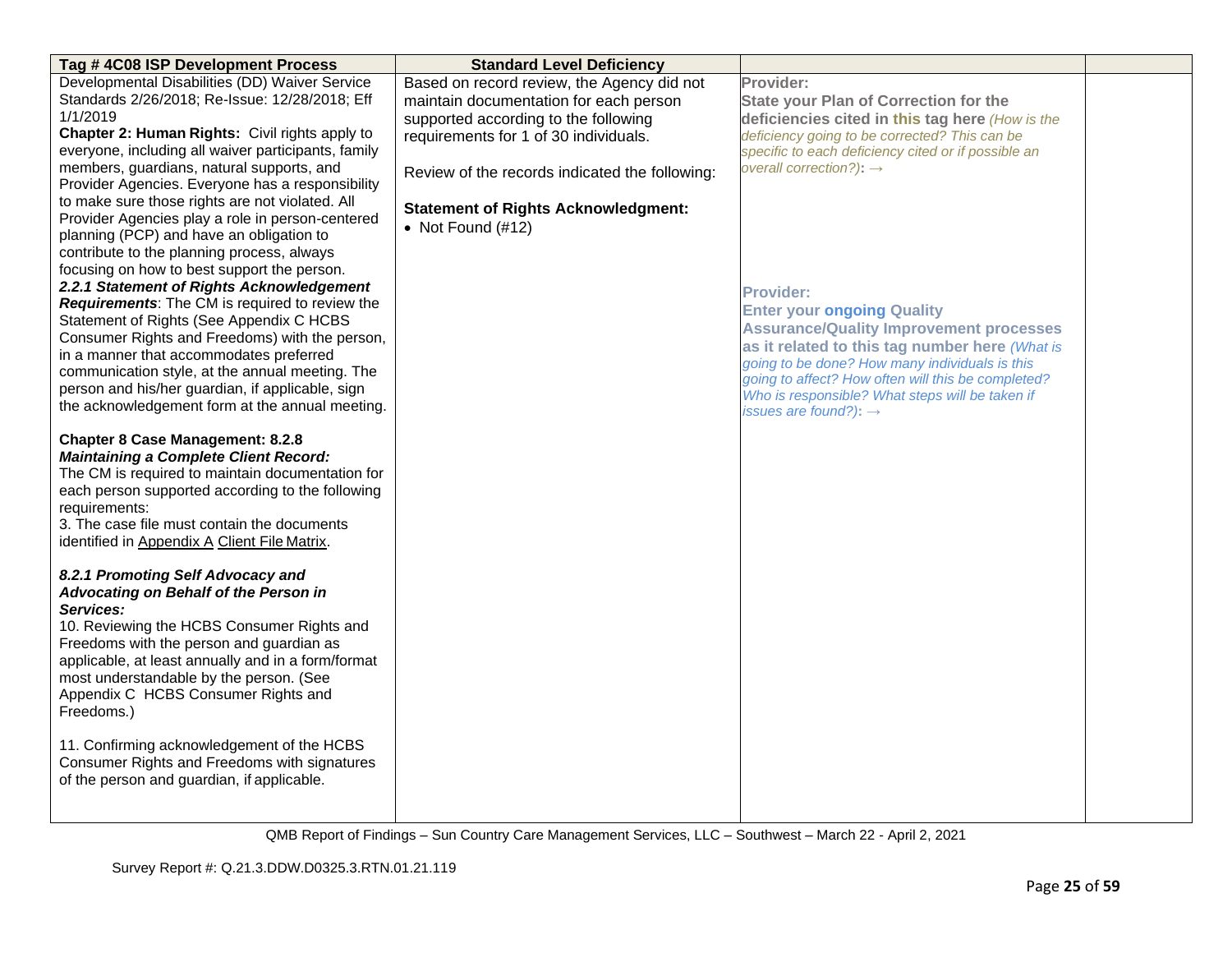| Tag #4C09 Secondary FOC                                                                                                                                                                                                                                                                                                                                                                                                                                                                       | <b>Standard Level Deficiency</b>                                                                                                                                                                                                                                                                              |                                                                                                                                                                                                                                                                                                                                                           |  |
|-----------------------------------------------------------------------------------------------------------------------------------------------------------------------------------------------------------------------------------------------------------------------------------------------------------------------------------------------------------------------------------------------------------------------------------------------------------------------------------------------|---------------------------------------------------------------------------------------------------------------------------------------------------------------------------------------------------------------------------------------------------------------------------------------------------------------|-----------------------------------------------------------------------------------------------------------------------------------------------------------------------------------------------------------------------------------------------------------------------------------------------------------------------------------------------------------|--|
| Developmental Disabilities (DD) Waiver<br>Service Standards 2/26/2018; Re-Issue:<br>12/28/2018; Eff 1/1/2019<br><b>Chapter 4: Person-Centered Planning</b><br>(PCP): 4.7 Choice of DD Waiver Provider<br><b>Agencies and Secondary Freedom of</b><br>Choice (SFOC): People receiving DD Waiver<br>funded services have the right to choose any                                                                                                                                                | Based on record review, the Agency did not<br>maintain the Secondary Freedom of Choice<br>documentation (for current services) and/or<br>ensure individuals obtained all services through<br>the Freedom of Choice Process for 4 of 30<br>individuals.<br>Review of the Agency individual case files          | Provider:<br><b>State your Plan of Correction for the</b><br>deficiencies cited in this tag here (How is the<br>deficiency going to be corrected? This can be<br>specific to each deficiency cited or if possible an<br>overall correction?): $\rightarrow$                                                                                               |  |
| qualified provider of case management<br>services listed on the PFOC and a qualified<br>provider of any other DD Waiver service listed<br>on SFOC form. The PFOC is maintained by<br>each Regional Office. The SFOC is maintained<br>by the Provider Enrollment Unit (PEU) and<br>made available through the SFOC website:<br>http://sfoc.health.state.nm.us/.<br>4.7.2. Annual Review of SFOC: Choice of<br>Provider Agencies must be continually<br>assured. A person has a right to change | revealed 4 out of 159 Secondary Freedom of<br>Choices were not found and/or not agency<br>specific to the individual's current services:<br><b>Secondary Freedom of Choice:</b><br>• Customized Community Supports (#12)<br>Behavior Consultation (#8)<br>$\bullet$<br>Physical Therapy (#4, 20)<br>$\bullet$ | <b>Provider:</b><br><b>Enter your ongoing Quality</b><br><b>Assurance/Quality Improvement processes</b><br>as it related to this tag number here (What is<br>going to be done? How many individuals is this<br>going to affect? How often will this be completed?<br>Who is responsible? What steps will be taken if<br>issues are found?): $\rightarrow$ |  |
| Provider Agencies if he/she is not satisfied with<br>services at any time.<br>The SFOC form must be utilized when<br>1.<br>the person and/or legal guardian wants to<br>change Provider Agencies.<br>The SFOC must be signed at the time of<br>2.<br>the initial service selection and reviewed<br>annually by the CM and the person and/or<br>guardian.<br>3.<br>A current list of approved Provider<br>Agencies by county for all DD Waiver<br>services is available through the SFOC       |                                                                                                                                                                                                                                                                                                               |                                                                                                                                                                                                                                                                                                                                                           |  |
| website: http://sfoc.health.state.nm.us/<br><b>Chapter 8 Case Management: 8.2.8</b><br><b>Maintaining a Complete Client Record:</b><br>The CM is required to maintain documentation<br>for each person supported according to the<br>following requirements:<br>3. The case file must contain the documents<br>identified in Appendix A Client File Matrix.                                                                                                                                   |                                                                                                                                                                                                                                                                                                               |                                                                                                                                                                                                                                                                                                                                                           |  |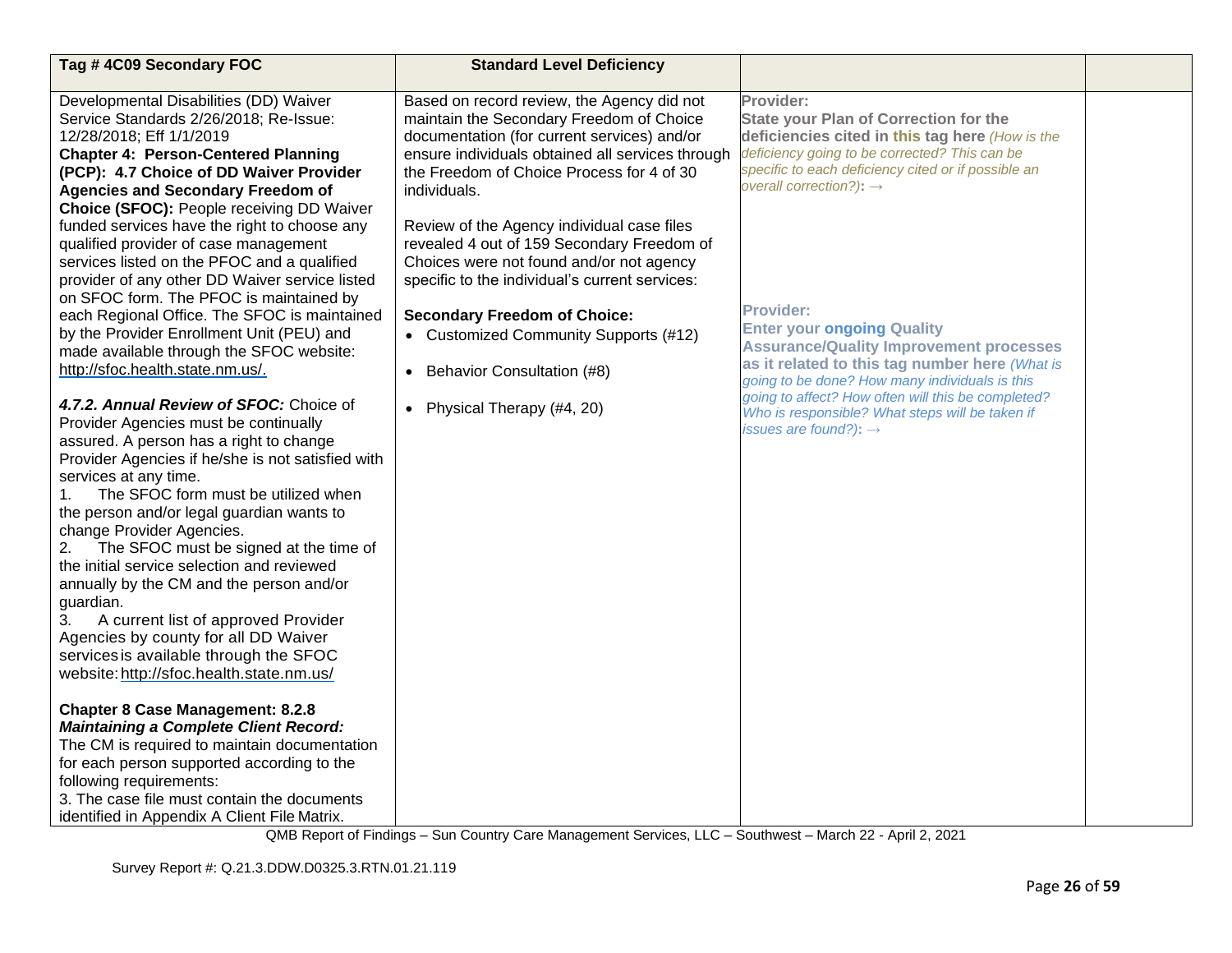| <b>Chapter 20: Provider Documentation and</b><br><b>Client Records 20.2 Client Records</b><br>Requirements: All DD Waiver Provider<br>Agencies are required to create and maintain<br>individual client records. The contents of client<br>records vary depending on the unique needs of<br>the person receiving services and the resultant<br>information produced. The extent of<br>documentation required for individual client<br>records per service type depends on the<br>location of the file, the type of service being<br>provided, and the information necessary. |  |  |
|------------------------------------------------------------------------------------------------------------------------------------------------------------------------------------------------------------------------------------------------------------------------------------------------------------------------------------------------------------------------------------------------------------------------------------------------------------------------------------------------------------------------------------------------------------------------------|--|--|
|                                                                                                                                                                                                                                                                                                                                                                                                                                                                                                                                                                              |  |  |
|                                                                                                                                                                                                                                                                                                                                                                                                                                                                                                                                                                              |  |  |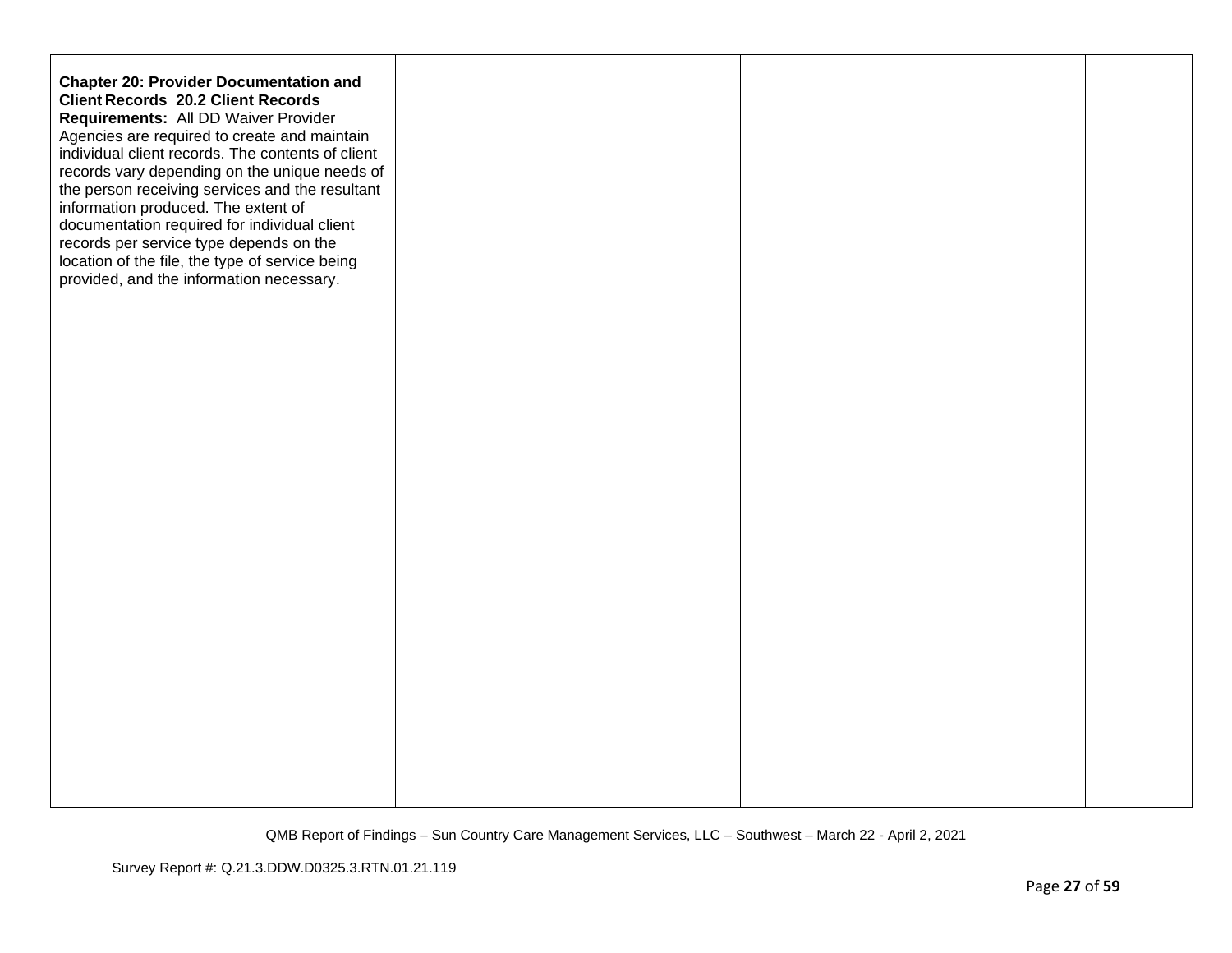| Tag #4C12 Monitoring & Evaluation of<br><b>Services</b>                                                                                                                                                                                                                                                                                                                                                                                                                                                                                                                                                                                                                                                                                                                                                                                                                                                                                                                                                                                                                                                                                                                                                                                                                                                                                                                                              | <b>Condition of Participation Level Deficiency</b>                                                                                                                                                                                                                                                                                                                                                                                                                                                                                                                                                                                                                                                                                                                                                                                                                                                                                        |                                                                                                                                                                                                                                                                                                                                                           |  |
|------------------------------------------------------------------------------------------------------------------------------------------------------------------------------------------------------------------------------------------------------------------------------------------------------------------------------------------------------------------------------------------------------------------------------------------------------------------------------------------------------------------------------------------------------------------------------------------------------------------------------------------------------------------------------------------------------------------------------------------------------------------------------------------------------------------------------------------------------------------------------------------------------------------------------------------------------------------------------------------------------------------------------------------------------------------------------------------------------------------------------------------------------------------------------------------------------------------------------------------------------------------------------------------------------------------------------------------------------------------------------------------------------|-------------------------------------------------------------------------------------------------------------------------------------------------------------------------------------------------------------------------------------------------------------------------------------------------------------------------------------------------------------------------------------------------------------------------------------------------------------------------------------------------------------------------------------------------------------------------------------------------------------------------------------------------------------------------------------------------------------------------------------------------------------------------------------------------------------------------------------------------------------------------------------------------------------------------------------------|-----------------------------------------------------------------------------------------------------------------------------------------------------------------------------------------------------------------------------------------------------------------------------------------------------------------------------------------------------------|--|
| Developmental Disabilities (DD) Waiver<br>Service Standards 2/26/2018; Re-Issue:<br>12/28/2018; Eff 1/1/2019<br><b>Chapter 8 Case Management: 8.2.8</b><br><b>Maintaining a Complete Client Record:</b><br>The CM is required to maintain documentation<br>for each person supported according to the<br>following requirements:<br>3. The case file must contain the documents<br>identified in Appendix A Client File Matrix.                                                                                                                                                                                                                                                                                                                                                                                                                                                                                                                                                                                                                                                                                                                                                                                                                                                                                                                                                                      | After an analysis of the evidence it has been<br>determined there is a significant potential for a<br>negative outcome to occur.<br>Based on record review, the Agency did not<br>use a formal ongoing monitoring process that<br>provides for the evaluation of quality,<br>effectiveness, and appropriateness of services<br>and supports provided to the individual for 16 of<br>30 individuals.                                                                                                                                                                                                                                                                                                                                                                                                                                                                                                                                       | Provider:<br><b>State your Plan of Correction for the</b><br>deficiencies cited in this tag here (How is the<br>deficiency going to be corrected? This can be<br>specific to each deficiency cited or if possible an<br>overall correction?): $\rightarrow$                                                                                               |  |
| 8.2.7 Monitoring and Evaluating Service<br><b>Delivery:</b> The CM is required to complete a<br>formal, ongoing monitoring process to evaluate<br>the quality, effectiveness, and appropriateness<br>of services and supports provided to the<br>person as specified in the ISP. The CM is also<br>responsible for monitoring the health and<br>safety of the person. Monitoring and evaluation<br>activities include the following requirements:<br>1. The CM is required to meet face-to-face with<br>adult DD Waiver participants at least 12 times<br>annually (one time per month) to bill for a<br>monthly unit.<br>2. JCMs require two face-to-face contacts per<br>month to bill the monthly unit, one of which<br>must occur at a location in which the person<br>spends the majority of the day (i.e., place of<br>employment, habilitation program), and the<br>other contact must occur at the person's<br>residence.<br>3. Parents of children on the DD Waiver must<br>receive a minimum of four visits per year, as<br>established in the ISP. The parent is<br>responsible for monitoring and evaluating<br>services provided in the months case<br>management services are not received.<br>4. No more than one IDT Meeting per quarter<br>may count as a face-to-face contact for adults<br>(including JCMs) living in the community.<br>5. For non-JCMs, face-to-face visits must | Review of the Agency individual case files<br>revealed the required Therap Monthly Site<br>Visit Forms were not entered / submitted in<br>Therap as outlined in the Instructions and<br><b>Guidelines for Case Management</b><br>Monitoring Activities dated 12/1/2018 pg. 8<br>#4 "Save draft or Submit (electronic<br>signature) before the end of the month the<br>visit occurs" for the following:<br>Individual #1 (Non-Jackson)<br>• Face to face visit conducted on 3/26/2020.<br>Monthly Site Visit Form entered / submitted<br>in Therap on 4/3/2020.<br>• Face to face visit conducted on 4/27/2020.<br>Monthly Site Visit Form entered / submitted<br>in Therap on 5/3/2020.<br>• Face to face visit conducted on 5/25/2020.<br>Monthly Site Visit Form entered / submitted<br>in Therap on 6/1/2020.<br>• Face to face visit conducted on 6/22/2020.<br>Monthly Site Visit Form entered / submitted<br>in Therap on 7/2/2020. | <b>Provider:</b><br><b>Enter your ongoing Quality</b><br><b>Assurance/Quality Improvement processes</b><br>as it related to this tag number here (What is<br>going to be done? How many individuals is this<br>going to affect? How often will this be completed?<br>Who is responsible? What steps will be taken if<br>issues are found?): $\rightarrow$ |  |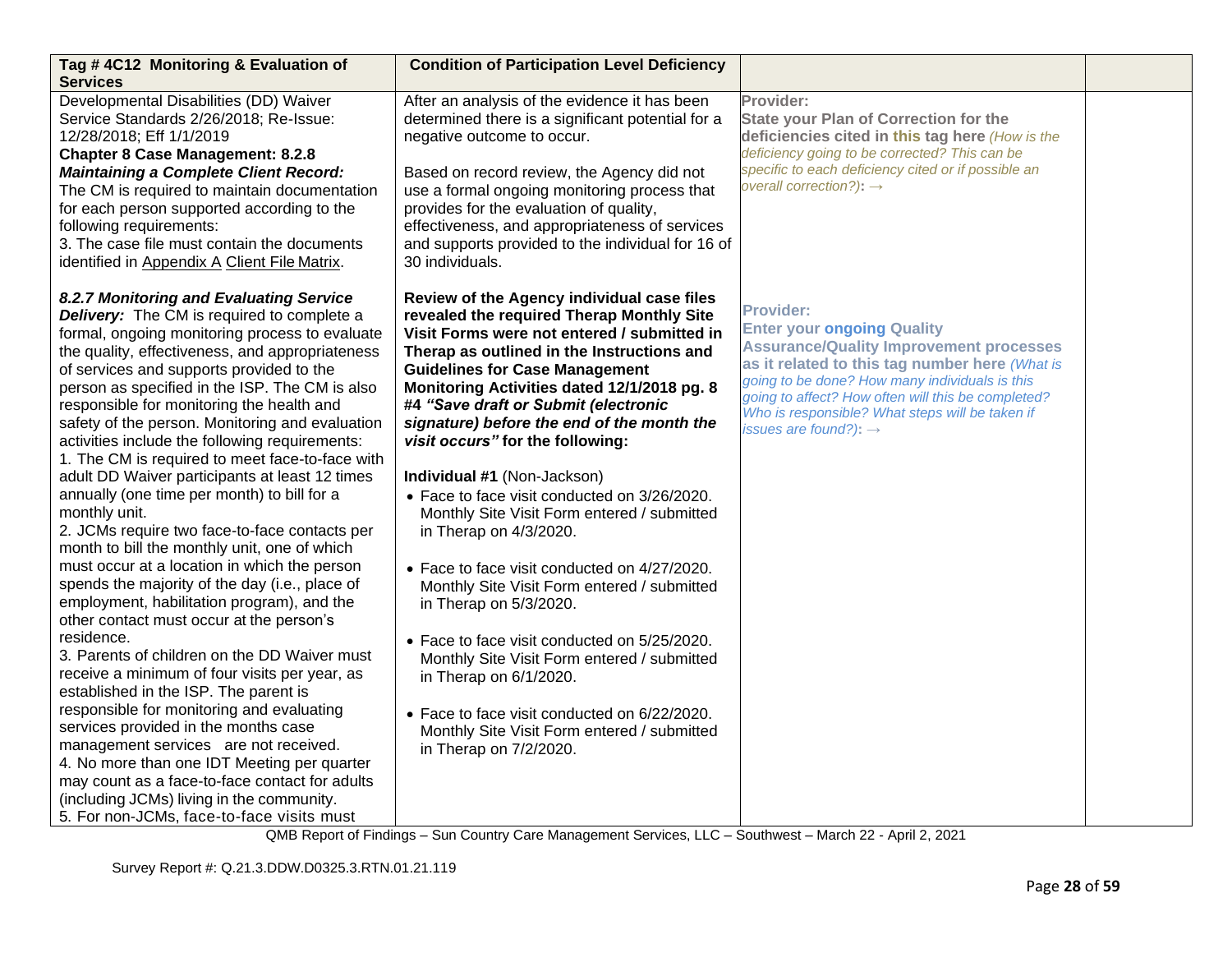|    | occur as follows:                                                         | • Face to face visit conducted on 7/30/2020.  |  |
|----|---------------------------------------------------------------------------|-----------------------------------------------|--|
|    | a. At least one face-to-face visit per                                    | Monthly Site Visit Form entered / submitted   |  |
|    | quarter shall occur at the person's home                                  | in Therap on 8/2/2020.                        |  |
|    | for people who receive a Living Supports                                  |                                               |  |
|    | or CIHS.                                                                  | • Face to face visit conducted on 9/22/2020.  |  |
|    | b. At least one face-to-face visit per                                    | Monthly Site Visit Form entered / submitted   |  |
|    | quarter shall occur at the day program                                    | in Therap on 10/3/2020.                       |  |
|    | for people who receive CCS and or CIE                                     |                                               |  |
|    | in an agency operated facility.                                           | • Face to face visit conducted on 12/30/2020. |  |
| C. | It is appropriate to conduct face-to-face                                 | Monthly Site Visit Form entered / submitted   |  |
|    | visits with the person either during                                      | in Therap on 1/2/2021.                        |  |
|    | times when the person is receiving a                                      |                                               |  |
|    | service or during times when the person                                   | • Face to face visit conducted on 1/20/2021.  |  |
|    | is not receiving a service.                                               | Monthly Site Visit Form entered / submitted   |  |
| d. | The CM considers preferences of the                                       | in Therap on 2/1/2021.                        |  |
|    | person when scheduling face-to face-                                      |                                               |  |
|    | visits in advance.                                                        | Individual #2 (Non-Jackson)                   |  |
| е. | Face-to-face visits may be                                                | • Face to face visit conducted on 3/30/2020.  |  |
|    | unannounced depending on the purpose                                      | Monthly Site Visit Form entered / submitted   |  |
|    | of the monitoring.                                                        | in Therap on 4/3/2020.                        |  |
|    | 6. The CM must monitor at least quarterly:                                |                                               |  |
| а. | that applicable MERPs and/or BCIPs                                        | • Face to face visit conducted on 4/24/2020.  |  |
|    | are in place in the residence and at the                                  | Monthly Site Visit Form entered / submitted   |  |
|    | day services location(s) for those who                                    | in Therap on 5/3/2020.                        |  |
|    | have chronic medical condition(s) with                                    |                                               |  |
|    | potential for life threatening                                            | • Face to face visit conducted on 5/9/2020.   |  |
|    | complications, or for individuals with                                    | Monthly Site Visit Form entered / submitted   |  |
|    | behavioral challenge(s) that pose a                                       | in Therap on 6/2/2020.                        |  |
|    | potential for harm to themselves or                                       |                                               |  |
|    | others; and                                                               | • Face to face visit conducted on 6/29/2020.  |  |
| b. | that all applicable current HCPs                                          | Monthly Site Visit Form entered / submitted   |  |
|    | (including applicable CARMP), PBSP or                                     | in Therap on 7/2/2020.                        |  |
|    | other applicable behavioral plans (such<br>as PPMP or RMP), and WDSIs are |                                               |  |
|    | in place in the applicable service sites.                                 | • Face to face visit conducted on 7/30/2020.  |  |
|    | 7. When risk of significant harm is identified,                           | Monthly Site Visit Form entered / submitted   |  |
|    | the CM follows. the standards outlined in                                 | in Therap on 8/3/2020.                        |  |
|    | Chapter 18: Incident Management System.                                   |                                               |  |
|    | 8. The CM must report all suspected ANE as                                | • Face to face visit conducted on 8/31/2020.  |  |
|    | required by New Mexico Statutes and                                       | Monthly Site Visit Form entered / submitted   |  |
|    | complete all follow up activities as detailed in                          | in Therap on 9/1/2020.                        |  |
|    | Chapter 18: Incident Management System.                                   |                                               |  |
|    | 9. If concerns regarding the health or safety of                          |                                               |  |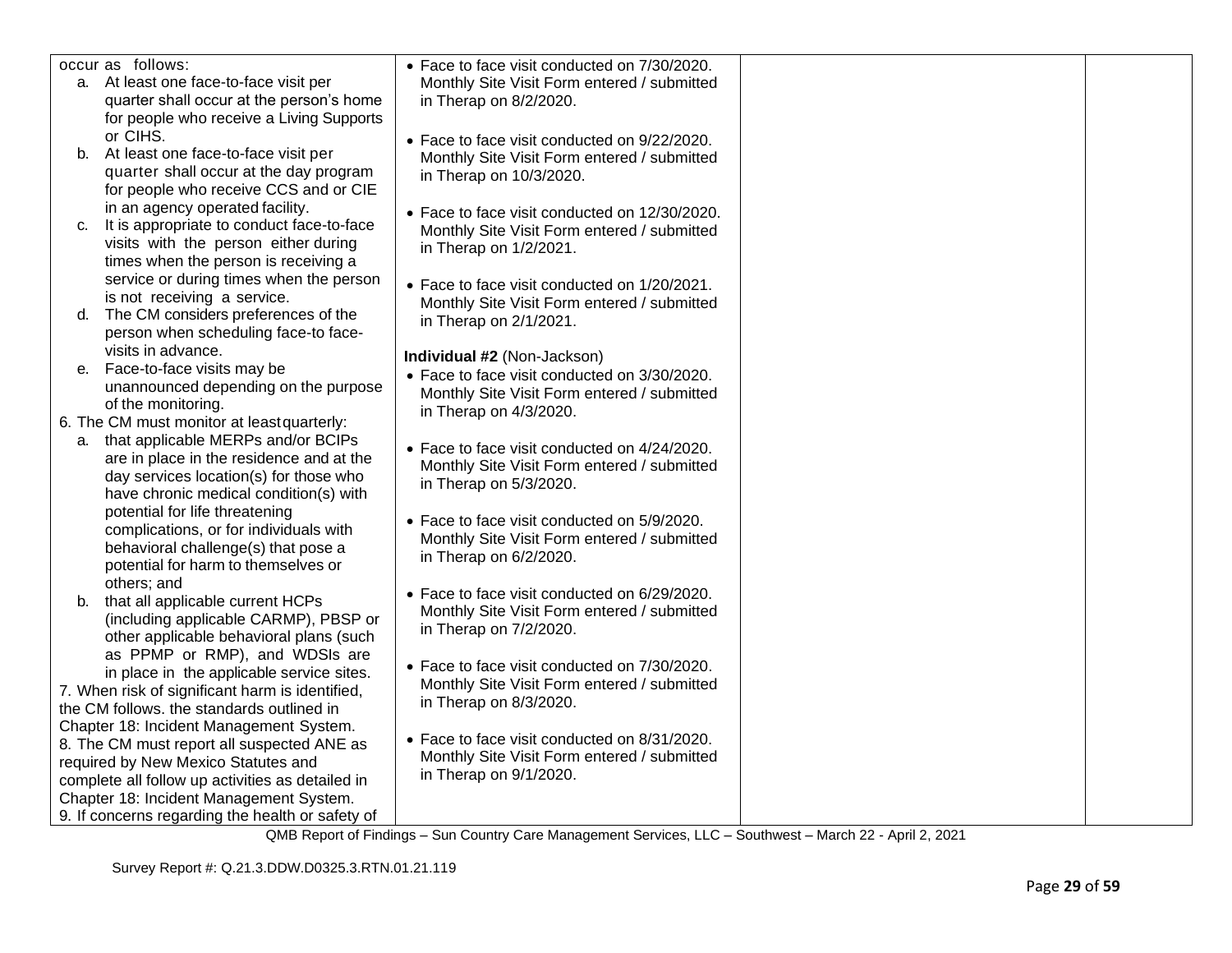| the person are documented during monitoring<br>or assessment activities, the CM immediately<br>notifies appropriate supervisory personnel<br>within the DD Waiver Provider Agency and<br>documents the concern. In situations where<br>the concern is not urgent, the DD Waiver<br>Provider Agency is allowed up to 15 business<br>days to remediate or develop an acceptable<br>plan of remediation.<br>10. If the CMs reported concerns are not<br>remedied by the Provider Agency within a<br>reasonable, mutually agreed upon period of<br>time, the CM shall use the RORA process<br>detailed in Chapter 19: Provider Reporting<br>Requirements.<br>11. The CM conducts an online review in the<br>Therap system to ensure that the e-CHAT<br>and Health Passport are current: quarterly and<br>after each hospitalization or major health<br>event.<br>14. The CM will ensure Living Supports, CIHS,<br>CCS, and CIE are delivered in accordance<br>with CMS Setting Requirements described in<br>Chapter 2.1 CMS Final Rule: Home and<br>Community-Based Services (HCBS) Settings<br>Requirements. If additional support is needed,<br>the CM notifies the DDSD Regional Office<br>through the RORA process. | • Face to face visit conducted on 9/29/2020.<br>Monthly Site Visit Form entered / submitted<br>in Therap on 10/5/2020.<br>• Face to face visit conducted on 10/30/2020.<br>Monthly Site Visit Form entered / submitted<br>in Therap on 11/3/2020.<br>• Face to face visit conducted on 11/23/2020.<br>Monthly Site Visit Form entered / submitted<br>in Therap on 12/3/2020.<br>• Face to face visit conducted on 1/7/2021.<br>Monthly Site Visit Form entered / submitted<br>in Therap on 2/3/2021.<br>• Face to face visit conducted on 2/26/2021.<br>Monthly Site Visit Form entered / submitted<br>in Therap on 3/3/2021.<br>Individual #5 (Non-Jackson)<br>• Face to face visit conducted on 3/30/2020.<br>Monthly Site Visit Form entered / submitted<br>in Therap on 4/2/2020.<br>• Face to face visit conducted on 4/28/2020.<br>Monthly Site Visit Form entered / submitted<br>in Therap on 5/3/2020.<br>• Face to face visit conducted on 5/19/2020.<br>Monthly Site Visit Form entered / submitted<br>in Therap on 6/1/2020.<br>• Face to face visit conducted on 7/20/2020.<br>Monthly Site Visit Form entered / submitted<br>in Therap on 8/3/2020.<br>• Face to face visit conducted on 10/30/2020.<br>Monthly Site Visit Form entered / submitted |  |
|---------------------------------------------------------------------------------------------------------------------------------------------------------------------------------------------------------------------------------------------------------------------------------------------------------------------------------------------------------------------------------------------------------------------------------------------------------------------------------------------------------------------------------------------------------------------------------------------------------------------------------------------------------------------------------------------------------------------------------------------------------------------------------------------------------------------------------------------------------------------------------------------------------------------------------------------------------------------------------------------------------------------------------------------------------------------------------------------------------------------------------------------------------------------------------------------------------------------|------------------------------------------------------------------------------------------------------------------------------------------------------------------------------------------------------------------------------------------------------------------------------------------------------------------------------------------------------------------------------------------------------------------------------------------------------------------------------------------------------------------------------------------------------------------------------------------------------------------------------------------------------------------------------------------------------------------------------------------------------------------------------------------------------------------------------------------------------------------------------------------------------------------------------------------------------------------------------------------------------------------------------------------------------------------------------------------------------------------------------------------------------------------------------------------------------------------------------------------------------------------|--|
|                                                                                                                                                                                                                                                                                                                                                                                                                                                                                                                                                                                                                                                                                                                                                                                                                                                                                                                                                                                                                                                                                                                                                                                                                     |                                                                                                                                                                                                                                                                                                                                                                                                                                                                                                                                                                                                                                                                                                                                                                                                                                                                                                                                                                                                                                                                                                                                                                                                                                                                  |  |
|                                                                                                                                                                                                                                                                                                                                                                                                                                                                                                                                                                                                                                                                                                                                                                                                                                                                                                                                                                                                                                                                                                                                                                                                                     | in Therap on 11/2/2020.                                                                                                                                                                                                                                                                                                                                                                                                                                                                                                                                                                                                                                                                                                                                                                                                                                                                                                                                                                                                                                                                                                                                                                                                                                          |  |
|                                                                                                                                                                                                                                                                                                                                                                                                                                                                                                                                                                                                                                                                                                                                                                                                                                                                                                                                                                                                                                                                                                                                                                                                                     | Individual #6 (Non-Jackson)                                                                                                                                                                                                                                                                                                                                                                                                                                                                                                                                                                                                                                                                                                                                                                                                                                                                                                                                                                                                                                                                                                                                                                                                                                      |  |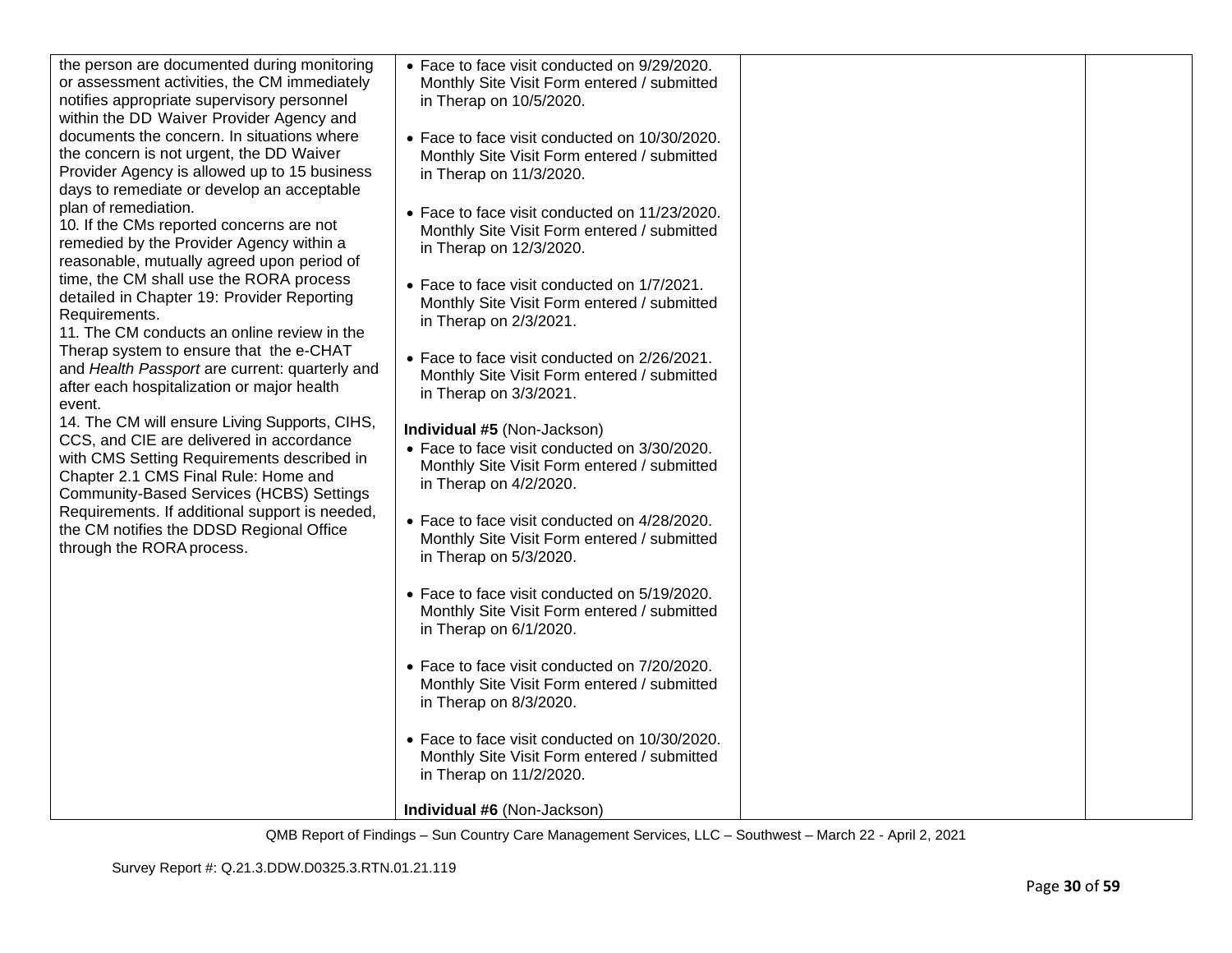| • Face to face visit conducted on 5/22/2020.<br>Monthly Site Visit Form entered / submitted<br>in Therap on 6/1/2020.                               |  |
|-----------------------------------------------------------------------------------------------------------------------------------------------------|--|
| • Face to face visit conducted on 6/25/2020.<br>Monthly Site Visit Form entered / submitted<br>in Therap on 7/2/2020.                               |  |
| • Face to face visit conducted on 7/30/2020.<br>Monthly Site Visit Form entered / submitted<br>in Therap on 8/2/2020.                               |  |
| • Face to face visit conducted on 8/25/2020.<br>Monthly Site Visit Form entered / submitted<br>in Therap on 9/1/2020.                               |  |
| • Face to face visit conducted on 9/30/2020.<br>Monthly Site Visit Form entered / submitted<br>in Therap on 10/4/2020.                              |  |
| • Face to face visit conducted on 10/22/2020.<br>Monthly Site Visit Form entered / submitted<br>in Therap on 11/2/2020.                             |  |
| • Face to face visit conducted on 11/23/2020.<br>Monthly Site Visit Form entered / submitted<br>in Therap on 12/3/2020.                             |  |
| • Face to face visit conducted on 1/20/2021.<br>Monthly Site Visit Form entered / submitted<br>in Therap on 2/2/2021.                               |  |
| • Face to face visit conducted on 2/18/2021.<br>Monthly Site Visit Form entered / submitted<br>in Therap on 3/2/2021.                               |  |
| Individual #9 (Non-Jackson)<br>• Face to face visit conducted on 6/8/2020.<br>Monthly Site Visit Form entered / submitted<br>in Therap on 7/3/2020. |  |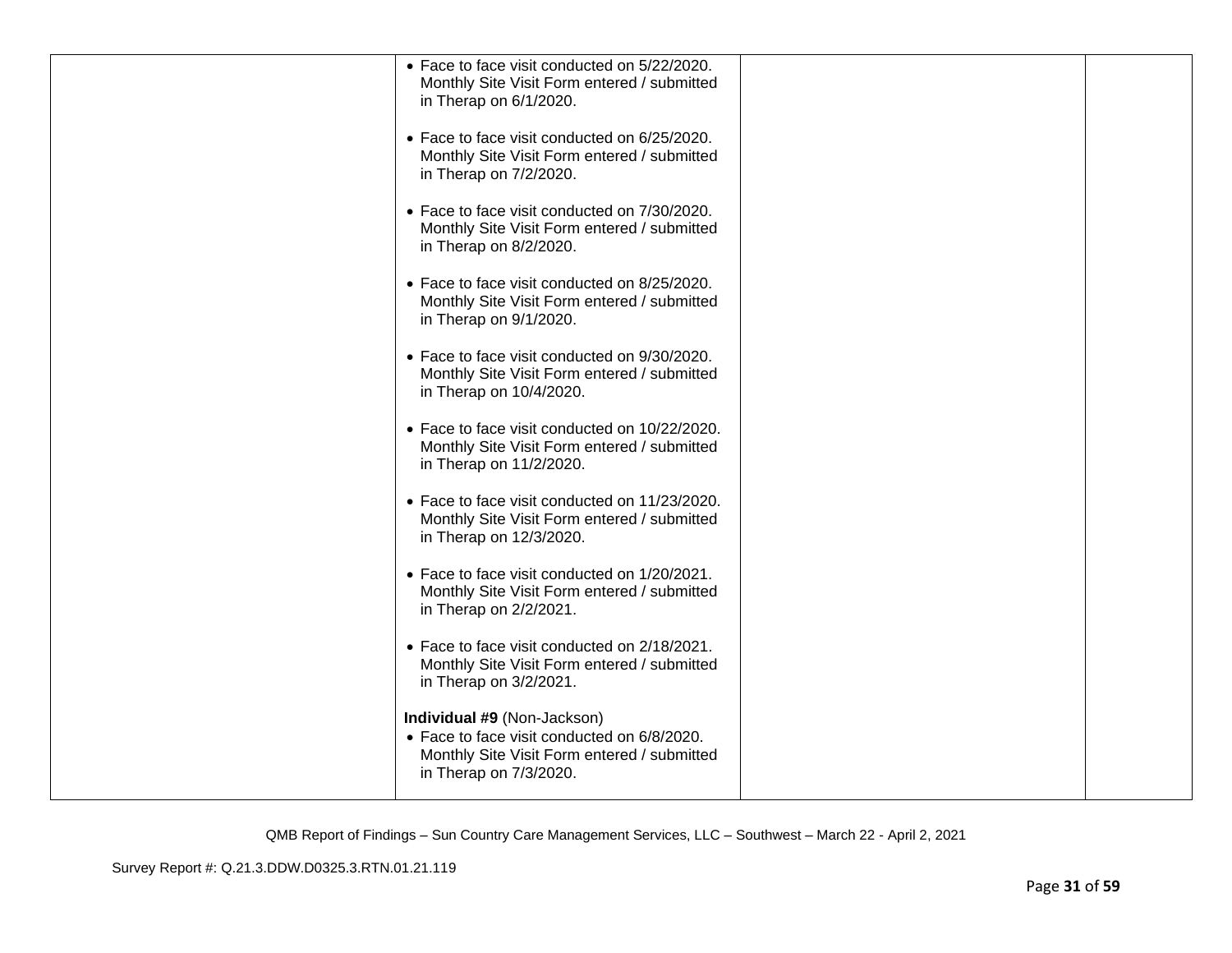| • Face to face visit conducted on 7/22/2020.<br>Monthly Site Visit Form entered / submitted                            |                                                                                                                       |  |
|------------------------------------------------------------------------------------------------------------------------|-----------------------------------------------------------------------------------------------------------------------|--|
| • Face to face visit conducted on 10/20/2020.                                                                          |                                                                                                                       |  |
| in Therap on 11/1/2020.                                                                                                |                                                                                                                       |  |
| • Face to face visit conducted on 12/18/2020.<br>Monthly Site Visit Form entered / submitted<br>in Therap on 1/3/2021. |                                                                                                                       |  |
| Individual #11 (Non-Jackson)                                                                                           |                                                                                                                       |  |
| Monthly Site Visit Form entered / submitted<br>in Therap on 9/1/2020.                                                  |                                                                                                                       |  |
| • Face to face visit conducted on 9/18/2020.<br>Monthly Site Visit Form entered / submitted<br>in Therap on 10/1/2020. |                                                                                                                       |  |
| Individual #14 (Non-Jackson)                                                                                           |                                                                                                                       |  |
| • Face to face visit conducted on 3/11/2020.<br>Monthly Site Visit Form entered / submitted<br>in Therap on 4/1/2020.  |                                                                                                                       |  |
| • Face to face visit conducted on 5/13/2020.<br>Monthly Site Visit Form entered / submitted<br>in Therap on 6/1/2020.  |                                                                                                                       |  |
| • Face to face visit conducted on 6/26/2020.<br>Monthly Site Visit Form entered / submitted<br>in Therap on 7/1/2020.  |                                                                                                                       |  |
| • Face to face visit conducted on 7/23/2020.<br>Monthly Site Visit Form entered / submitted<br>in Therap on 8/3/2020.  |                                                                                                                       |  |
| • Face to face visit conducted on 8/27/2020.<br>Monthly Site Visit Form entered / submitted<br>in Therap on 9/1/2020.  |                                                                                                                       |  |
|                                                                                                                        | in Therap on 8/3/2020.<br>Monthly Site Visit Form entered / submitted<br>• Face to face visit conducted on 8/26/2020. |  |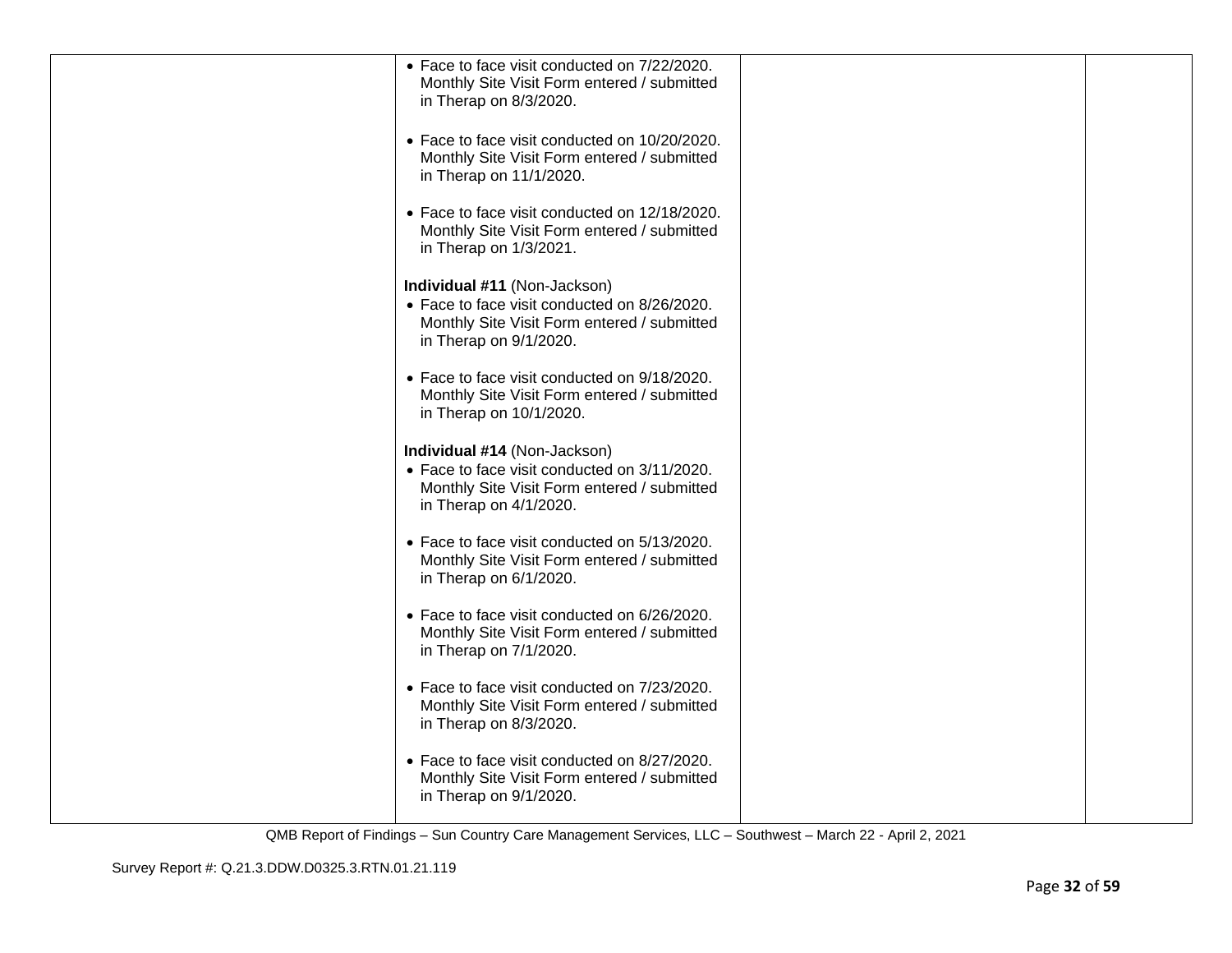| • Face to face visit conducted on 9/30/2020.<br>Monthly Site Visit Form entered / submitted<br>in Therap on 10/5/2020.                                |  |
|-------------------------------------------------------------------------------------------------------------------------------------------------------|--|
| • Face to face visit conducted on 10/27/2020.<br>Monthly Site Visit Form entered / submitted<br>in Therap on 11/2/2020.                               |  |
| • Face to face visit conducted on 11/20/2020.<br>Monthly Site Visit Form entered / submitted<br>in Therap on 12/2/2020.                               |  |
| • Face to face visit conducted on 12/18/2020.<br>Monthly Site Visit Form entered / submitted<br>in Therap on 1/2/2021.                                |  |
| • Face to face visit conducted on 1/19/2021.<br>Monthly Site Visit Form entered / submitted<br>in Therap on 2/2/2021.                                 |  |
| Individual #17 (Non-Jackson)<br>• Face to face visit conducted on 3/31/2020.<br>Monthly Site Visit Form entered / submitted<br>in Therap on 4/3/2020. |  |
| • Face to face visit conducted on 4/21/2020.<br>Monthly Site Visit Form entered / submitted<br>in Therap on 5/4/2020.                                 |  |
| • Face to face visit conducted on 5/282020.<br>Monthly Site Visit Form entered / submitted<br>in Therap on 6/3/2020.                                  |  |
| • Face to face visit conducted on 6/17/2020.<br>Monthly Site Visit Form entered / submitted<br>in Therap on 7/3/2020.                                 |  |
| • Face to face visit conducted on 7/22/2020.<br>Monthly Site Visit Form entered / submitted<br>in Therap on 8/3/2020.                                 |  |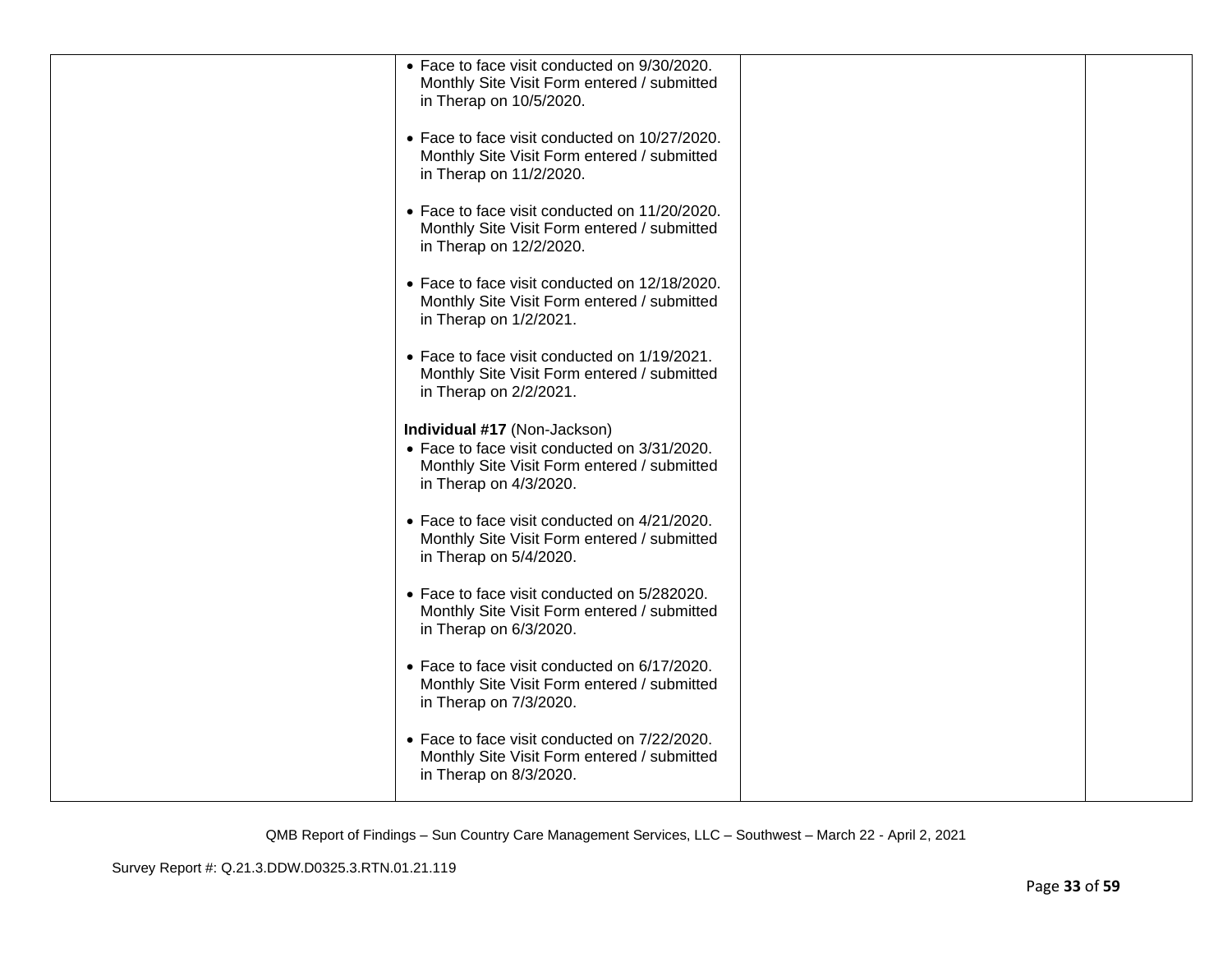| • Face to face visit conducted on 8/6/2020.<br>Monthly Site Visit Form entered / submitted<br>in Therap on 9/2/2020.                                  |  |
|-------------------------------------------------------------------------------------------------------------------------------------------------------|--|
| • Face to face visit conducted on 9/29/2020.<br>Monthly Site Visit Form entered / submitted<br>in Therap on 10/4/2020.                                |  |
| • Face to face visit conducted on 10/16/2020.<br>Monthly Site Visit Form entered / submitted<br>in Therap on 11/3/2020.                               |  |
| • Face to face visit conducted on 11/27/2020.<br>Monthly Site Visit Form entered / submitted<br>in Therap on 12/3/2020.                               |  |
| • Face to face visit conducted on 1/16/2021.<br>Monthly Site Visit Form entered / submitted<br>in Therap on 2/3/2021.                                 |  |
| Individual #19 (Non-Jackson)<br>• Face to face visit conducted on 5/14/2020.<br>Monthly Site Visit Form entered / submitted<br>in Therap on 6/2/2020. |  |
| • Face to face visit conducted on 7/31/2020.<br>Monthly Site Visit Form entered / submitted<br>in Therap on 8/3/2020.                                 |  |
| • Face to face visit conducted on 8/16/2020.<br>Monthly Site Visit Form entered / submitted<br>in Therap on 9/1/2020.                                 |  |
| • Face to face visit conducted on 10/30/2020.<br>Monthly Site Visit Form entered / submitted<br>in Therap on 11/3/2020.                               |  |
| • Face to face visit conducted on 1/21/2021.<br>Monthly Site Visit Form entered / submitted<br>in Therap on 2/1/2021.                                 |  |
| Individual #20 (Non-Jackson)                                                                                                                          |  |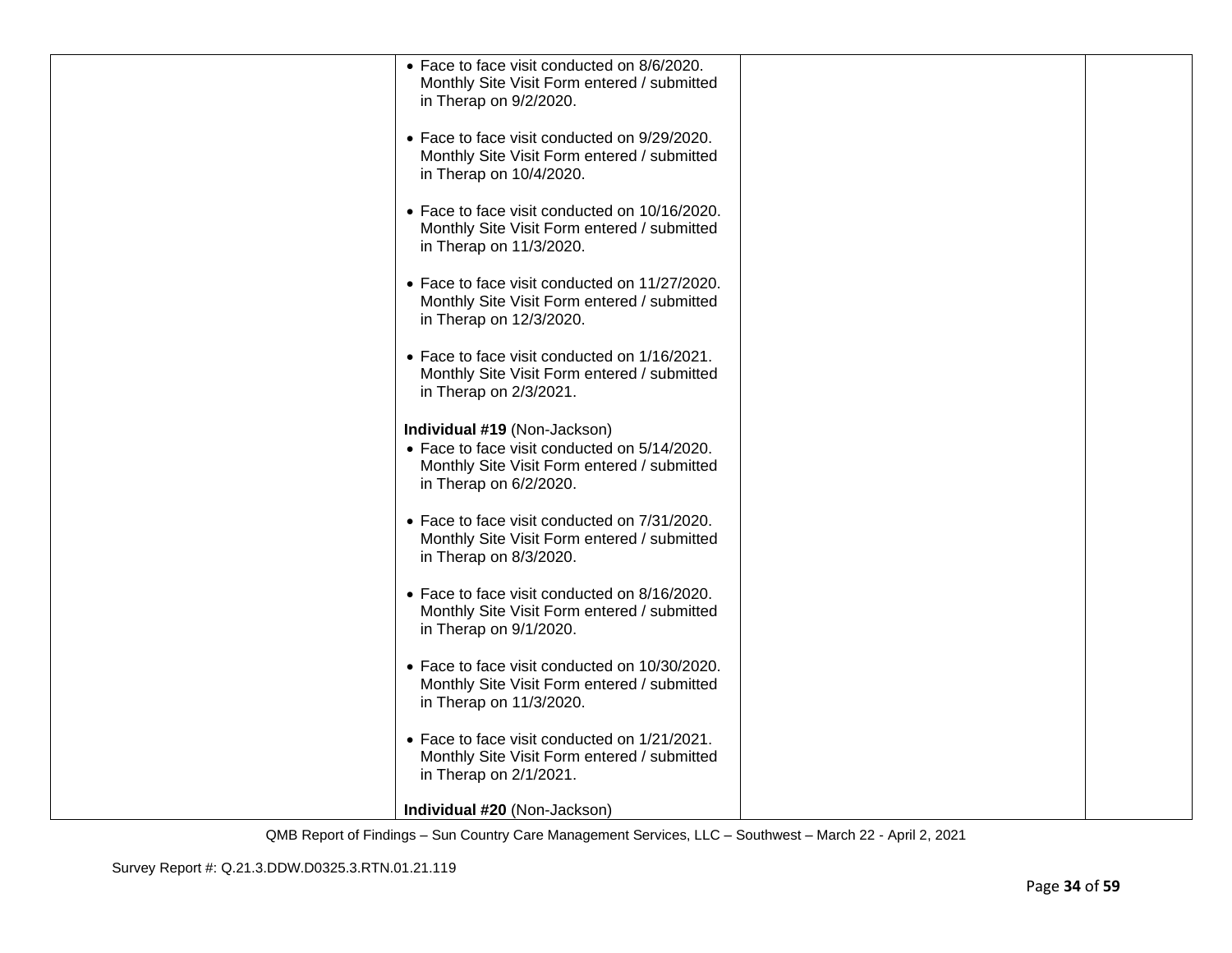| • Face to face visit conducted on 5/27/2020.<br>Monthly Site Visit Form entered / submitted<br>in Therap on 6/2/2020.                             |  |
|---------------------------------------------------------------------------------------------------------------------------------------------------|--|
| • Face to face visit conducted on 6/19/2020.<br>Monthly Site Visit Form entered / submitted<br>in Therap on 7/2/2020.                             |  |
| • Face to face visit conducted on 9/17/2020.<br>Monthly Site Visit Form entered / submitted<br>in Therap on 10/2/2020.                            |  |
| • Face to face visit conducted on 10/13/2020.<br>Monthly Site Visit Form entered / submitted<br>in Therap on 11/3/2020.                           |  |
| • Face to face visit conducted on 12/22/2020.<br>Monthly Site Visit Form entered / submitted<br>in Therap on 1/4/2021.                            |  |
| • Face to face visit conducted on 1/26/2021.<br>Monthly Site Visit Form entered / submitted<br>in Therap on 2/1/2021.                             |  |
| Individual #21 (Jackson)<br>• Face to face visit conducted on 3/13/2020.<br>Monthly Site Visit Form entered / submitted<br>in Therap on 4/2/2020. |  |
| • Face to face visit conducted on 3/23/2020.<br>Monthly Site Visit Form entered / submitted<br>in Therap on 4/2/2020.                             |  |
| • Face to face visit conducted on 4/6/2020.<br>Monthly Site Visit Form entered / submitted<br>in Therap on 5/1/2020.                              |  |
| • Face to face visit conducted on 4/30/2020.<br>Monthly Site Visit Form entered / submitted<br>in Therap on 5/1/2020.                             |  |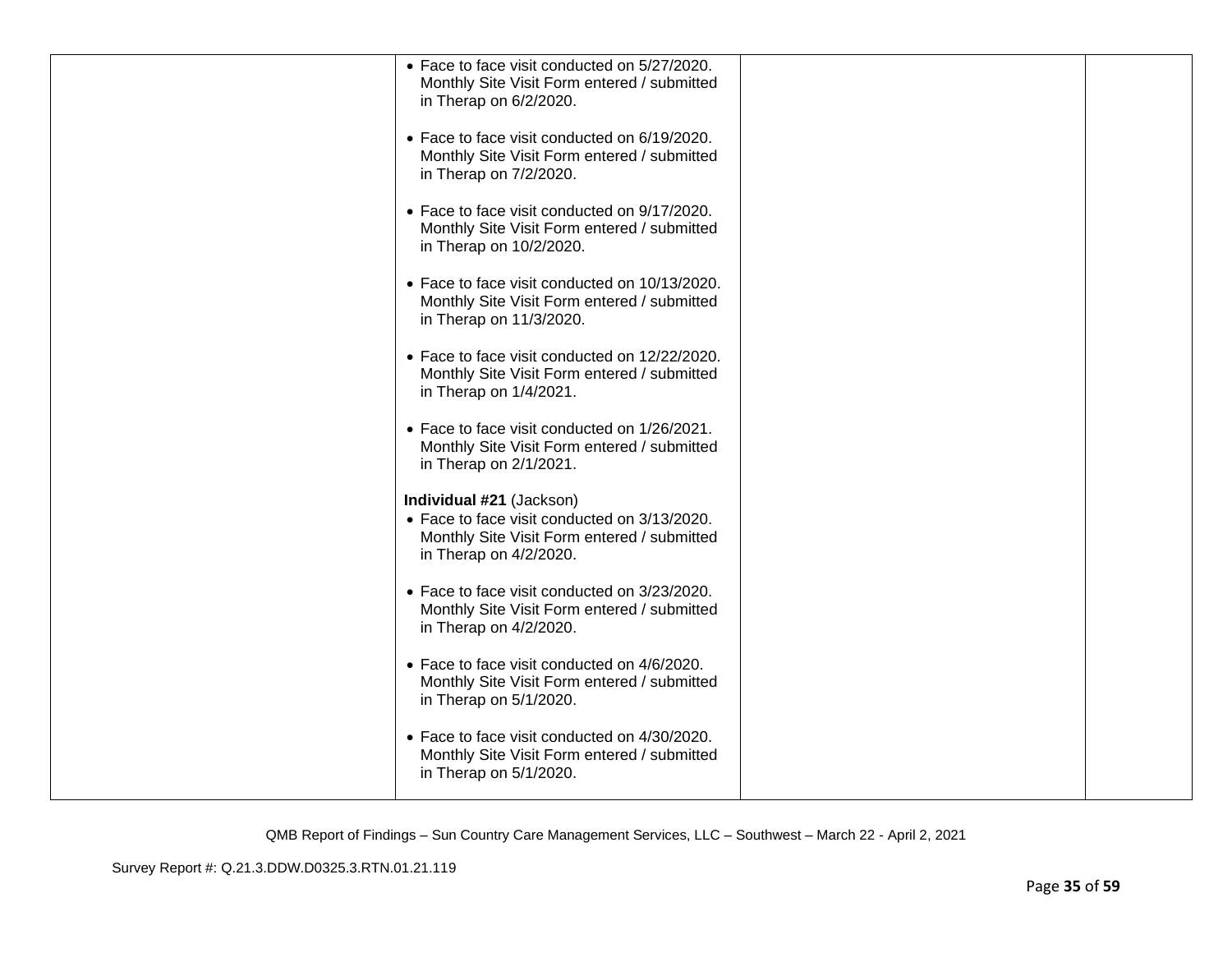| • Face to face visit conducted on 5/15/2020.<br>Monthly Site Visit Form entered / submitted<br>in Therap on 6/2/2020.   |  |
|-------------------------------------------------------------------------------------------------------------------------|--|
| • Face to face visit conducted on 5/26/2020.<br>Monthly Site Visit Form entered / submitted<br>in Therap on 6/2/2020.   |  |
| • Face to face visit conducted on 6/19/2020.<br>Monthly Site Visit Form entered / submitted<br>in Therap on 7/2/2020.   |  |
| • Face to face visit conducted on 6/29/2020.<br>Monthly Site Visit Form entered / submitted<br>in Therap on 7/2/2020.   |  |
| • Face to face visit conducted on 7/13/2020.<br>Monthly Site Visit Form entered / submitted<br>in Therap on 8/2/2020.   |  |
| • Face to face visit conducted on 9/10/2020.<br>Monthly Site Visit Form entered / submitted<br>in Therap on 10/3/2020.  |  |
| • Face to face visit conducted on 9/14/2020.<br>Monthly Site Visit Form entered / submitted<br>in Therap on 10/3/2020.  |  |
| • Face to face visit conducted on 10/1/2020.<br>Monthly Site Visit Form entered / submitted<br>in Therap on 11/1/2020.  |  |
| • Face to face visit conducted on 11/10/2020.<br>Monthly Site Visit Form entered / submitted<br>in Therap on 12/3/2020. |  |
| • Face to face visit conducted on 11/30/2020.<br>Monthly Site Visit Form entered / submitted<br>in Therap on 12/3/2020. |  |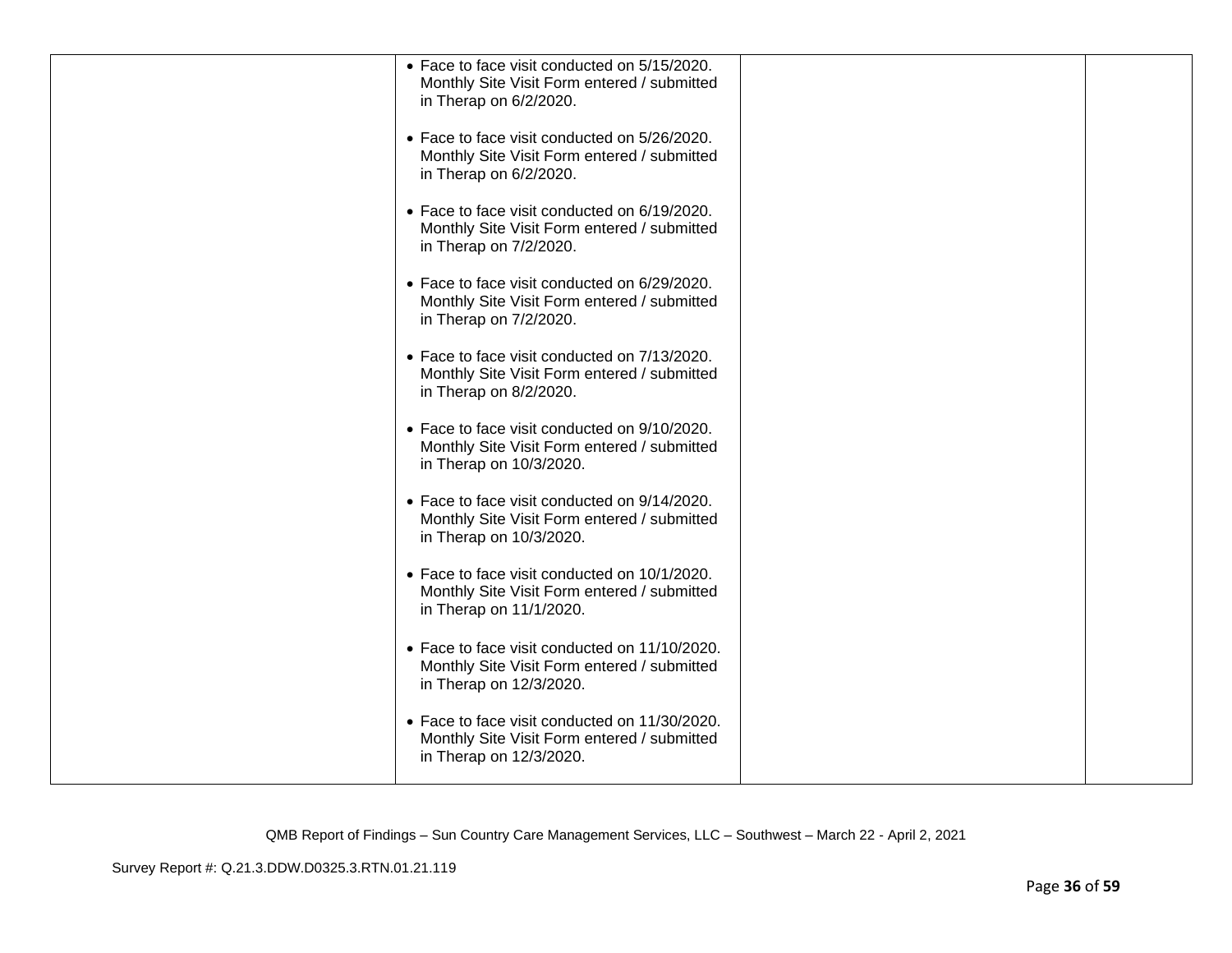| • Face to face visit conducted on 12/7/2020.<br>Monthly Site Visit Form entered / submitted<br>in Therap on 1/2/2021.                                 |  |
|-------------------------------------------------------------------------------------------------------------------------------------------------------|--|
| • Face to face visit conducted on 12/10/2020.<br>Monthly Site Visit Form entered / submitted<br>in Therap on 1/2/2021.                                |  |
| • Face to face visit conducted on 1/27/2021.<br>Monthly Site Visit Form entered / submitted<br>in Therap on 2/3/2021.                                 |  |
| • Face to face visit conducted on 2/16/2021.<br>Monthly Site Visit Form entered / submitted<br>in Therap on 3/1/2021.                                 |  |
| • Face to face visit conducted on 2/22/2021.<br>Monthly Site Visit Form entered / submitted<br>in Therap on 3/1/2021.                                 |  |
| Individual #24 (Non-Jackson)<br>• Face to face visit conducted on 5/28/2020.<br>Monthly Site Visit Form entered / submitted<br>in Therap on 6/2/2020. |  |
| • Face to face visit conducted on 8/17/2020.<br>Monthly Site Visit Form entered / submitted<br>in Therap on 9/1/2020.                                 |  |
| Individual #26 (Non-Jackson)<br>• Face to face visit conducted on 5/27/2020.<br>Monthly Site Visit Form entered / submitted<br>in Therap on 6/2/2020. |  |
| • Face to face visit conducted on 6/26/2020.<br>Monthly Site Visit Form entered / submitted<br>in Therap on 7/2/2020.                                 |  |
| • Face to face visit conducted on 8/14/2020.<br>Monthly Site Visit Form entered / submitted<br>in Therap on 9/2/2020.                                 |  |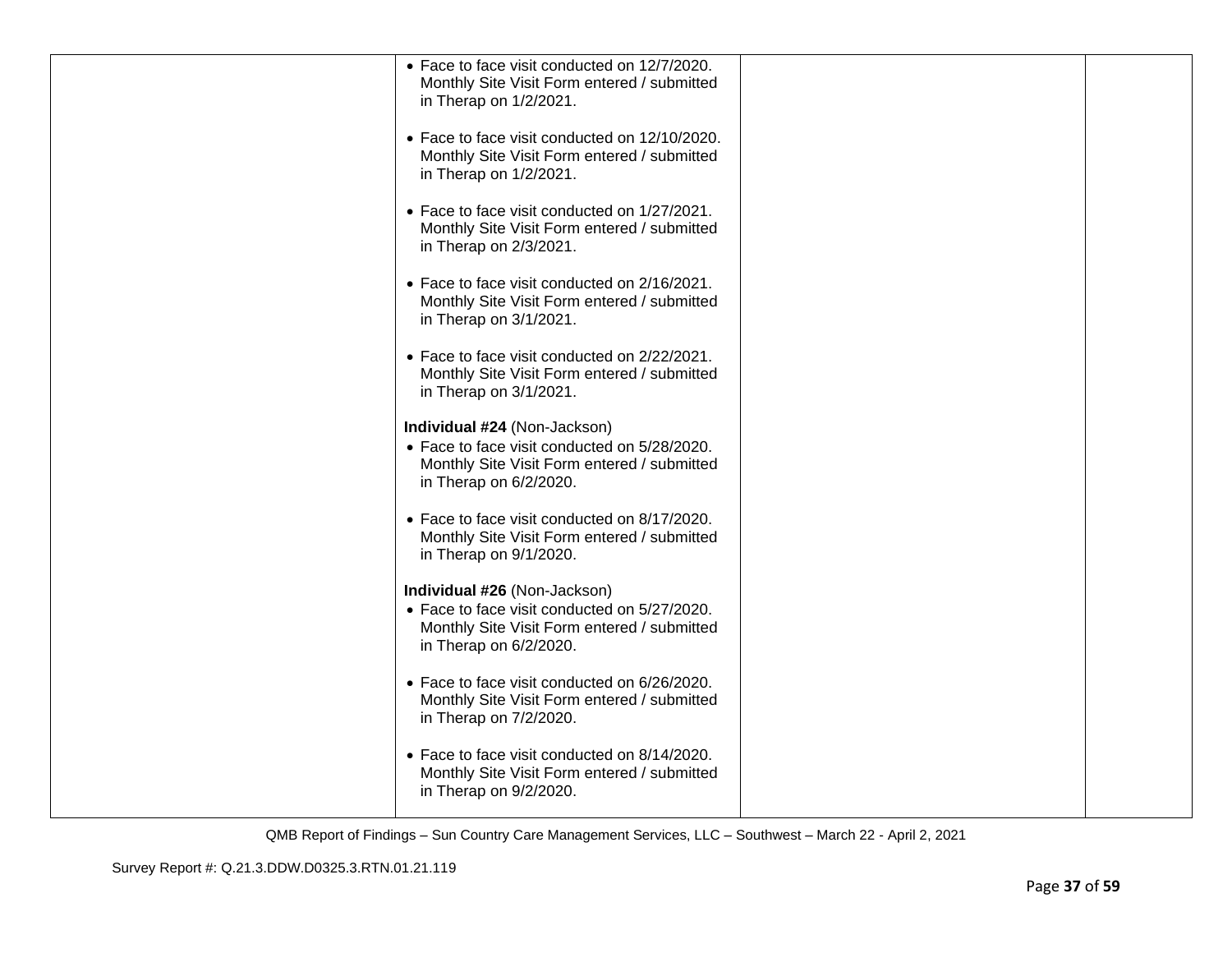| • Face to face visit conducted on 9/23/2020.<br>Monthly Site Visit Form entered / submitted<br>in Therap on 10/2/2020.                                |  |
|-------------------------------------------------------------------------------------------------------------------------------------------------------|--|
| • Face to face visit conducted on 11/23/2020.<br>Monthly Site Visit Form entered / submitted<br>in Therap on 12/1/2020.                               |  |
| • Face to face visit conducted on 1/25/2021.<br>Monthly Site Visit Form entered / submitted<br>in Therap on 2/1/2021.                                 |  |
| • Face to face visit conducted on 2/4/2021.<br>Monthly Site Visit Form entered / submitted<br>in Therap on 3/2/2021.                                  |  |
| Individual #27 (Non-Jackson)<br>• Face to face visit conducted on 3/27/2020.<br>Monthly Site Visit Form entered / submitted<br>in Therap on 4/3/2020. |  |
| • Face to face visit conducted on 4/28/2020.<br>Monthly Site Visit Form entered / submitted<br>in Therap on 5/4/2020.                                 |  |
| • Face to face visit conducted on 5/24/2020.<br>Monthly Site Visit Form entered / submitted<br>in Therap on 6/3/2020.                                 |  |
| • Face to face visit conducted on 6/29/2020.<br>Monthly Site Visit Form entered / submitted<br>in Therap on 7/3/2020.                                 |  |
| • Face to face visit conducted on 7/31/2020.<br>Monthly Site Visit Form entered / submitted<br>in Therap on 8/3/2020.                                 |  |
| • Face to face visit conducted on 8/28/2020.<br>Monthly Site Visit Form entered / submitted<br>in Therap on 9/3/2020.                                 |  |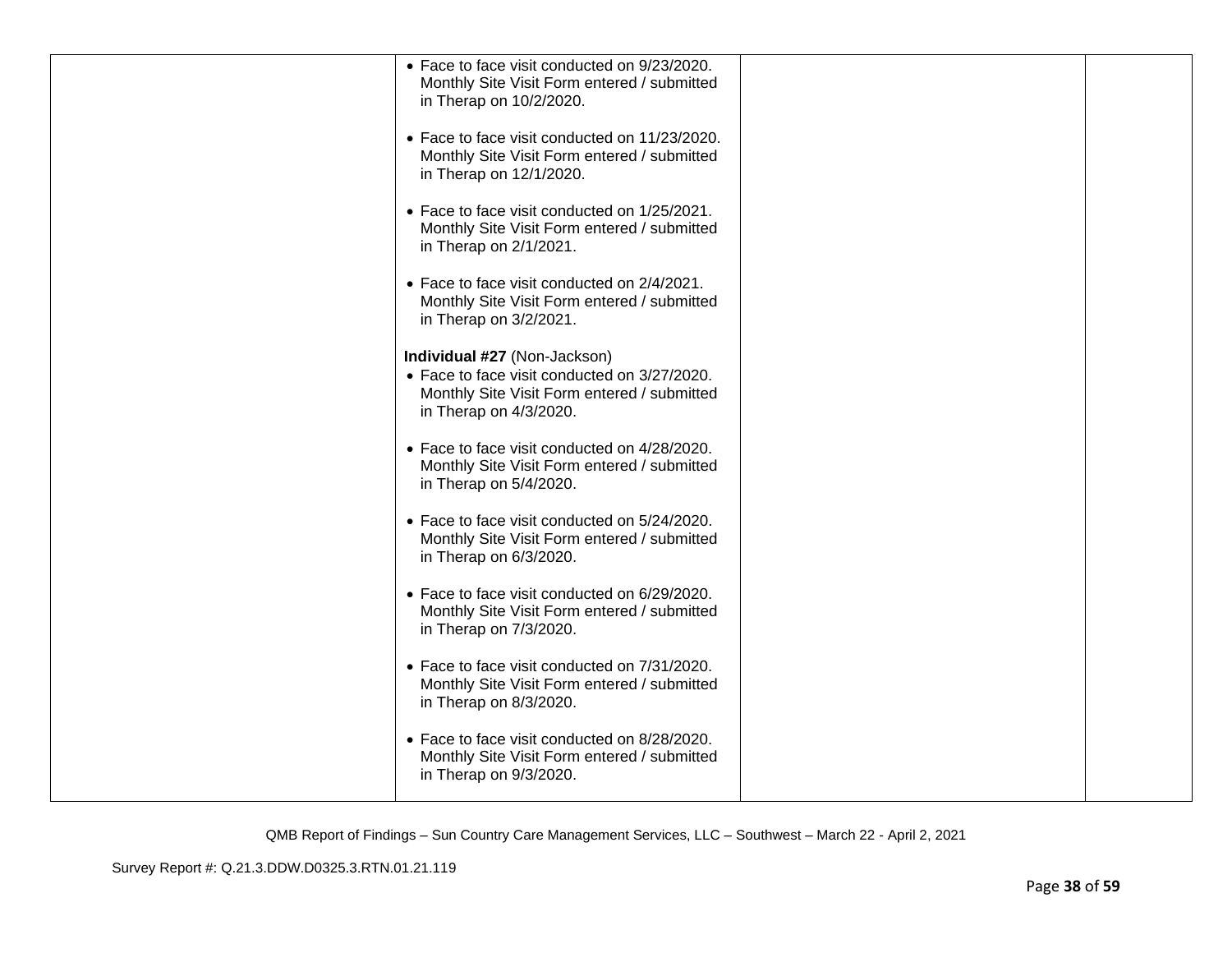| • Face to face visit conducted on 9/28/2020.                                                |  |
|---------------------------------------------------------------------------------------------|--|
| Monthly Site Visit Form entered / submitted                                                 |  |
| in Therap on 10/11/2020.                                                                    |  |
| • Face to face visit conducted on 10/26/2020.                                               |  |
| Monthly Site Visit Form entered / submitted                                                 |  |
| in Therap on 11/3/2020.                                                                     |  |
| • Face to face visit conducted on 11/30/2020.                                               |  |
| Monthly Site Visit Form entered / submitted                                                 |  |
| in Therap on 12/3/2020.                                                                     |  |
| • Face to face visit conducted on 12/23/2020.                                               |  |
| Monthly Site Visit Form entered / submitted                                                 |  |
| in Therap on 1/4/2021.                                                                      |  |
| • Face to face visit conducted on 2/28/2021.                                                |  |
| Monthly Site Visit Form entered / submitted                                                 |  |
| in Therap on 3/3/2021.                                                                      |  |
| Individual #29 (Jackson)                                                                    |  |
| • Face to face visit conducted on 3/4/2020.                                                 |  |
| Monthly Site Visit Form entered / submitted<br>in Therap on 4/4/2020.                       |  |
|                                                                                             |  |
| • Face to face visit conducted on 3/30/2020.                                                |  |
| Monthly Site Visit Form entered / submitted<br>in Therap on 4/4/2020.                       |  |
|                                                                                             |  |
| • Face to face visit conducted on 4/20/2020.<br>Monthly Site Visit Form entered / submitted |  |
| in Therap on 5/3/2020.                                                                      |  |
|                                                                                             |  |
| • Face to face visit conducted on 4/29/2020.<br>Monthly Site Visit Form entered / submitted |  |
| in Therap on 5/4/2020.                                                                      |  |
|                                                                                             |  |
| • Face to face visit conducted on 5/18/2020.<br>Monthly Site Visit Form entered / submitted |  |
| in Therap on 6/2/2020.                                                                      |  |
|                                                                                             |  |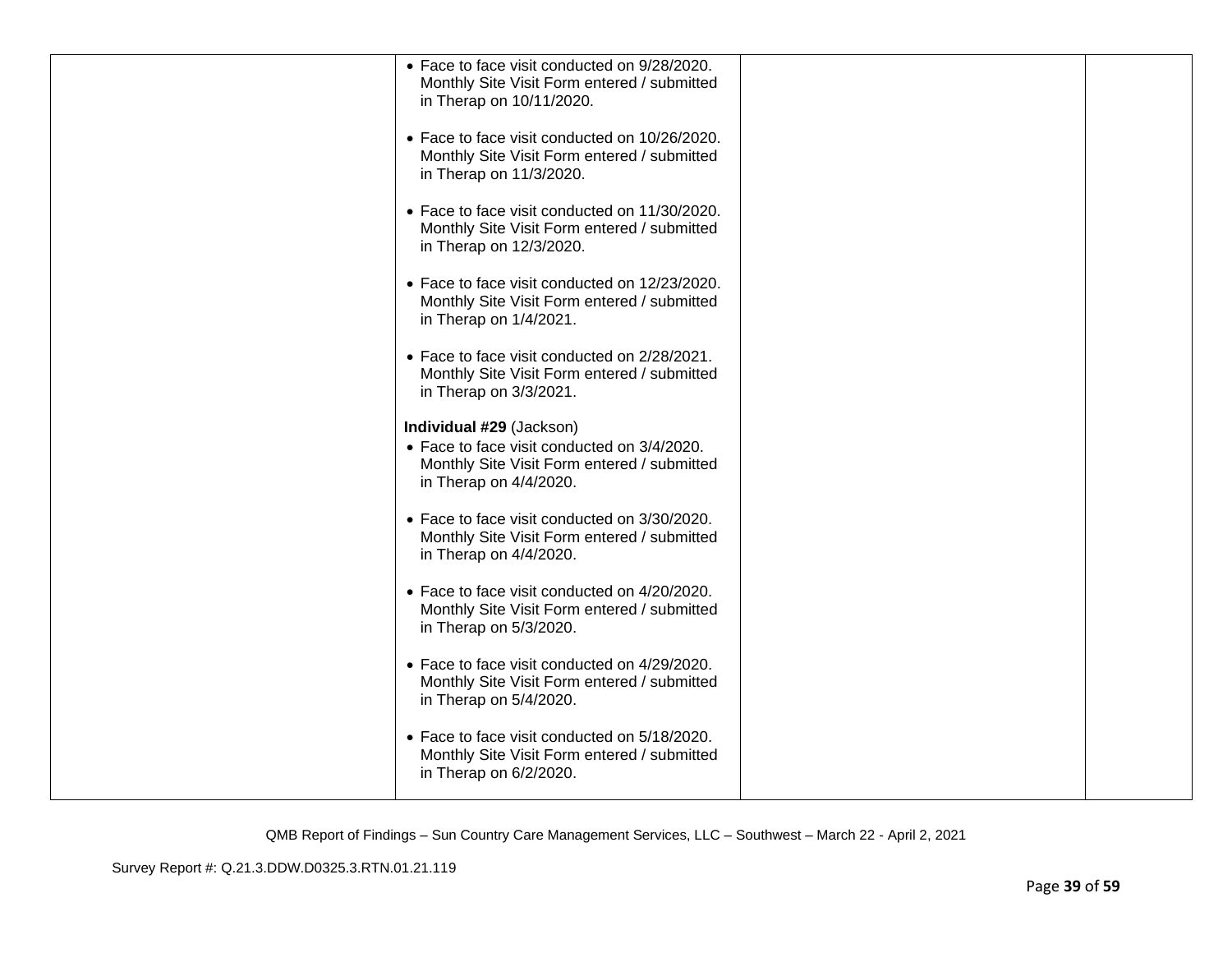| • Face to face visit conducted on 5/28/2020.<br>Monthly Site Visit Form entered / submitted<br>in Therap on 6/3/2020.   |  |
|-------------------------------------------------------------------------------------------------------------------------|--|
| • Face to face visit conducted on 6/23/2020.<br>Monthly Site Visit Form entered / submitted<br>in Therap on 7/3/2020.   |  |
| • Face to face visit conducted on 6/30/2020.<br>Monthly Site Visit Form entered / submitted<br>in Therap on 7/3/2020.   |  |
| • Face to face visit conducted on 7/14/2020.<br>Monthly Site Visit Form entered / submitted<br>in Therap on 8/3/2020.   |  |
| • Face to face visit conducted on 7/28/2020.<br>Monthly Site Visit Form entered / submitted<br>in Therap on 8/3/2020.   |  |
| • Face to face visit conducted on 8/20/2020.<br>Monthly Site Visit Form entered / submitted<br>in Therap on 9/2/2020.   |  |
| • Face to face visit conducted on 8/28/2020.<br>Monthly Site Visit Form entered / submitted<br>in Therap on 9/3/2020.   |  |
| • Face to face visit conducted on 9/29/2020.<br>Monthly Site Visit Form entered / submitted<br>in Therap on 10/5/2020.  |  |
| • Face to face visit conducted on 10/19/2020.<br>Monthly Site Visit Form entered / submitted<br>in Therap on 11/3/2020. |  |
| • Face to face visit conducted on 10/28/2020.<br>Monthly Site Visit Form entered / submitted<br>in Therap on 11/3/2020. |  |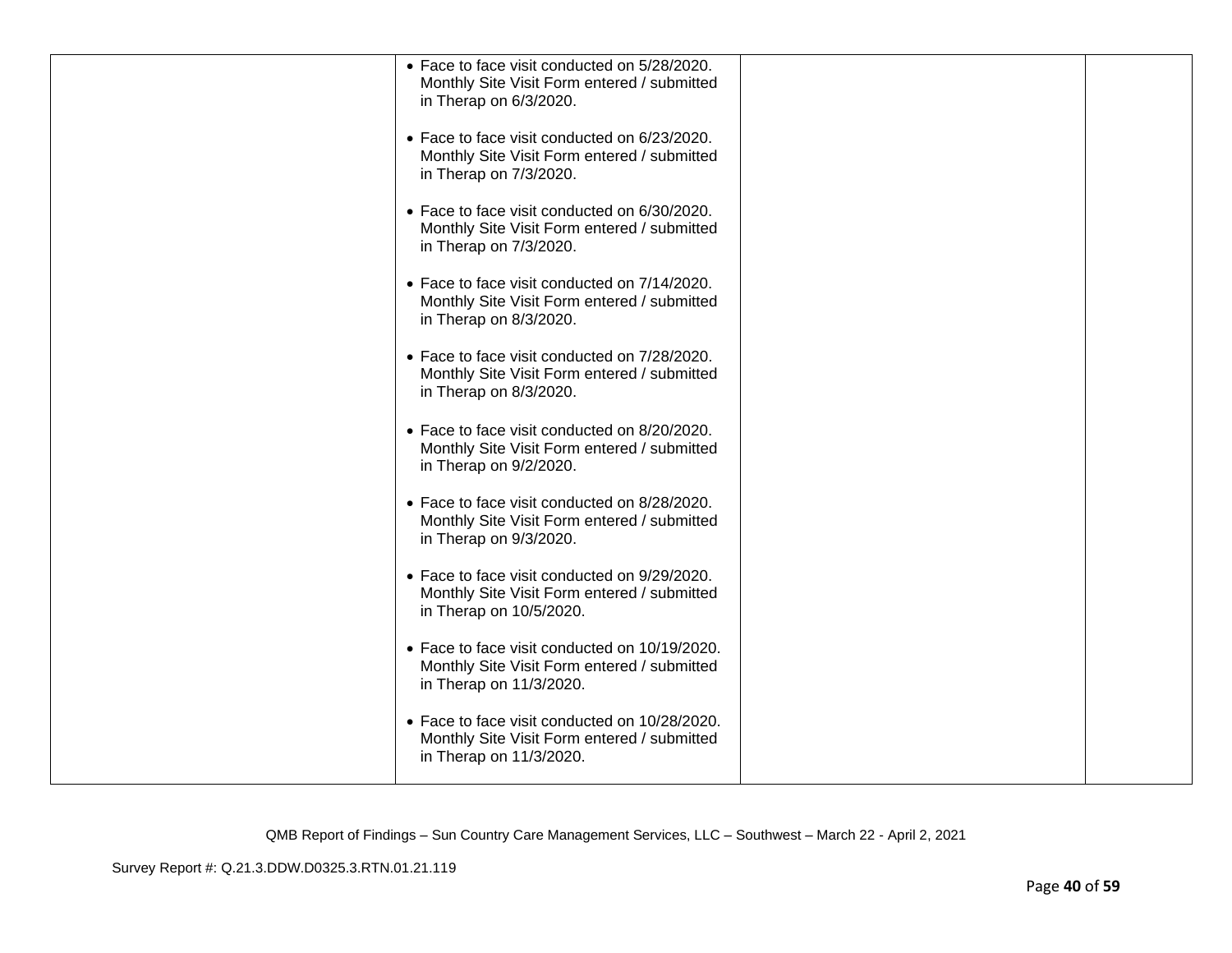| • Face to face visit conducted on 11/10/2020.<br>Monthly Site Visit Form entered / submitted |  |
|----------------------------------------------------------------------------------------------|--|
| in Therap on 12/3/2020.                                                                      |  |
| • Face to face visit conducted on 11/30/2020.                                                |  |
| Monthly Site Visit Form entered / submitted<br>in Therap on 12/3/2020.                       |  |
| • Face to face visit conducted on 12/15/2020.<br>Monthly Site Visit Form entered / submitted |  |
| in Therap on 1/4/2021.                                                                       |  |
| • Face to face visit conducted on 1/21/2021.<br>Monthly Site Visit Form entered / submitted  |  |
| in Therap on 2/2/2021.                                                                       |  |
| • Face to face visit conducted on 1/28/2021.<br>Monthly Site Visit Form entered / submitted  |  |
| in Therap on 2/3/2021.                                                                       |  |
| Individual #30 (Non-Jackson)<br>• Face to face visit conducted on 9/21/2020.                 |  |
| Monthly Site Visit Form entered / submitted<br>in Therap on 10/1/2020.                       |  |
|                                                                                              |  |
|                                                                                              |  |
|                                                                                              |  |
|                                                                                              |  |
|                                                                                              |  |
|                                                                                              |  |
|                                                                                              |  |
|                                                                                              |  |
|                                                                                              |  |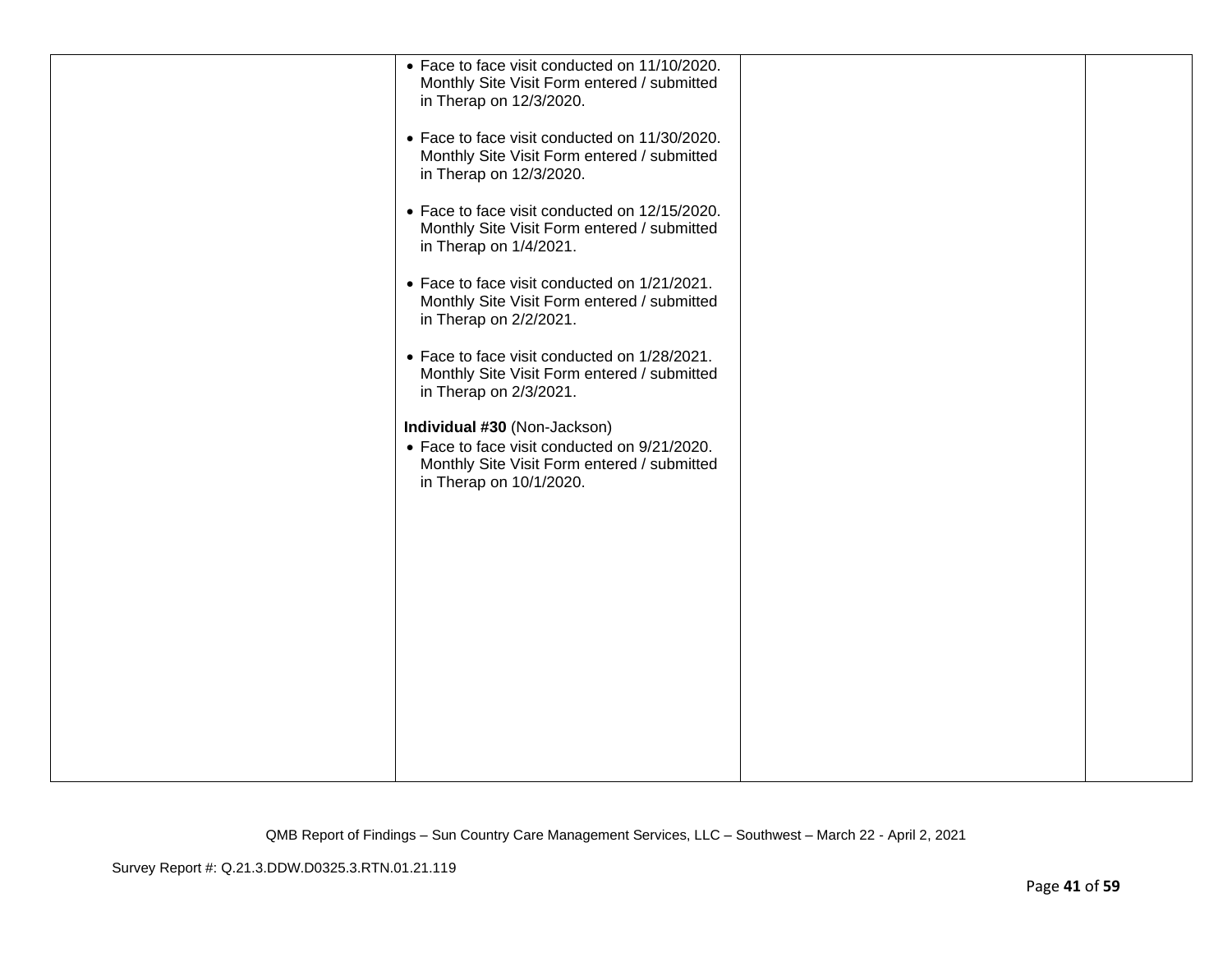| Tag #4C16 Req. for Reports & Distribution                                     | <b>Condition of Participation Level Deficiency</b>     |                                                                                                      |  |
|-------------------------------------------------------------------------------|--------------------------------------------------------|------------------------------------------------------------------------------------------------------|--|
| of ISP (Provider Agencies, Individual and /                                   |                                                        |                                                                                                      |  |
| or Guardian)                                                                  |                                                        |                                                                                                      |  |
| NMAC 7.26.5.17 DEVELOPMENT OF THE                                             | After an analysis of the evidence it has been          | Provider:                                                                                            |  |
| <b>INDIVIDUAL SERVICE PLAN (ISP) -</b>                                        | determined there is a significant potential for a      | <b>State your Plan of Correction for the</b>                                                         |  |
| <b>DISSEMINATION OF THE ISP,</b>                                              | negative outcome to occur.                             | deficiencies cited in this tag here (How is the                                                      |  |
| <b>DOCUMENTATION AND COMPLIANCE:</b>                                          |                                                        | deficiency going to be corrected? This can be<br>specific to each deficiency cited or if possible an |  |
| A. The case manager shall provide copies of                                   | Based on record review the Agency did not              | overall correction?): $\rightarrow$                                                                  |  |
| the completed ISP, with all relevant service                                  | follow and implement the Case Manager                  |                                                                                                      |  |
| provider strategies attached, within fourteen                                 | Requirement for Reports and Distribution of            |                                                                                                      |  |
| (14) days of ISP approval to:                                                 | Documents as follows for 16 of 30 Individual:          |                                                                                                      |  |
| (1) the individual;                                                           |                                                        |                                                                                                      |  |
| (2) the guardian (if applicable);                                             | The following was found indicating the agency          |                                                                                                      |  |
| (3) all relevant staff of the service provider                                | failed to provide a copy of the ISP within 14          |                                                                                                      |  |
| agencies in which the ISP will be                                             | days of the ISP Approval to the Provider               | <b>Provider:</b>                                                                                     |  |
| implemented, as well as other key support                                     | Agencies, Individual and / or Guardian:                | <b>Enter your ongoing Quality</b>                                                                    |  |
| persons:                                                                      |                                                        | <b>Assurance/Quality Improvement processes</b>                                                       |  |
| (4) all other IDT members in attendance at                                    | No Evidence found indicating ISP was                   | as it related to this tag number here (What is                                                       |  |
| the meeting to develop the ISP;                                               | distributed:                                           | going to be done? How many individuals is this                                                       |  |
| (5) the individual's attorney, if applicable;                                 | • Individual #3: ISP was not provided to               | going to affect? How often will this be completed?                                                   |  |
| (6) others the IDT identifies, if they are                                    | Guardian / Individual.                                 | Who is responsible? What steps will be taken if                                                      |  |
| entitled to the information, or those the                                     |                                                        | issues are found?): $\rightarrow$                                                                    |  |
| individual or guardian identifies;                                            | Individual #4: ISP was not provided to                 |                                                                                                      |  |
| (7) for all developmental disabilities                                        | Guardian / Individual.                                 |                                                                                                      |  |
| Medicaid waiver recipients, including<br>Jackson class members, a copy of the |                                                        |                                                                                                      |  |
| completed ISP containing all the                                              | Individual #5: ISP was not provided to LCA             |                                                                                                      |  |
| information specified in 7.26.5.14 NMAC,                                      | / CI providers and Guardian.                           |                                                                                                      |  |
| including strategies, shall be submitted to                                   |                                                        |                                                                                                      |  |
| the local regional office of the DDSD;                                        | • Individual #9: ISP was not provided to               |                                                                                                      |  |
| (8) for Jackson class members only, a                                         | Guardian / Individual.                                 |                                                                                                      |  |
| copy of the completed ISP, with all                                           |                                                        |                                                                                                      |  |
| relevant service provider strategies                                          | Individual #10: ISP was not provided to<br>$\bullet$   |                                                                                                      |  |
| attached, shall be sent to the Jackson                                        | LCA / CI providers and Guardian.                       |                                                                                                      |  |
| lawsuit office of the DDSD.                                                   |                                                        |                                                                                                      |  |
| B. Current copies of the ISP shall be                                         | Individual #14: ISP was not provided to<br>Individual. |                                                                                                      |  |
| available at all times in the individual's records                            |                                                        |                                                                                                      |  |
| located at the case management agency. The                                    | • Individual #15: ISP was not provided to              |                                                                                                      |  |
| case manager shall assure that all revisions or                               | LCA / CI providers and Guardian.                       |                                                                                                      |  |
| amendments to the ISP are distributed to all                                  |                                                        |                                                                                                      |  |
| IDT members, not only those affected by the                                   | Individual #18: ISP was not provided to<br>$\bullet$   |                                                                                                      |  |
| revisions.                                                                    | Guardian / Individual.                                 |                                                                                                      |  |
|                                                                               |                                                        |                                                                                                      |  |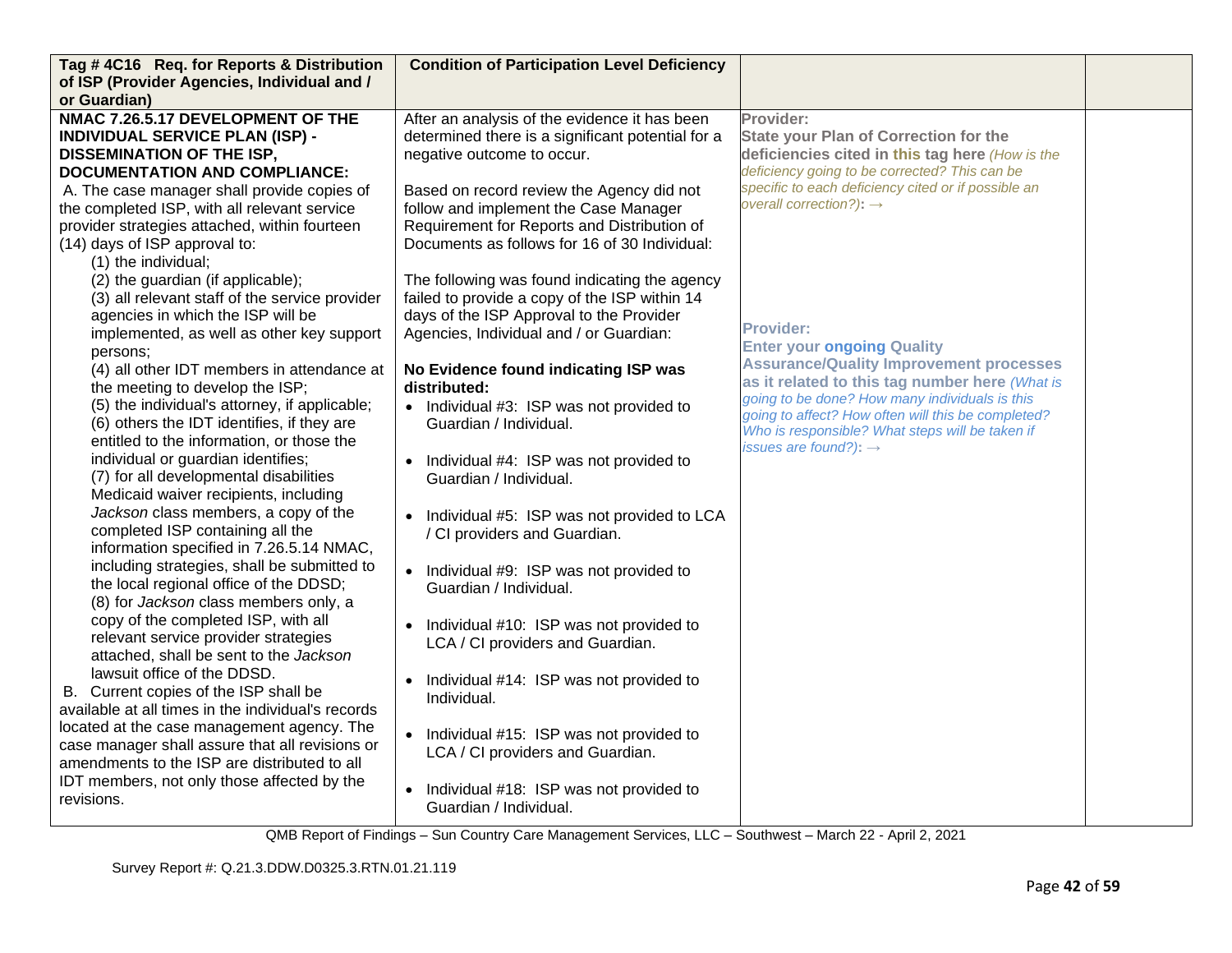| Developmental Disabilities (DD) Waiver             |                                                      |  |
|----------------------------------------------------|------------------------------------------------------|--|
| Service Standards 2/26/2018; Re-Issue:             | Individual #19: ISP was not provided to              |  |
| 12/28/2018; Eff 1/1/2019                           |                                                      |  |
|                                                    | LCA / CI providers and Individual.                   |  |
| Chapter 6 Individual Service Plan (ISP) 6.7        |                                                      |  |
| <b>Completion and Distribution of the ISP:</b> The | Individual #20: ISP was not provided to<br>$\bullet$ |  |
| CM is required to assure all elements of the       | LCA / CI providers.                                  |  |
| ISP and companion documents are completed          |                                                      |  |
| and distributed to the IDT. However, DD            | Individual #21: ISP was not provided to              |  |
| Waiver Provider Agencies share responsibility      | LCA / CI providers and Guardian (Note:               |  |
| to contribute to the completion of the ISP. The    | Agency provided ISP to Guardian during the           |  |
| ISP must be completed and approved prior to        |                                                      |  |
| the expiration date of the previous ISP term.      | on-site survey on 3/25/2021).                        |  |
|                                                    |                                                      |  |
| Within 14 days of the approved ISP and when        | Individual #28: ISP was not provided to<br>$\bullet$ |  |
| available, the CM distributes the ISP to the       | Guardian / Individual.                               |  |
| DDSD Regional Office, the DD Waiver Provider       |                                                      |  |
| Agencies with a SFOC, and to all IDT members       | Individual #29: ISP was not provided to              |  |
| requested by the person.                           | Guardian.                                            |  |
|                                                    |                                                      |  |
|                                                    | Evidence indicated ISP was provided after            |  |
|                                                    | 14-day window:                                       |  |
|                                                    |                                                      |  |
|                                                    | $\bullet$ Individual #9: ISP approval date was       |  |
|                                                    | 3/19/2020, ISP was sent to LCA / CI                  |  |
|                                                    | Provider on 4/19/2020.                               |  |
|                                                    |                                                      |  |
|                                                    | Individual #12: ISP approval date was                |  |
|                                                    | 5/6/2020, ISP was sent to LCA / CI Provider          |  |
|                                                    | on 7/1/2020.                                         |  |
|                                                    |                                                      |  |
|                                                    | Individual #25: ISP approval date was                |  |
|                                                    | 9/1/2020, ISP was sent to LCA / CI Provider          |  |
|                                                    | on 9/17/2020.                                        |  |
|                                                    |                                                      |  |
|                                                    | Individual #26: ISP approval date was                |  |
|                                                    | 12/14/2020, ISP was sent to LCA / CI                 |  |
|                                                    | Provider on 1/7/2021.                                |  |
|                                                    |                                                      |  |
|                                                    |                                                      |  |
|                                                    |                                                      |  |
|                                                    |                                                      |  |
|                                                    |                                                      |  |
|                                                    |                                                      |  |
|                                                    |                                                      |  |
|                                                    |                                                      |  |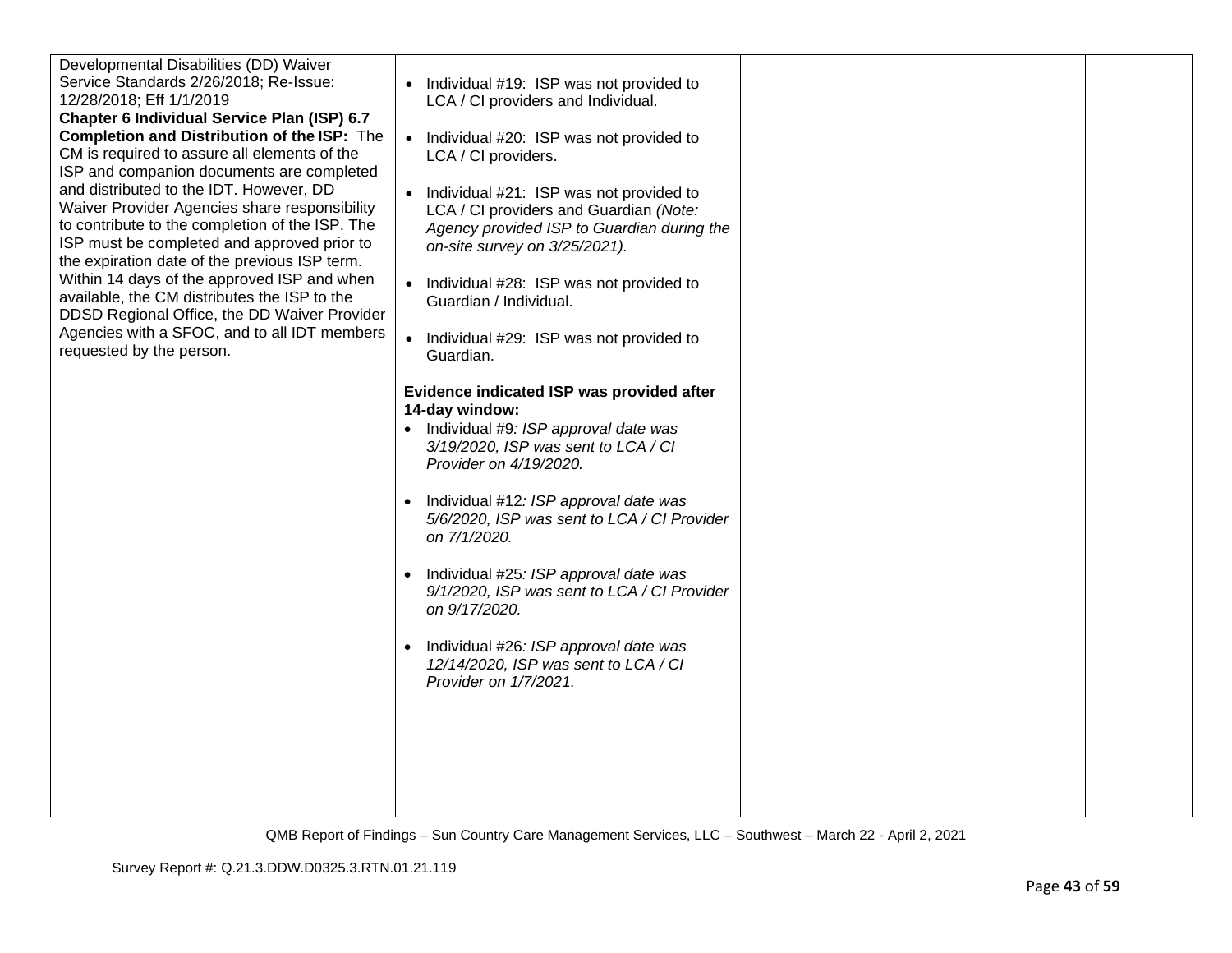| Tag #4C16.1 Req. for Reports &<br><b>Distribution of ISP (Regional DDSD Office)</b>             | <b>Standard Level Deficiency</b>                            |                                                                                     |  |
|-------------------------------------------------------------------------------------------------|-------------------------------------------------------------|-------------------------------------------------------------------------------------|--|
| NMAC 7.26.5.17 DEVELOPMENT OF THE                                                               | Based on record review the Agency did not                   | Provider:                                                                           |  |
| <b>INDIVIDUAL SERVICE PLAN (ISP) -</b>                                                          | follow and implement the Case Manager                       | <b>State your Plan of Correction for the</b>                                        |  |
| <b>DISSEMINATION OF THE ISP,</b>                                                                | Requirement for Reports and Distribution of                 | deficiencies cited in this tag here (How is the                                     |  |
| <b>DOCUMENTATION AND COMPLIANCE:</b>                                                            | Documents as follows for 12 of 30 Individual:               | deficiency going to be corrected? This can be                                       |  |
| A. The case manager shall provide copies of                                                     |                                                             | specific to each deficiency cited or if possible an                                 |  |
| the completed ISP, with all relevant service                                                    | The following was found indicating the agency               | overall correction?): $\rightarrow$                                                 |  |
| provider strategies attached, within fourteen                                                   | failed to provide a copy of the ISP within 14               |                                                                                     |  |
| (14) days of ISP approval to:                                                                   | days of the ISP Approval to the respective                  |                                                                                     |  |
| (1) the individual;                                                                             | <b>DDSD Regional Office:</b>                                |                                                                                     |  |
| (2) the guardian (if applicable);                                                               |                                                             |                                                                                     |  |
| (3) all relevant staff of the service provider                                                  | No Evidence found indicating ISP was                        |                                                                                     |  |
| agencies in which the ISP will be                                                               | distributed:                                                |                                                                                     |  |
| implemented, as well as other key support                                                       | $\bullet$ Individual #1                                     | <b>Provider:</b>                                                                    |  |
| persons;                                                                                        |                                                             | <b>Enter your ongoing Quality</b><br><b>Assurance/Quality Improvement processes</b> |  |
| (4) all other IDT members in attendance at                                                      | • Individual #5                                             | as it related to this tag number here (What is                                      |  |
| the meeting to develop the ISP;                                                                 |                                                             | going to be done? How many individuals is this                                      |  |
| (5) the individual's attorney, if applicable;                                                   | $\bullet$ Individual #10                                    | going to affect? How often will this be completed?                                  |  |
| (6) others the IDT identifies, if they are                                                      |                                                             | Who is responsible? What steps will be taken if                                     |  |
| entitled to the information, or those the                                                       | $\bullet$ Individual #15                                    | issues are found?): $\rightarrow$                                                   |  |
| individual or guardian identifies;<br>(7) for all developmental disabilities                    |                                                             |                                                                                     |  |
| Medicaid waiver recipients, including                                                           | · Individual #19                                            |                                                                                     |  |
| Jackson class members, a copy of the                                                            |                                                             |                                                                                     |  |
| completed ISP containing all the                                                                | • Individual #21                                            |                                                                                     |  |
| information specified in 7.26.5.14 NMAC,                                                        |                                                             |                                                                                     |  |
| including strategies, shall be submitted to                                                     | • Individual #26                                            |                                                                                     |  |
| the local regional office of the DDSD;                                                          |                                                             |                                                                                     |  |
| (8) for Jackson class members only, a                                                           | • Individual #28                                            |                                                                                     |  |
| copy of the completed ISP, with all                                                             |                                                             |                                                                                     |  |
| relevant service provider strategies                                                            | Evidence indicated ISP was provided after<br>14-day window: |                                                                                     |  |
| attached, shall be sent to the Jackson                                                          |                                                             |                                                                                     |  |
| lawsuit office of the DDSD.                                                                     | • Individual #4: ISP approval date was                      |                                                                                     |  |
| B. Current copies of the ISP shall be                                                           | 6/26/2020, ISP was sent to DDSD Regional                    |                                                                                     |  |
| available at all times in the individual's records                                              | Office on 7/20/2020.                                        |                                                                                     |  |
| located at the case management agency. The                                                      |                                                             |                                                                                     |  |
| case manager shall assure that all revisions or<br>amendments to the ISP are distributed to all | • Individual #9: ISP approval date was                      |                                                                                     |  |
| IDT members, not only those affected by the                                                     | 3/19/2020, ISP was sent to DDSD Regional                    |                                                                                     |  |
| revisions.                                                                                      | Office on 4/19/2020.                                        |                                                                                     |  |
|                                                                                                 |                                                             |                                                                                     |  |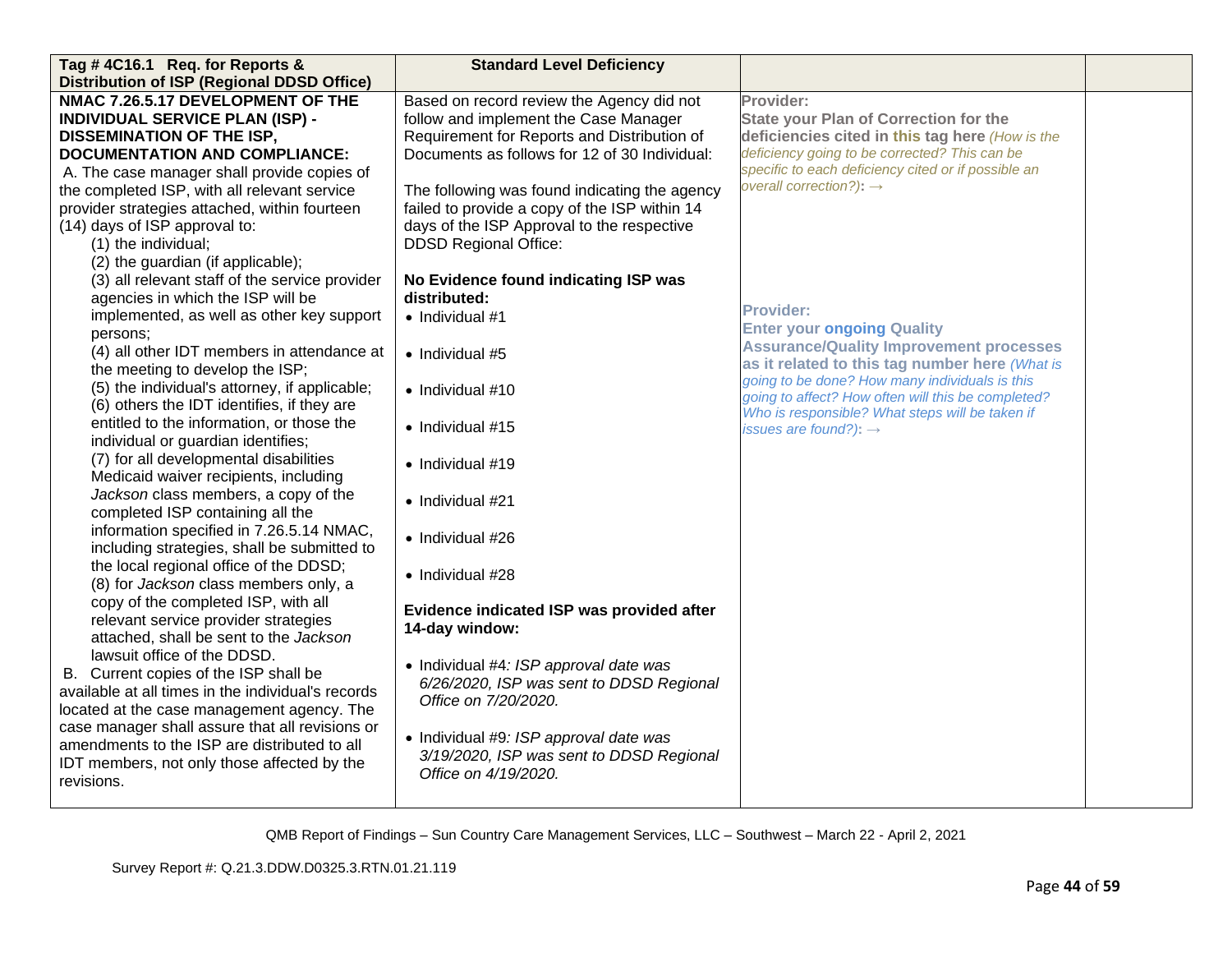| Developmental Disabilities (DD) Waiver          | • Individual #12: ISP approval date was |  |
|-------------------------------------------------|-----------------------------------------|--|
| Service Standards 2/26/2018; Re-Issue:          | 5/6/2020, ISP was sent to DDSD Regional |  |
| 12/28/2018; Eff 1/1/2019                        | Office on 7/1/2020.                     |  |
| Chapter 6 Individual Service Plan (ISP) 6.7     |                                         |  |
| Completion and Distribution of the ISP: The     | • Individual #25: ISP approval date was |  |
| CM is required to assure all elements of the    | 9/1/2020, ISP was sent to DDSD Regional |  |
| ISP and companion documents are completed       | Office on 9/17/2020.                    |  |
| and distributed to the IDT. However, DD         |                                         |  |
| Waiver Provider Agencies share responsibility   |                                         |  |
| to contribute to the completion of the ISP. The |                                         |  |
| ISP must be completed and approved prior to     |                                         |  |
| the expiration date of the previous ISP term.   |                                         |  |
| Within 14 days of the approved ISP and when     |                                         |  |
| available, the CM distributes the ISP to the    |                                         |  |
| DDSD Regional Office, the DD Waiver Provider    |                                         |  |
| Agencies with a SFOC, and to all IDT members    |                                         |  |
| requested by the person.                        |                                         |  |
|                                                 |                                         |  |
|                                                 |                                         |  |
|                                                 |                                         |  |
|                                                 |                                         |  |
|                                                 |                                         |  |
|                                                 |                                         |  |
|                                                 |                                         |  |
|                                                 |                                         |  |
|                                                 |                                         |  |
|                                                 |                                         |  |
|                                                 |                                         |  |
|                                                 |                                         |  |
|                                                 |                                         |  |
|                                                 |                                         |  |
|                                                 |                                         |  |
|                                                 |                                         |  |
|                                                 |                                         |  |
|                                                 |                                         |  |
|                                                 |                                         |  |
|                                                 |                                         |  |
|                                                 |                                         |  |
|                                                 |                                         |  |
|                                                 |                                         |  |
|                                                 |                                         |  |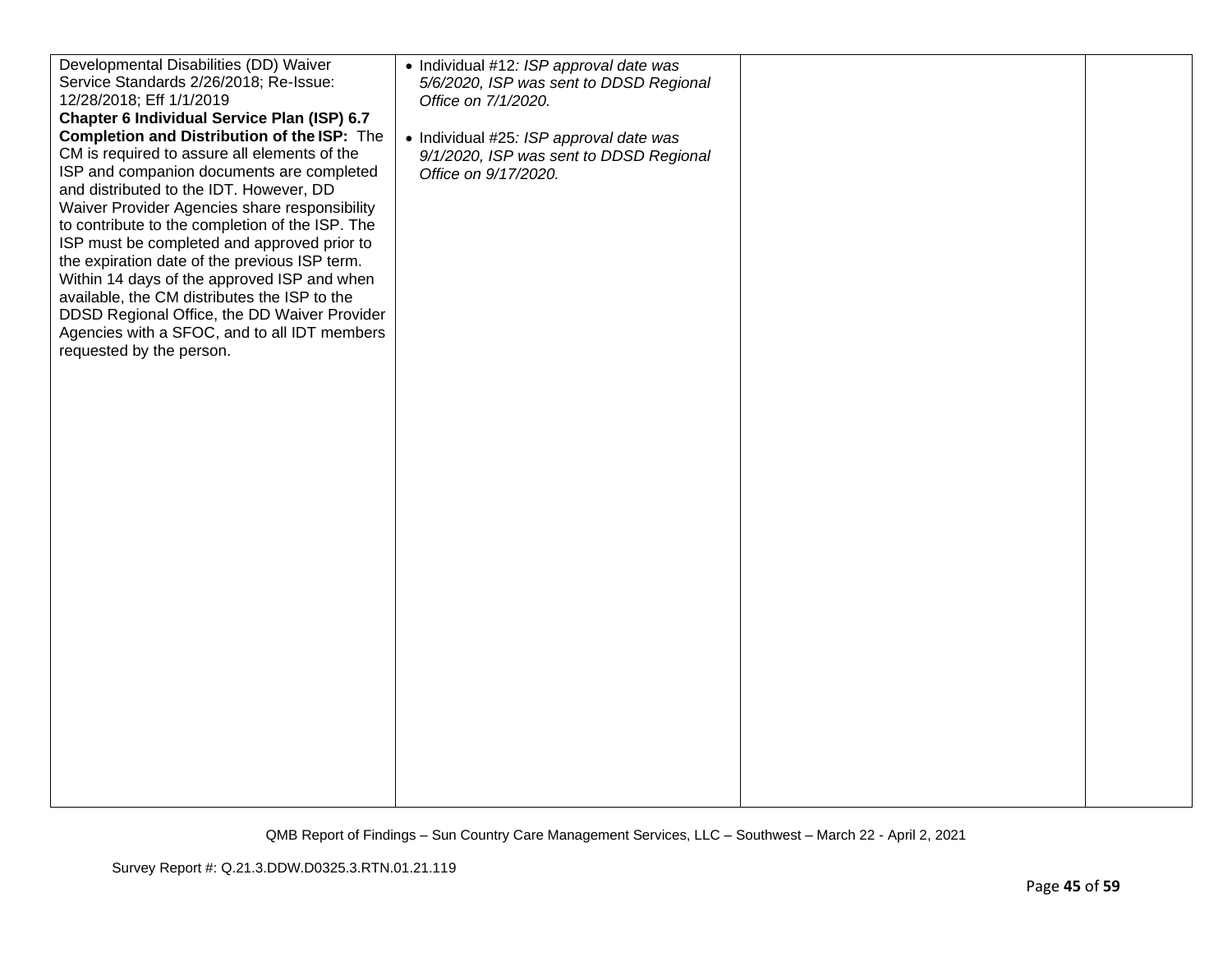| <b>Standard of Care</b>                                                                                                                                          | <b>Deficiencies</b>                                                         | Agency Plan of Correction, On-going QA/QI<br>& Responsible Party                           | <b>Completion</b><br><b>Date</b> |  |
|------------------------------------------------------------------------------------------------------------------------------------------------------------------|-----------------------------------------------------------------------------|--------------------------------------------------------------------------------------------|----------------------------------|--|
| Service Domain: Health and Welfare - The state, on an ongoing basis, identifies, addresses and seeks to prevent occurrences of abuse, neglect and                |                                                                             |                                                                                            |                                  |  |
| exploitation. Individuals shall be afforded their basic human rights. The provider supports individuals to access needed healthcare services in a timely manner. |                                                                             |                                                                                            |                                  |  |
| Tag #1A08.2 Administrative Case File:                                                                                                                            | <b>Standard Level Deficiency</b>                                            |                                                                                            |                                  |  |
| <b>Healthcare Requirements &amp; Follow-up</b>                                                                                                                   |                                                                             |                                                                                            |                                  |  |
| Developmental Disabilities (DD) Waiver                                                                                                                           | Based on record review, the Agency did not                                  | Provider:                                                                                  |                                  |  |
| Service Standards 2/26/2018; Re-Issue:                                                                                                                           | maintain a complete client record at the                                    | <b>State your Plan of Correction for the</b>                                               |                                  |  |
| 12/28/2018; Eff 1/1/2019                                                                                                                                         | administrative office for 2 of 30 individuals.                              | deficiencies cited in this tag here (How is the                                            |                                  |  |
| <b>Chapter 8 Case Management: 8.2.8</b>                                                                                                                          |                                                                             | deficiency going to be corrected? This can be                                              |                                  |  |
| <b>Maintaining a Complete Client Record:</b>                                                                                                                     | Review of the Agency individual case files                                  | specific to each deficiency cited or if possible an<br>overall correction?): $\rightarrow$ |                                  |  |
| The CM is required to maintain documentation                                                                                                                     | revealed the following items were not found,                                |                                                                                            |                                  |  |
| for each person supported according to the                                                                                                                       | incomplete, and/or not current:                                             |                                                                                            |                                  |  |
| following requirements:<br>3. The case file must contain the documents                                                                                           |                                                                             |                                                                                            |                                  |  |
|                                                                                                                                                                  | <b>Other Individual Specific Evaluations &amp;</b><br><b>Examinations:</b>  |                                                                                            |                                  |  |
| identified in Appendix A Client File Matrix.                                                                                                                     |                                                                             |                                                                                            |                                  |  |
| <b>Chapter 3 Safeguards: 3.1.1 Decision</b>                                                                                                                      | <b>Nutritional Evaluation:</b>                                              |                                                                                            |                                  |  |
| <b>Consultation Process (DCP): Health</b>                                                                                                                        |                                                                             | <b>Provider:</b>                                                                           |                                  |  |
| decisions are the sole domain of waiver                                                                                                                          | • Individual #19 - As indicated by<br>documentation reviewed evaluation was | <b>Enter your ongoing Quality</b>                                                          |                                  |  |
| participants, their guardians or healthcare                                                                                                                      | completed on 12/23/2020. Follow-up was to                                   | <b>Assurance/Quality Improvement processes</b>                                             |                                  |  |
| decision makers. Participants and their                                                                                                                          | be completed in 3 months. No documented                                     | as it related to this tag number here (What is                                             |                                  |  |
| healthcare decision makers can confidently                                                                                                                       | evidence of follow-up being completed was                                   | going to be done? How many individuals is this                                             |                                  |  |
| make decisions that are compatible with their                                                                                                                    | found.                                                                      | going to affect? How often will this be completed?                                         |                                  |  |
| personal and cultural values. Provider                                                                                                                           |                                                                             | Who is responsible? What steps will be taken if                                            |                                  |  |
| Agencies are required to support the informed                                                                                                                    | <b>Dental Exam:</b>                                                         | issues are found?): $\rightarrow$                                                          |                                  |  |
| decision making of waiver participants by                                                                                                                        | • Individual #23 - As indicated by the                                      |                                                                                            |                                  |  |
| supporting access to medical consultation,                                                                                                                       | documentation reviewed. Follow-up was to                                    |                                                                                            |                                  |  |
| information, and other available resources                                                                                                                       | be completed on 1/27/2020. No documented                                    |                                                                                            |                                  |  |
| according to the following:                                                                                                                                      | evidence of the follow-up being completed                                   |                                                                                            |                                  |  |
| The DCP is used when a person or                                                                                                                                 | was found.                                                                  |                                                                                            |                                  |  |
| his/her guardian/healthcare decision maker                                                                                                                       |                                                                             |                                                                                            |                                  |  |
| has concerns, needs more information about                                                                                                                       |                                                                             |                                                                                            |                                  |  |
| health-related issues, or has decided not to                                                                                                                     |                                                                             |                                                                                            |                                  |  |
| follow all or part of an order, recommendation,                                                                                                                  |                                                                             |                                                                                            |                                  |  |
| or suggestion. This includes, but is not limited                                                                                                                 |                                                                             |                                                                                            |                                  |  |
| to:                                                                                                                                                              |                                                                             |                                                                                            |                                  |  |
| a. medical orders or recommendations from                                                                                                                        |                                                                             |                                                                                            |                                  |  |
| the Primary Care Practitioner, Specialists                                                                                                                       |                                                                             |                                                                                            |                                  |  |
| or other licensed medical or healthcare                                                                                                                          |                                                                             |                                                                                            |                                  |  |
| practitioners such as a Nurse Practitioner                                                                                                                       |                                                                             |                                                                                            |                                  |  |
| (NP or CNP), Physician Assistant (PA) or                                                                                                                         |                                                                             |                                                                                            |                                  |  |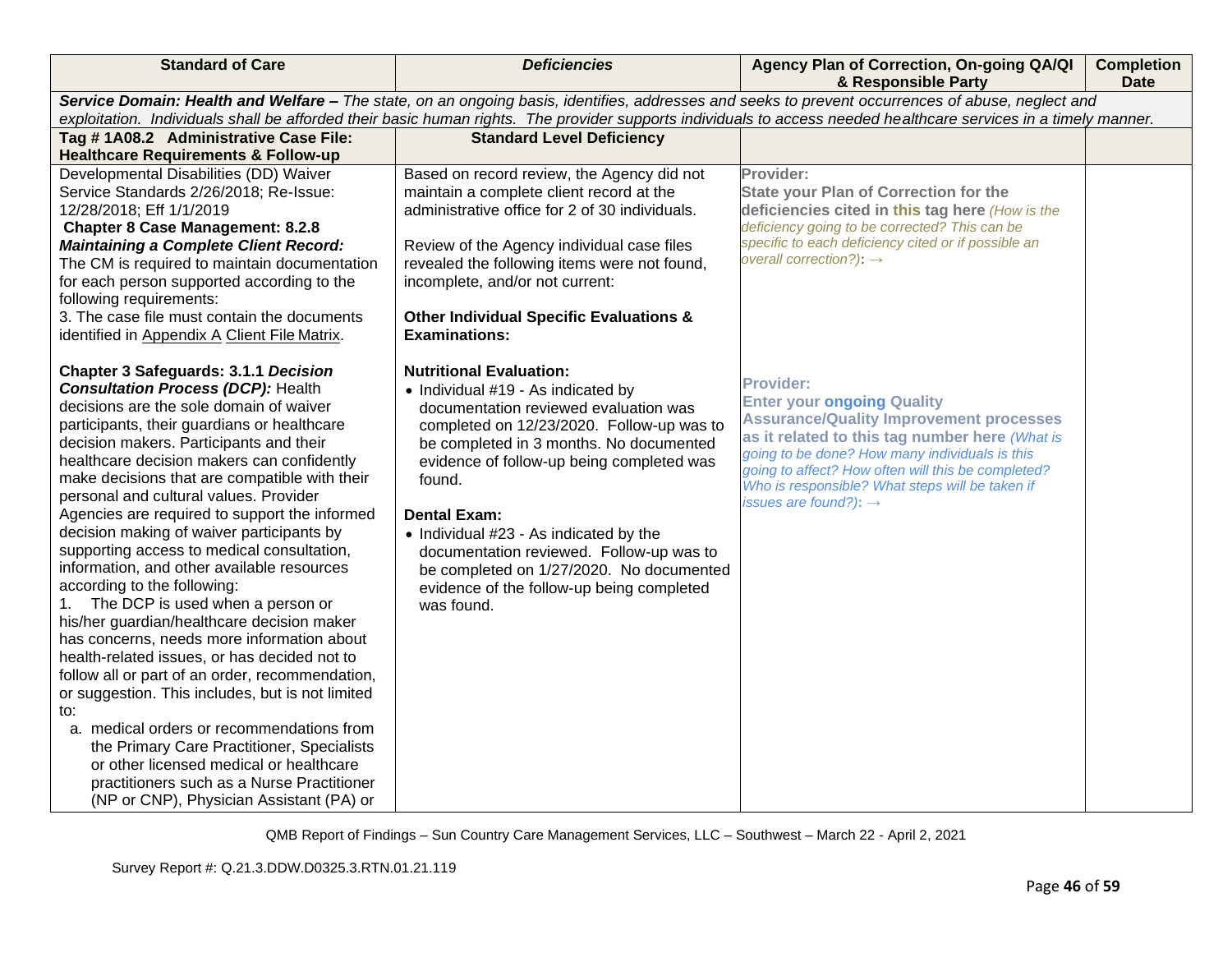| Dentist;                                    |  |  |
|---------------------------------------------|--|--|
| b. clinical recommendations made by         |  |  |
| registered/licensed clinicians who are      |  |  |
| either members of the IDT or clinicians     |  |  |
| who have performed an evaluation such       |  |  |
| as a video-fluoroscopy;                     |  |  |
| c. health related recommendations or        |  |  |
| suggestions from oversight activities such  |  |  |
| as the Individual Quality Review (IQR) or   |  |  |
| other DOH review or oversight activities;   |  |  |
| and                                         |  |  |
|                                             |  |  |
| d. recommendations made through a           |  |  |
| Healthcare Plan (HCP), including a          |  |  |
| <b>Comprehensive Aspiration Risk</b>        |  |  |
| Management Plan (CARMP), or another         |  |  |
| plan.                                       |  |  |
|                                             |  |  |
| 2. When the person/guardian disagrees       |  |  |
| with a recommendation or does not agree     |  |  |
| with the implementation of that             |  |  |
| recommendation, Provider Agencies           |  |  |
| follow the DCP and attend the meeting       |  |  |
| coordinated by the CM. During this          |  |  |
| meeting:                                    |  |  |
| a. Providers inform the person/guardian of  |  |  |
| the rationale for that recommendation,      |  |  |
| so that the benefit is made clear. This     |  |  |
| will be done in layman's terms and will     |  |  |
| include basic sharing of information        |  |  |
| designed to assist the person/guardian      |  |  |
| with understanding the risks and            |  |  |
| benefits of the recommendation.             |  |  |
| b. The information will be focused on the   |  |  |
| specific area of concern by the             |  |  |
| person/guardian. Alternatives should be     |  |  |
| presented, when available, if the           |  |  |
| guardian is interested in considering       |  |  |
| other options for implementation.           |  |  |
| c. Providers support the person/guardian to |  |  |
| make an informed decision.                  |  |  |
| d. The decision made by the                 |  |  |
| person/guardian during the meeting is       |  |  |
| accepted; plans are modified; and the       |  |  |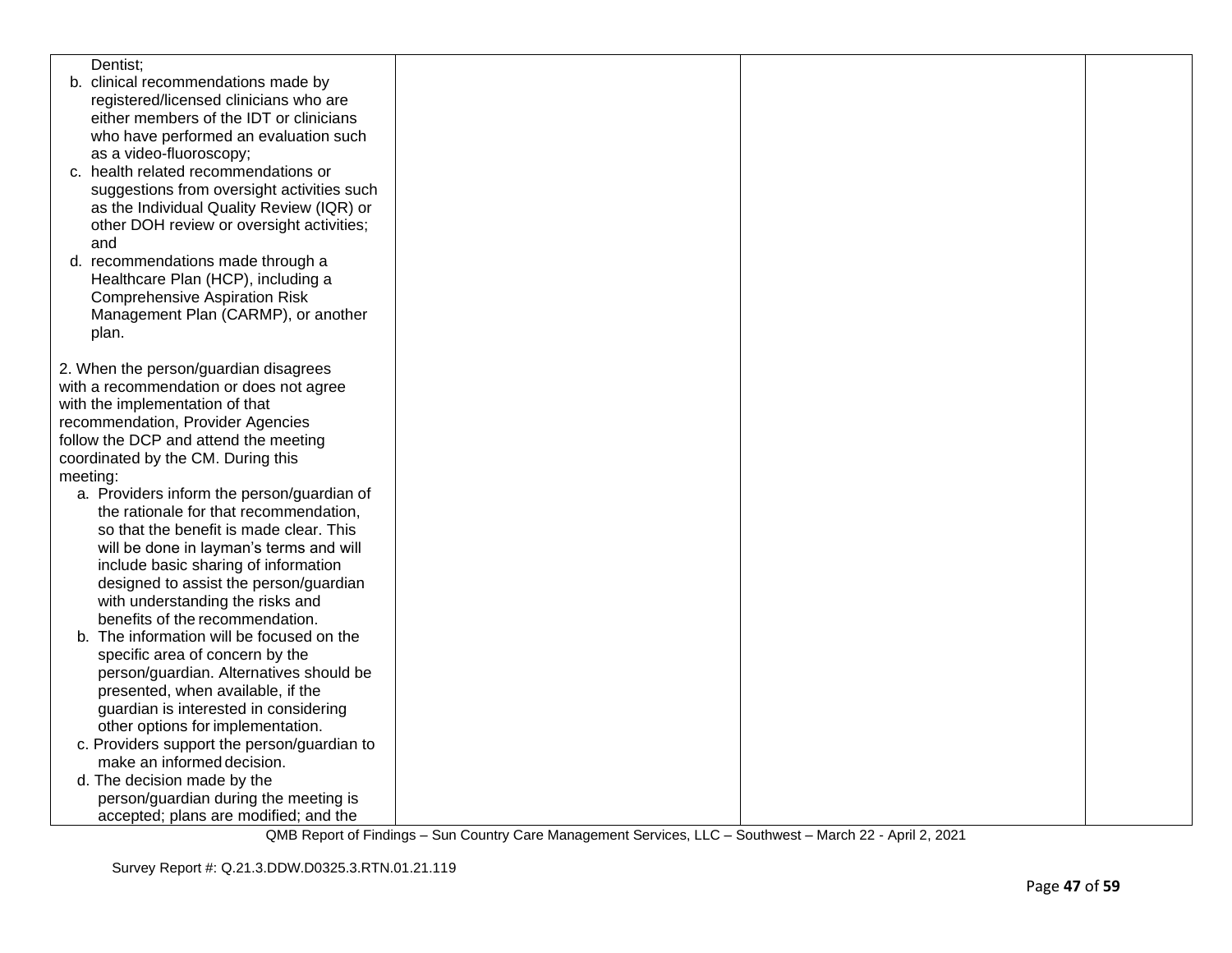| IDT honors this health decision in every                                                        |  |  |
|-------------------------------------------------------------------------------------------------|--|--|
| setting.                                                                                        |  |  |
|                                                                                                 |  |  |
| <b>Chapter 20: Provider Documentation and</b>                                                   |  |  |
| <b>Client Records: 20.2 Client Records</b>                                                      |  |  |
| Requirements: All DD Waiver Provider                                                            |  |  |
| Agencies are required to create and maintain                                                    |  |  |
| individual client records. The contents of client                                               |  |  |
| records vary depending on the unique needs of                                                   |  |  |
| the person receiving services and the resultant                                                 |  |  |
| information produced. The extent of                                                             |  |  |
| documentation required for individual client                                                    |  |  |
| records per service type depends on the                                                         |  |  |
| location of the file, the type of service being                                                 |  |  |
| provided, and the information necessary.                                                        |  |  |
| DD Waiver Provider Agencies are required to                                                     |  |  |
| adhere to the following:                                                                        |  |  |
| 8. Client records must contain all documents                                                    |  |  |
| essential to the service being provided and                                                     |  |  |
| essential to ensuring the health and safety of                                                  |  |  |
| the person during the provision of the service.                                                 |  |  |
| 9. Provider Agencies must have readily                                                          |  |  |
| accessible records in home and community                                                        |  |  |
| settings in paper or electronic form. Secure                                                    |  |  |
| access to electronic records through the                                                        |  |  |
| Therap web based system using computers or                                                      |  |  |
| mobile devices is acceptable.                                                                   |  |  |
| 10. Provider Agencies are responsible for                                                       |  |  |
|                                                                                                 |  |  |
| ensuring that all plans created by nurses, RDs,<br>therapists or BSCs are present in all needed |  |  |
|                                                                                                 |  |  |
| settings.                                                                                       |  |  |
| 11. Provider Agencies must maintain records<br>of all documents produced by agency              |  |  |
| personnel or contractors on behalf of each                                                      |  |  |
|                                                                                                 |  |  |
| person, including any routine notes or data,                                                    |  |  |
| annual assessments, semi-annual reports,                                                        |  |  |
| evidence of training provided/received,                                                         |  |  |
| progress notes, and any other interactions for                                                  |  |  |
| which billing is generated.                                                                     |  |  |
| 12. Each Provider Agency is responsible for                                                     |  |  |
| maintaining the daily or other contact notes                                                    |  |  |
| documenting the nature and frequency of                                                         |  |  |
| service delivery, as well as data tracking only                                                 |  |  |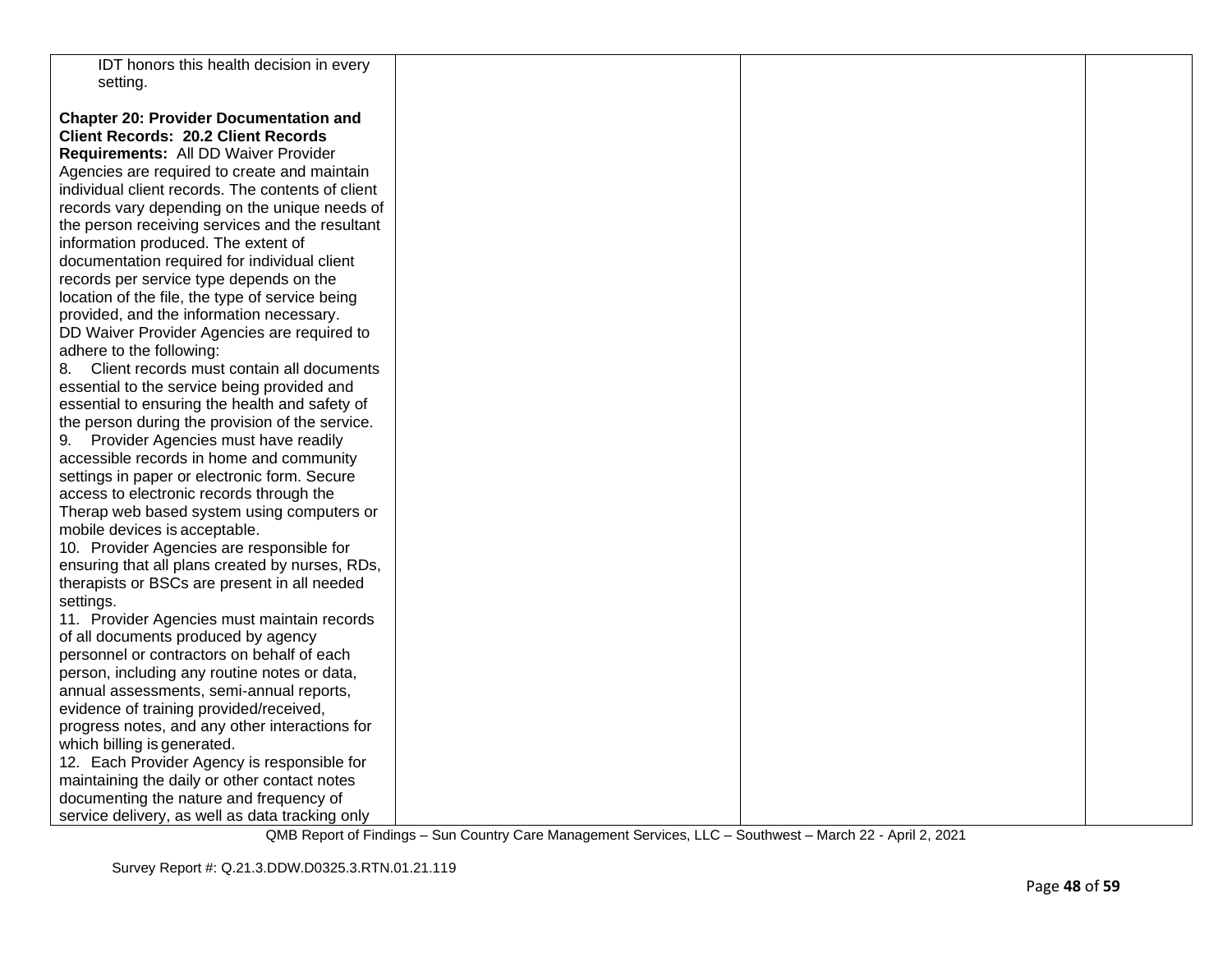| for the services provided by their agency.<br>13. The current Client File Matrix found in<br>Appendix A Client File Matrix details the<br>minimum requirements for records to be stored<br>in agency office files, the delivery site, or with<br>DSP while providing services in the<br>community.<br>14. All records pertaining to JCMs must be<br>retained permanently and must be made<br>available to DDSD upon request, upon the<br>termination or expiration of a provider<br>agreement, or upon provider withdrawal from<br>services. |  |  |
|----------------------------------------------------------------------------------------------------------------------------------------------------------------------------------------------------------------------------------------------------------------------------------------------------------------------------------------------------------------------------------------------------------------------------------------------------------------------------------------------------------------------------------------------|--|--|
| 20.5.3 Health Passport and Physician                                                                                                                                                                                                                                                                                                                                                                                                                                                                                                         |  |  |
| <b>Consultation Form: All Primary and</b><br>Secondary Provider Agencies must use the                                                                                                                                                                                                                                                                                                                                                                                                                                                        |  |  |
| Health Passport and Physician Consultation                                                                                                                                                                                                                                                                                                                                                                                                                                                                                                   |  |  |
| form from the Therap system. This                                                                                                                                                                                                                                                                                                                                                                                                                                                                                                            |  |  |
| standardized document contains individual,<br>physician and emergency contact information,                                                                                                                                                                                                                                                                                                                                                                                                                                                   |  |  |
| a complete list of current medical diagnoses,                                                                                                                                                                                                                                                                                                                                                                                                                                                                                                |  |  |
| health and safety risk factors, allergies, and                                                                                                                                                                                                                                                                                                                                                                                                                                                                                               |  |  |
| information regarding insurance, guardianship,                                                                                                                                                                                                                                                                                                                                                                                                                                                                                               |  |  |
| and advance directives. The Health Passport<br>also includes a standardized form to use at                                                                                                                                                                                                                                                                                                                                                                                                                                                   |  |  |
| medical appointments called the Physician                                                                                                                                                                                                                                                                                                                                                                                                                                                                                                    |  |  |
| Consultation form. The Physician Consultation                                                                                                                                                                                                                                                                                                                                                                                                                                                                                                |  |  |
| form contains a list of all current medications.                                                                                                                                                                                                                                                                                                                                                                                                                                                                                             |  |  |
| Requirements for the Health Passport and                                                                                                                                                                                                                                                                                                                                                                                                                                                                                                     |  |  |
| Physician Consultation form are:                                                                                                                                                                                                                                                                                                                                                                                                                                                                                                             |  |  |
| 1. The Case Manager and Primary and<br>Secondary Provider Agencies must                                                                                                                                                                                                                                                                                                                                                                                                                                                                      |  |  |
| communicate critical information to each                                                                                                                                                                                                                                                                                                                                                                                                                                                                                                     |  |  |
| other and will keep all required sections of                                                                                                                                                                                                                                                                                                                                                                                                                                                                                                 |  |  |
| Therap updated in order to have a current                                                                                                                                                                                                                                                                                                                                                                                                                                                                                                    |  |  |
| and thorough Health Passport and Physician                                                                                                                                                                                                                                                                                                                                                                                                                                                                                                   |  |  |
| Consultation Form available at all times.<br>Required sections of Therap include the                                                                                                                                                                                                                                                                                                                                                                                                                                                         |  |  |
| IDF, Diagnoses, and Medication History.                                                                                                                                                                                                                                                                                                                                                                                                                                                                                                      |  |  |
|                                                                                                                                                                                                                                                                                                                                                                                                                                                                                                                                              |  |  |
|                                                                                                                                                                                                                                                                                                                                                                                                                                                                                                                                              |  |  |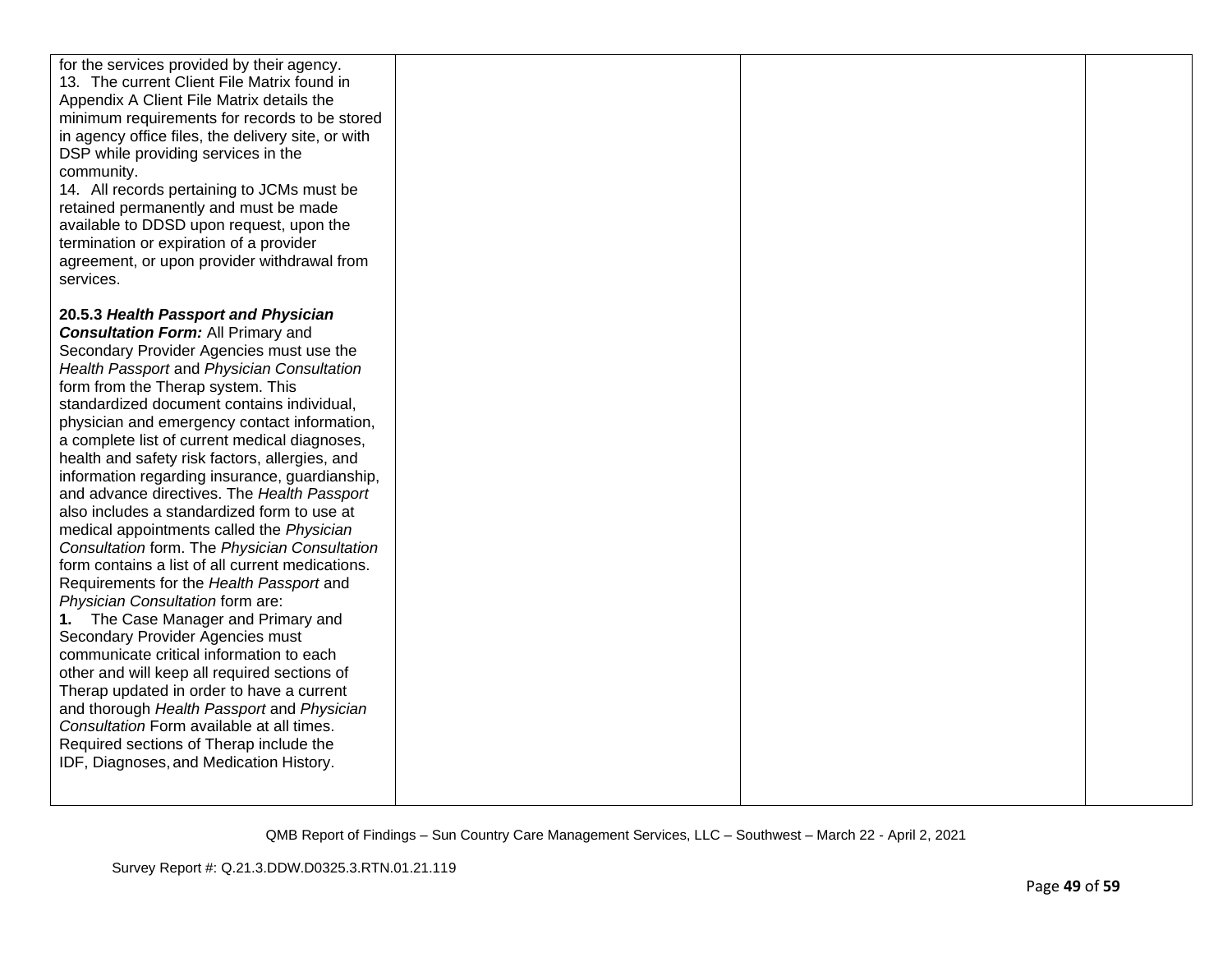| Tag #1A15.2 Administrative Case File:<br><b>Healthcare Documentation (Therap and</b>            | <b>Standard Level Deficiency</b>               |                                                                                                       |  |
|-------------------------------------------------------------------------------------------------|------------------------------------------------|-------------------------------------------------------------------------------------------------------|--|
| <b>Required Plans)</b>                                                                          |                                                |                                                                                                       |  |
| Developmental Disabilities (DD) Waiver                                                          | Based on record review, the Agency did not     | Provider:                                                                                             |  |
| Service Standards 2/26/2018; Re-Issue:                                                          | maintain a complete client record at the       | <b>State your Plan of Correction for the</b>                                                          |  |
| 12/28/2018; Eff 1/1/2019                                                                        | administrative office for 3 of 30 individuals. | deficiencies cited in this tag here (How is the                                                       |  |
| <b>Chapter 8 Case Management: 8.2.8</b>                                                         |                                                | deficiency going to be corrected? This can be                                                         |  |
| <b>Maintaining a Complete Client Record:</b>                                                    | Review of the Agency individual case files     | specific to each deficiency cited or if possible an                                                   |  |
| The CM is required to maintain documentation                                                    | revealed the following items were not found,   | overall correction?): $\rightarrow$                                                                   |  |
| for each person supported according to the                                                      | incomplete, and/or not current:                |                                                                                                       |  |
| following requirements:                                                                         |                                                |                                                                                                       |  |
| 3. The case file must contain the documents                                                     | <b>Health Care Plans:</b>                      |                                                                                                       |  |
| identified in Appendix A Client File Matrix.                                                    | • Allergy to Sugar                             |                                                                                                       |  |
|                                                                                                 | • Individual #21 - As indicated by the IST     |                                                                                                       |  |
| <b>Chapter 20: Provider Documentation and</b><br><b>Client Records: 20.2 Client Records</b>     | section of ISP the individual is required to   | Provider:                                                                                             |  |
| Requirements: All DD Waiver Provider                                                            | have a plan. No evidence of plan found.        | <b>Enter your ongoing Quality</b>                                                                     |  |
| Agencies are required to create and maintain                                                    | $\bullet$ Falls                                | <b>Assurance/Quality Improvement processes</b>                                                        |  |
| individual client records. The contents of client                                               | • Individual #9 - As indicated by the IST      | as it related to this tag number here (What is                                                        |  |
| records vary depending on the unique needs                                                      | section of ISP the individual is required to   | going to be done? How many individuals is this                                                        |  |
| of the person receiving services and the                                                        | have a plan. No evidence of plan found.        | going to affect? How often will this be completed?<br>Who is responsible? What steps will be taken if |  |
| resultant information produced. The extent of                                                   |                                                | issues are found?): $\rightarrow$                                                                     |  |
| documentation required for individual client                                                    | • Hypertension                                 |                                                                                                       |  |
| records per service type depends on the                                                         | • Individual #9 - As indicated by the IST      |                                                                                                       |  |
| location of the file, the type of service being                                                 | section of ISP the individual is required to   |                                                                                                       |  |
| provided, and the information necessary.                                                        | have a plan. No evidence of plan found.        |                                                                                                       |  |
| DD Waiver Provider Agencies are required to<br>adhere to the following:                         |                                                |                                                                                                       |  |
| Client records must contain all documents<br>1.                                                 | <b>Medical Emergency Response Plans:</b>       |                                                                                                       |  |
| essential to the service being provided and                                                     | $\bullet$ Falls                                |                                                                                                       |  |
| essential to ensuring the health and safety of                                                  | • Individual #9 - As indicated by the IST      |                                                                                                       |  |
| the person during the provision of the service.                                                 | section of ISP the individual is required to   |                                                                                                       |  |
| Provider Agencies must have readily<br>2.                                                       | have a plan. No evidence of plan found.        |                                                                                                       |  |
| accessible records in home and community                                                        | <b>Nutritional Plan:</b>                       |                                                                                                       |  |
| settings in paper or electronic form. Secure                                                    | • Individual #18 - As indicated by the IST     |                                                                                                       |  |
| access to electronic records through the                                                        | section of ISP the individual is required to   |                                                                                                       |  |
| Therap web based system using computers or                                                      | have a plan. No evidence of plan found.        |                                                                                                       |  |
| mobile devices is acceptable.                                                                   |                                                |                                                                                                       |  |
| 3. Provider Agencies are responsible for                                                        |                                                |                                                                                                       |  |
| ensuring that all plans created by nurses, RDs,<br>therapists or BSCs are present in all needed |                                                |                                                                                                       |  |
| settings.                                                                                       |                                                |                                                                                                       |  |
| Provider Agencies must maintain records<br>4.                                                   |                                                |                                                                                                       |  |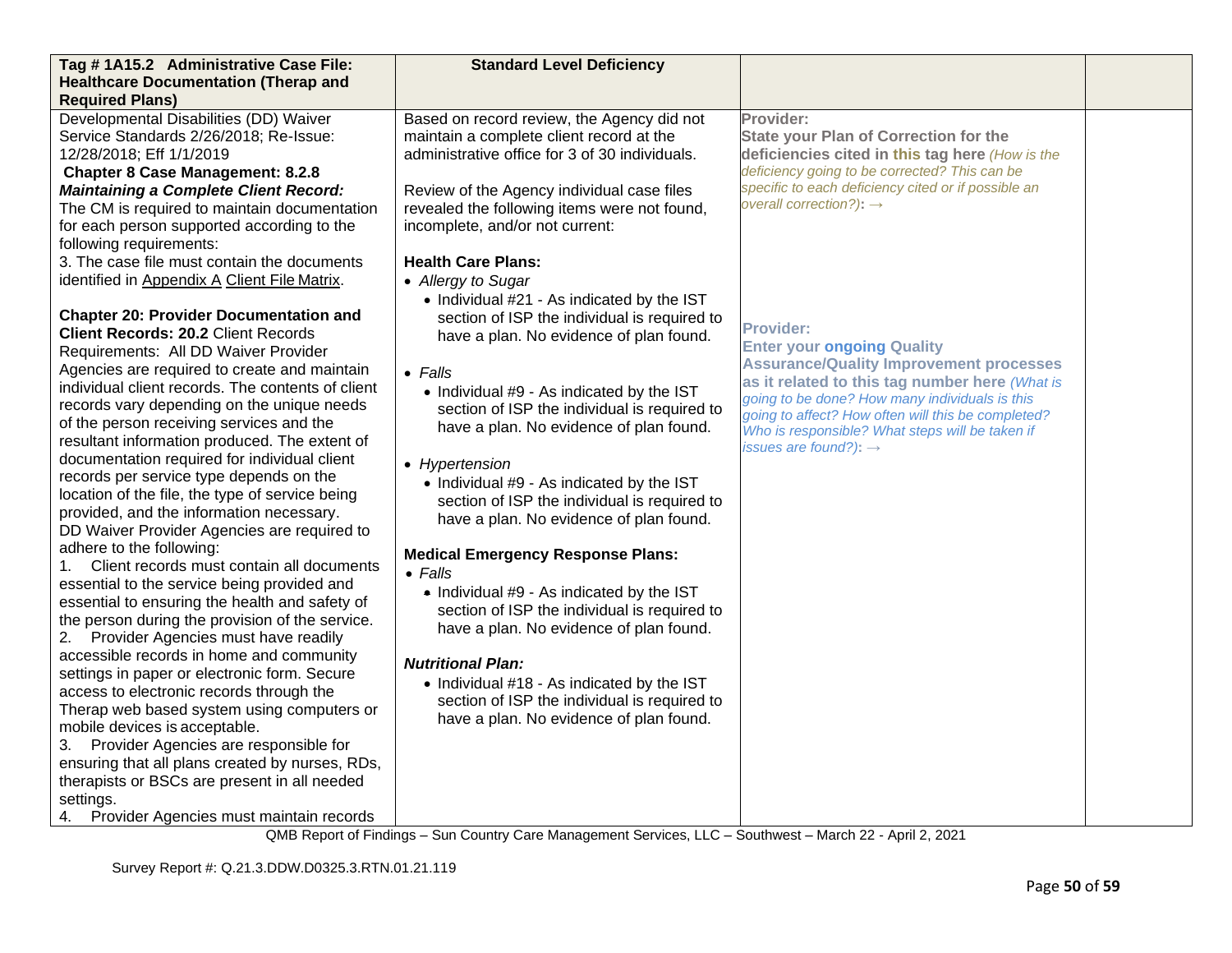| of all documents produced by agency                                                        |  |  |
|--------------------------------------------------------------------------------------------|--|--|
| personnel or contractors on behalf of each                                                 |  |  |
| person, including any routine notes or data,                                               |  |  |
| annual assessments, semi-annual reports,                                                   |  |  |
| evidence of training provided/received,                                                    |  |  |
| progress notes, and any other interactions for                                             |  |  |
| which billing is generated.                                                                |  |  |
| 5. Each Provider Agency is responsible for                                                 |  |  |
| maintaining the daily or other contact notes                                               |  |  |
| documenting the nature and frequency of                                                    |  |  |
| service delivery, as well as data tracking only                                            |  |  |
| for the services provided by their agency.                                                 |  |  |
| The current Client File Matrix found in<br>6.                                              |  |  |
| Appendix A Client File Matrix details the                                                  |  |  |
| minimum requirements for records to be stored                                              |  |  |
| in agency office files, the delivery site, or with                                         |  |  |
| DSP while providing services in the                                                        |  |  |
| community.                                                                                 |  |  |
| 7. All records pertaining to JCMs must be                                                  |  |  |
| retained permanently and must be made                                                      |  |  |
| available to DDSD upon request, upon the                                                   |  |  |
| termination or expiration of a provider                                                    |  |  |
| agreement, or upon provider withdrawal from                                                |  |  |
| services.                                                                                  |  |  |
|                                                                                            |  |  |
| <b>Chapter 3 Safeguards: 3.1.1 Decision</b>                                                |  |  |
| <b>Consultation Process (DCP): Health</b>                                                  |  |  |
| decisions are the sole domain of waiver                                                    |  |  |
| participants, their guardians or healthcare                                                |  |  |
| decision makers. Participants and their                                                    |  |  |
| healthcare decision makers can confidently                                                 |  |  |
| make decisions that are compatible with their                                              |  |  |
| personal and cultural values. Provider                                                     |  |  |
| Agencies are required to support the informed<br>decision making of waiver participants by |  |  |
| supporting access to medical consultation,                                                 |  |  |
| information, and other available resources                                                 |  |  |
| according to the following:                                                                |  |  |
| 2. The DCP is used when a person or                                                        |  |  |
| his/her guardian/healthcare decision maker                                                 |  |  |
| has concerns, needs more information about                                                 |  |  |
| health-related issues, or has decided not to                                               |  |  |
| follow all or part of an order, recommendation,                                            |  |  |
|                                                                                            |  |  |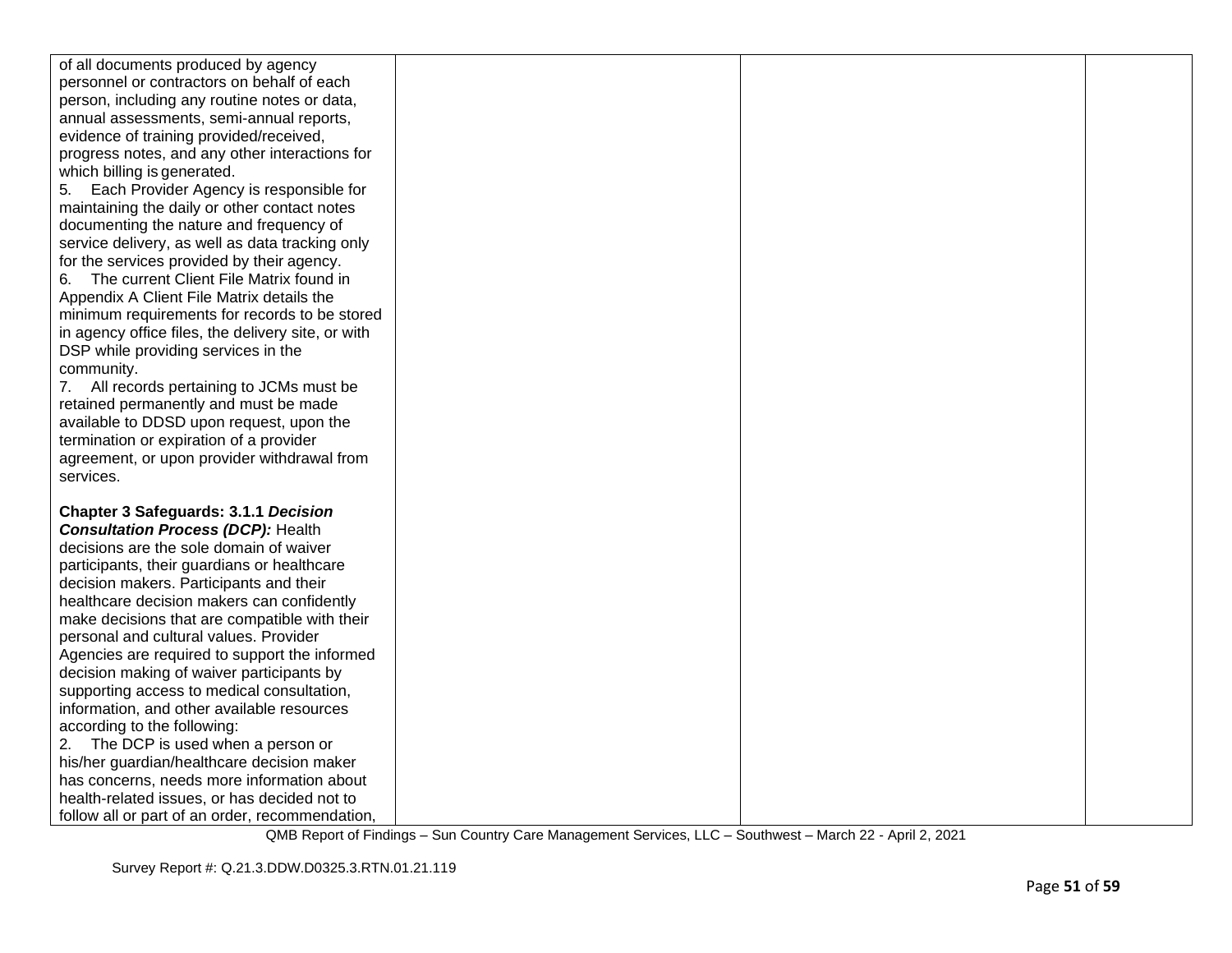| or suggestion. This includes, but is not limited |  |  |
|--------------------------------------------------|--|--|
| to:                                              |  |  |
| a. medical orders or recommendations from        |  |  |
| the Primary Care Practitioner, Specialists       |  |  |
| or other licensed medical or healthcare          |  |  |
| practitioners such as a Nurse Practitioner       |  |  |
|                                                  |  |  |
| (NP or CNP), Physician Assistant (PA) or         |  |  |
| Dentist;                                         |  |  |
| b. clinical recommendations made by              |  |  |
| registered/licensed clinicians who are           |  |  |
| either members of the IDT or clinicians          |  |  |
| who have performed an evaluation such            |  |  |
| as a video-fluoroscopy;                          |  |  |
| c. health related recommendations or             |  |  |
| suggestions from oversight activities such       |  |  |
| as the Individual Quality Review (IQR) or        |  |  |
| other DOH review or oversight activities;        |  |  |
| and                                              |  |  |
| d. recommendations made through a                |  |  |
| Healthcare Plan (HCP), including a               |  |  |
| <b>Comprehensive Aspiration Risk</b>             |  |  |
| Management Plan (CARMP), or another              |  |  |
| plan.                                            |  |  |
|                                                  |  |  |
| 2. When the person/guardian disagrees            |  |  |
| with a recommendation or does not agree          |  |  |
|                                                  |  |  |
| with the implementation of that                  |  |  |
| recommendation, Provider Agencies                |  |  |
| follow the DCP and attend the meeting            |  |  |
| coordinated by the CM. During this               |  |  |
| meeting:                                         |  |  |
| c. Providers inform the person/guardian of       |  |  |
| the rationale for that recommendation,           |  |  |
| so that the benefit is made clear. This          |  |  |
| will be done in layman's terms and will          |  |  |
| include basic sharing of information             |  |  |
| designed to assist the person/guardian           |  |  |
| with understanding the risks and                 |  |  |
| benefits of the recommendation.                  |  |  |
| d. The information will be focused on the        |  |  |
| specific area of concern by the                  |  |  |
| person/guardian. Alternatives should be          |  |  |
| presented, when available, if the                |  |  |
|                                                  |  |  |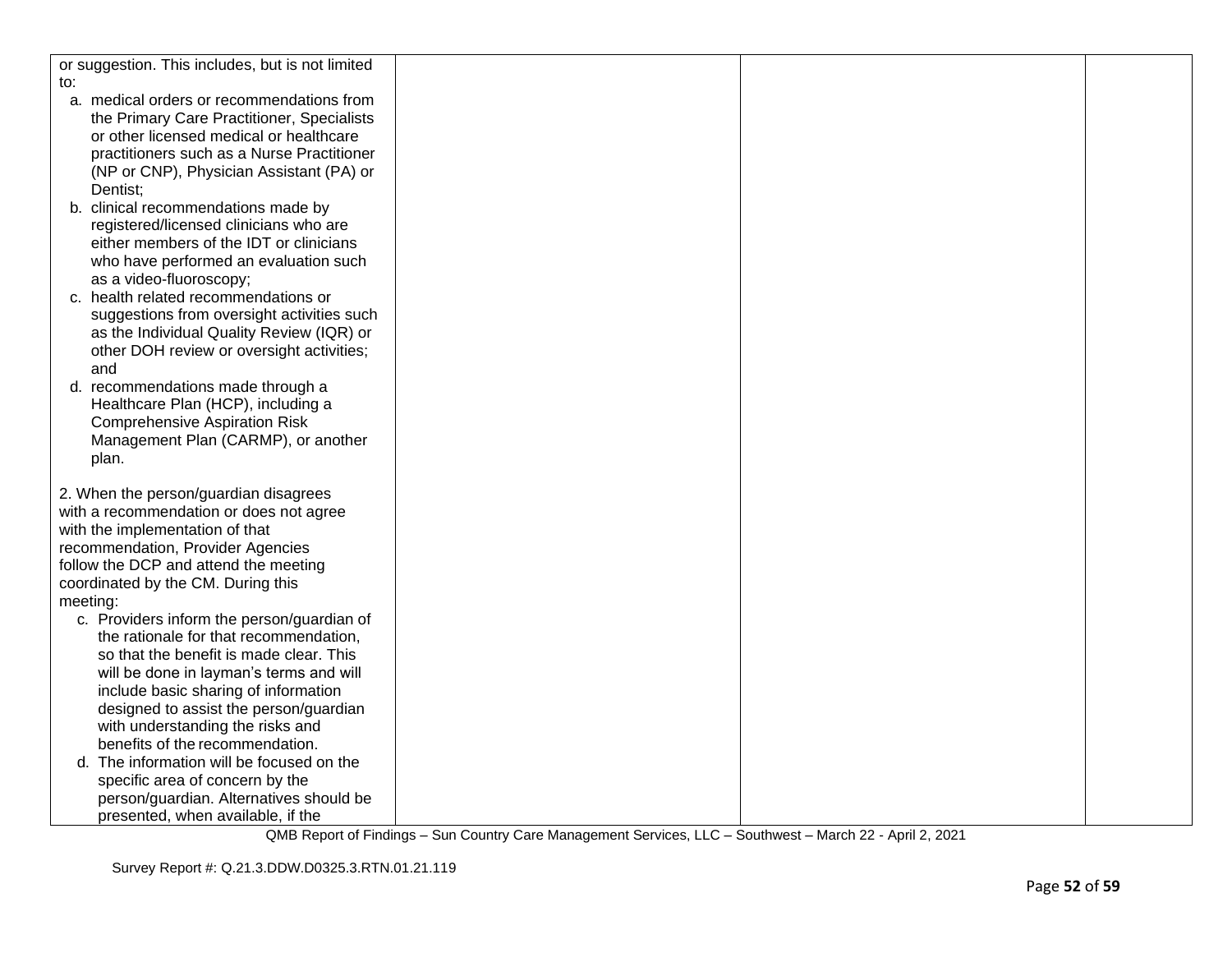| guardian is interested in considering<br>other options for implementation.<br>c. Providers support the person/guardian to<br>make an informed decision.<br>d. The decision made by the |  |  |
|----------------------------------------------------------------------------------------------------------------------------------------------------------------------------------------|--|--|
| person/guardian during the meeting is<br>accepted; plans are modified; and the<br>IDT honors this health decision in every<br>setting.                                                 |  |  |
|                                                                                                                                                                                        |  |  |
|                                                                                                                                                                                        |  |  |
|                                                                                                                                                                                        |  |  |
|                                                                                                                                                                                        |  |  |
|                                                                                                                                                                                        |  |  |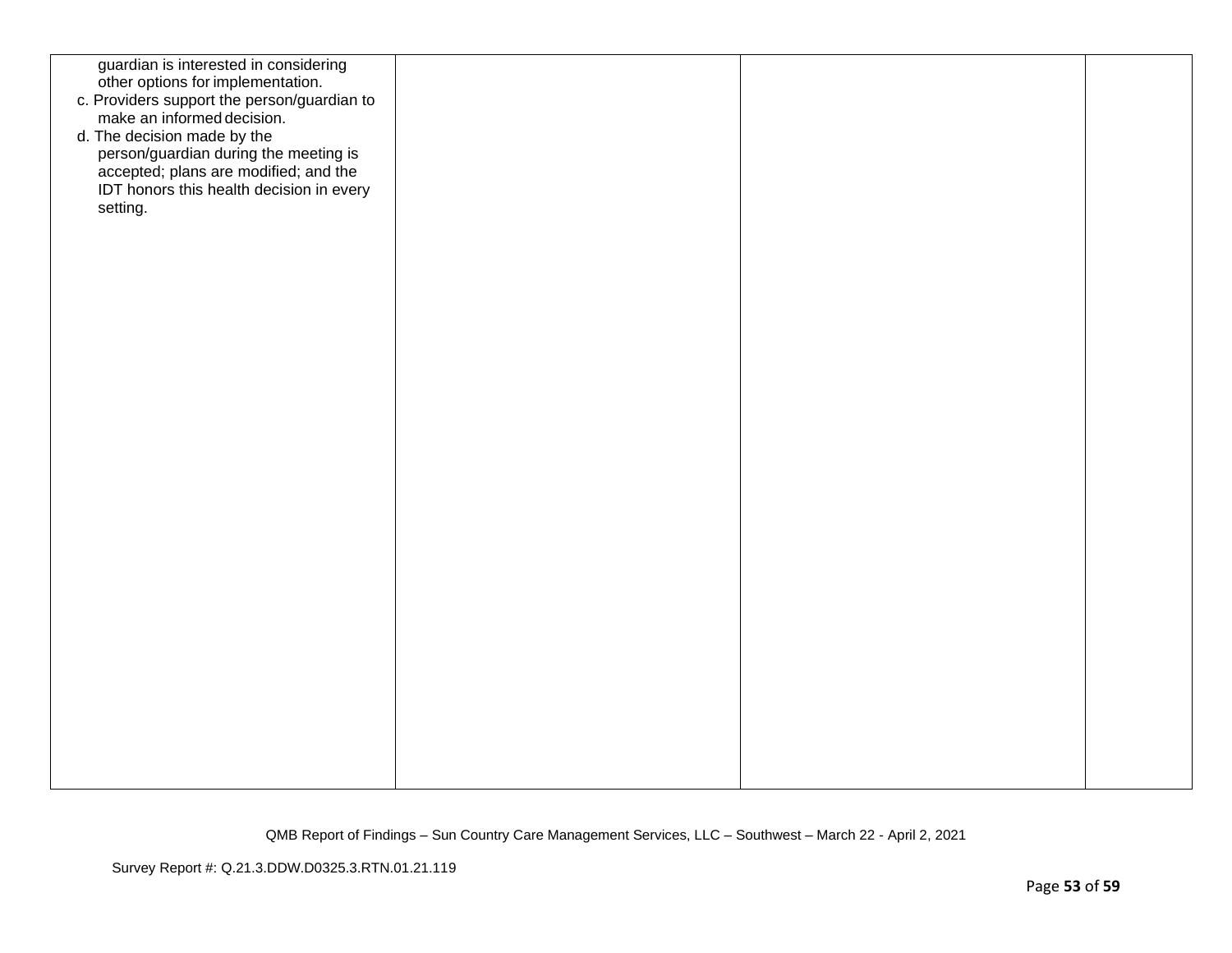| During On-Site and/or IRs Not Reported by<br><b>Provider</b><br>NMAC 7.1.14.8 INCIDENT MANAGEMENT<br>Provider:<br>Based on record review, the Agency did not<br><b>SYSTEM REPORTING REQUIREMENTS FOR</b><br>report suspected abuse, neglect, or<br><b>State your Plan of Correction for the</b><br>exploitation, unexpected and natural/expected<br><b>COMMUNITY-BASED SERVICE PROVIDERS:</b><br>deficiencies cited in this tag here (How is the<br>deficiency going to be corrected? This can be<br>deaths; or other reportable incidents to the<br>A. Duty to report:<br>specific to each deficiency cited or if possible an<br>(1) All community-based providers shall<br>Division of Health Improvement for 1 of 30 |  |  |
|-------------------------------------------------------------------------------------------------------------------------------------------------------------------------------------------------------------------------------------------------------------------------------------------------------------------------------------------------------------------------------------------------------------------------------------------------------------------------------------------------------------------------------------------------------------------------------------------------------------------------------------------------------------------------------------------------------------------------|--|--|
|                                                                                                                                                                                                                                                                                                                                                                                                                                                                                                                                                                                                                                                                                                                         |  |  |
|                                                                                                                                                                                                                                                                                                                                                                                                                                                                                                                                                                                                                                                                                                                         |  |  |
|                                                                                                                                                                                                                                                                                                                                                                                                                                                                                                                                                                                                                                                                                                                         |  |  |
|                                                                                                                                                                                                                                                                                                                                                                                                                                                                                                                                                                                                                                                                                                                         |  |  |
|                                                                                                                                                                                                                                                                                                                                                                                                                                                                                                                                                                                                                                                                                                                         |  |  |
|                                                                                                                                                                                                                                                                                                                                                                                                                                                                                                                                                                                                                                                                                                                         |  |  |
|                                                                                                                                                                                                                                                                                                                                                                                                                                                                                                                                                                                                                                                                                                                         |  |  |
| overall correction?): $\rightarrow$<br>immediately report alleged crimes to law<br>Individuals.                                                                                                                                                                                                                                                                                                                                                                                                                                                                                                                                                                                                                         |  |  |
| enforcement or call for emergency medical                                                                                                                                                                                                                                                                                                                                                                                                                                                                                                                                                                                                                                                                               |  |  |
| services as appropriate to ensure the safety of<br>During the on-site survey March 22 - April 2,                                                                                                                                                                                                                                                                                                                                                                                                                                                                                                                                                                                                                        |  |  |
| 2021, surveyors observed the following:<br>consumers.                                                                                                                                                                                                                                                                                                                                                                                                                                                                                                                                                                                                                                                                   |  |  |
| All community-based service providers,<br>(2)                                                                                                                                                                                                                                                                                                                                                                                                                                                                                                                                                                                                                                                                           |  |  |
| their employees and volunteers shall<br>During the on-site visit Surveyor reviewed the                                                                                                                                                                                                                                                                                                                                                                                                                                                                                                                                                                                                                                  |  |  |
| immediately call the department of health<br>December 2020 Case Manager Case Note.<br><b>Provider:</b>                                                                                                                                                                                                                                                                                                                                                                                                                                                                                                                                                                                                                  |  |  |
| improvement (DHI) hotline at 1-800-445-6242 to<br>The Case Note contained a GER dated<br><b>Enter your ongoing Quality</b>                                                                                                                                                                                                                                                                                                                                                                                                                                                                                                                                                                                              |  |  |
| 12/11/2020 5:30am. DSP noted during the<br>report abuse, neglect, exploitation, suspicious<br><b>Assurance/Quality Improvement processes</b>                                                                                                                                                                                                                                                                                                                                                                                                                                                                                                                                                                            |  |  |
| individual's morning shower, "I also notice [sic]<br>injuries or any death and also to report an<br>as it related to this tag number here (What is                                                                                                                                                                                                                                                                                                                                                                                                                                                                                                                                                                      |  |  |
| environmentally hazardous condition which<br>that was a small scratch mark on his back<br>going to be done? How many individuals is this                                                                                                                                                                                                                                                                                                                                                                                                                                                                                                                                                                                |  |  |
| about three inches long." Staff also noted in<br>creates an immediate threat to health or safety.<br>going to affect? How often will this be completed?<br>the GER, " called me back and I told her that                                                                                                                                                                                                                                                                                                                                                                                                                                                                                                                |  |  |
| Who is responsible? What steps will be taken if<br>had a bruise mark on his forehead and a<br>B. Reporter requirement. All community-                                                                                                                                                                                                                                                                                                                                                                                                                                                                                                                                                                                   |  |  |
| issues are found?): $\rightarrow$<br>based service providers shall ensure that the<br>scratch mark on his back, but there was no                                                                                                                                                                                                                                                                                                                                                                                                                                                                                                                                                                                        |  |  |
| employee or volunteer with knowledge of the<br>self-injury."                                                                                                                                                                                                                                                                                                                                                                                                                                                                                                                                                                                                                                                            |  |  |
| alleged abuse, neglect, exploitation, suspicious                                                                                                                                                                                                                                                                                                                                                                                                                                                                                                                                                                                                                                                                        |  |  |
| injury, or death calls the division's hotline to<br>As a result of what was observed the following                                                                                                                                                                                                                                                                                                                                                                                                                                                                                                                                                                                                                      |  |  |
| report the incident.<br>incident(s) was reported:                                                                                                                                                                                                                                                                                                                                                                                                                                                                                                                                                                                                                                                                       |  |  |
| Individual #21                                                                                                                                                                                                                                                                                                                                                                                                                                                                                                                                                                                                                                                                                                          |  |  |
| C. Initial reports, form of report, immediate<br>• A State ANE Report of suspicious injury was                                                                                                                                                                                                                                                                                                                                                                                                                                                                                                                                                                                                                          |  |  |
| action and safety planning, evidence<br>filed on March 31, 2021. Incident report was                                                                                                                                                                                                                                                                                                                                                                                                                                                                                                                                                                                                                                    |  |  |
| preservation, required initial notifications:<br>reported to DHI.                                                                                                                                                                                                                                                                                                                                                                                                                                                                                                                                                                                                                                                       |  |  |
| (1) Abuse, neglect, and exploitation,                                                                                                                                                                                                                                                                                                                                                                                                                                                                                                                                                                                                                                                                                   |  |  |
| suspicious injury or death reporting: Any                                                                                                                                                                                                                                                                                                                                                                                                                                                                                                                                                                                                                                                                               |  |  |
| person may report an allegation of abuse,                                                                                                                                                                                                                                                                                                                                                                                                                                                                                                                                                                                                                                                                               |  |  |
| neglect, or exploitation, suspicious injury or a                                                                                                                                                                                                                                                                                                                                                                                                                                                                                                                                                                                                                                                                        |  |  |
| death by calling the division's toll-free hotline                                                                                                                                                                                                                                                                                                                                                                                                                                                                                                                                                                                                                                                                       |  |  |
| number 1-800-445-6242. Any consumer, family                                                                                                                                                                                                                                                                                                                                                                                                                                                                                                                                                                                                                                                                             |  |  |
| member, or legal guardian may call the division's                                                                                                                                                                                                                                                                                                                                                                                                                                                                                                                                                                                                                                                                       |  |  |
| hotline to report an allegation of abuse, neglect,                                                                                                                                                                                                                                                                                                                                                                                                                                                                                                                                                                                                                                                                      |  |  |
| or exploitation, suspicious injury or death directly,<br>or may report through the community-based                                                                                                                                                                                                                                                                                                                                                                                                                                                                                                                                                                                                                      |  |  |
| service provider who, in addition to calling the                                                                                                                                                                                                                                                                                                                                                                                                                                                                                                                                                                                                                                                                        |  |  |
| hotline, must also utilize the division's abuse,                                                                                                                                                                                                                                                                                                                                                                                                                                                                                                                                                                                                                                                                        |  |  |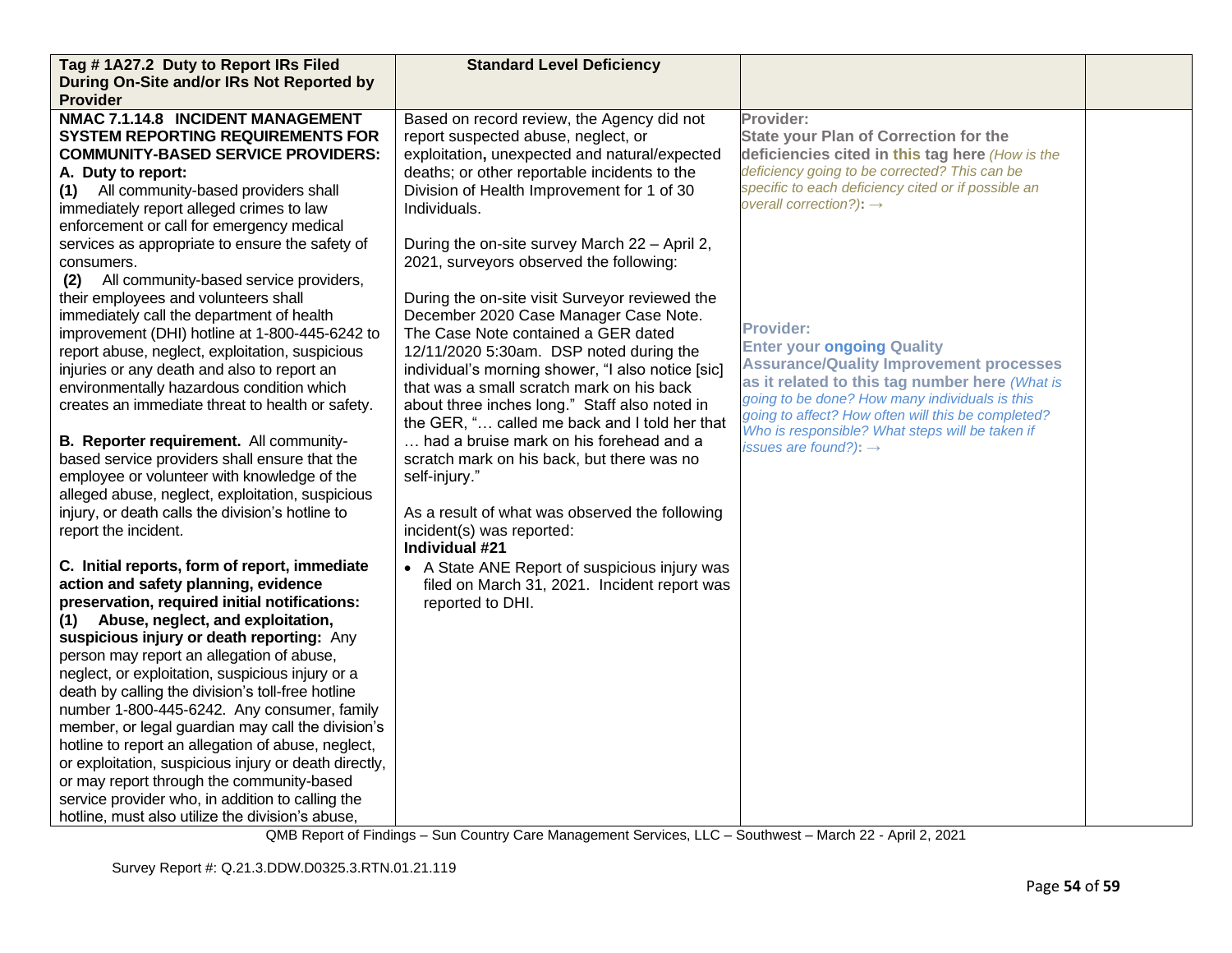| neglect, and exploitation or report of death form.  |  |  |
|-----------------------------------------------------|--|--|
| The abuse, neglect, and exploitation or report of   |  |  |
| death form and instructions for its completion      |  |  |
| and filing are available at the division's website, |  |  |
| http://dhi.health.state.nm.us, or may be obtained   |  |  |
| from the department by calling the division's toll  |  |  |
| free hotline number, 1-800-445-6242.                |  |  |
| Use of abuse, neglect, and exploitation<br>(2)      |  |  |
| or report of death form and notification by         |  |  |
| community-based service providers: In               |  |  |
| addition to calling the division's hotline as       |  |  |
| required in Paragraph (2) of Subsection A of        |  |  |
| 7.1.14.8 NMAC, the community-based service          |  |  |
| provider shall also report the incident of abuse,   |  |  |
| neglect, exploitation, suspicious injury, or death  |  |  |
| utilizing the division's abuse, neglect, and        |  |  |
| exploitation or report of death form consistent     |  |  |
| with the requirements of the division's abuse,      |  |  |
| neglect, and exploitation reporting guide. The      |  |  |
| community-based service provider shall ensure       |  |  |
| all abuse, neglect, exploitation or death reports   |  |  |
| describing the alleged incident are completed on    |  |  |
| the division's abuse, neglect, and exploitation or  |  |  |
| report of death form and received by the division   |  |  |
| within 24 hours of the verbal report. If the        |  |  |
| provider has internet access, the report form       |  |  |
| shall be submitted via the division's website at    |  |  |
| http://dhi.health.state.nm.us; otherwise it may be  |  |  |
| submitted via fax to 1-800-584-6057. The            |  |  |
| community-based service provider shall ensure       |  |  |
| that the reporter with the most direct knowledge    |  |  |
| of the incident participates in the preparation of  |  |  |
| the report form.                                    |  |  |
| Limited provider investigation: No<br>(3)           |  |  |
| investigation beyond that necessary in order to     |  |  |
| be able to report the abuse, neglect, or            |  |  |
| exploitation and ensure the safety of consumers     |  |  |
| is permitted until the division has completed its   |  |  |
| investigation.                                      |  |  |
| Immediate action and safety planning:<br>(4)        |  |  |
| Upon discovery of any alleged incident of abuse,    |  |  |
| neglect, or exploitation, the community-based       |  |  |
| service provider shall:                             |  |  |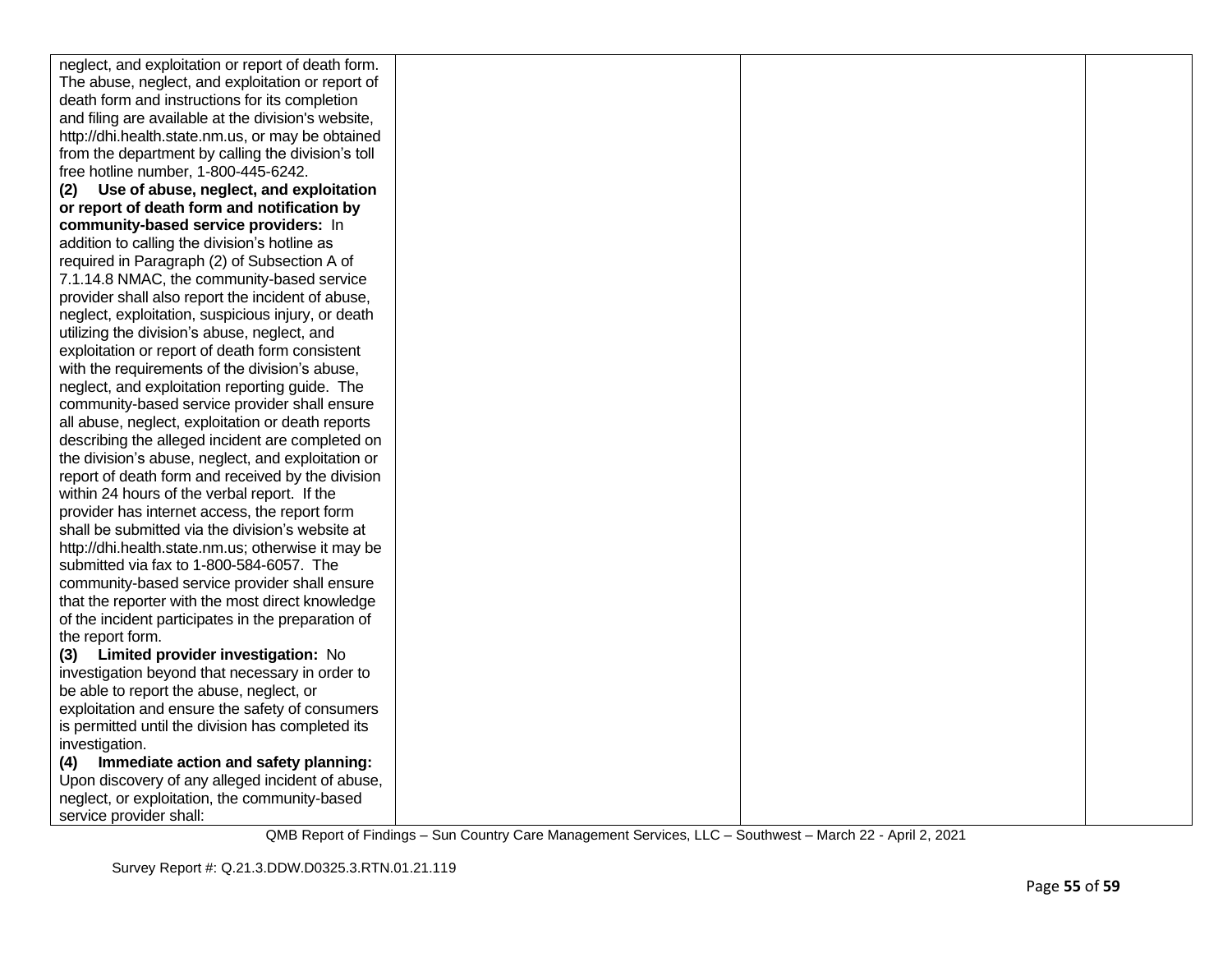| (a) develop and implement an                       |  |  |
|----------------------------------------------------|--|--|
| immediate action and safety plan for any           |  |  |
| potentially endangered consumers, if               |  |  |
| applicable;                                        |  |  |
| (b) be immediately prepared to report              |  |  |
| that immediate action and safety plan              |  |  |
| verbally, and revise the plan according to         |  |  |
| the division's direction, if necessary; and        |  |  |
| (c) provide the accepted immediate                 |  |  |
| action and safety plan in writing on the           |  |  |
| immediate action and safety plan form              |  |  |
| within 24 hours of the verbal report. If the       |  |  |
| provider has internet access, the report           |  |  |
| form shall be submitted via the division's         |  |  |
| website at http://dhi.health.state.nm.us;          |  |  |
| otherwise it may be submitted by faxing it         |  |  |
| to the division at 1-800-584-6057.                 |  |  |
| Evidence preservation: The community-<br>(5)       |  |  |
| based service provider shall preserve evidence     |  |  |
| related to an alleged incident of abuse, neglect,  |  |  |
| or exploitation, including records, and do nothing |  |  |
| to disturb the evidence. If physical evidence      |  |  |
| must be removed or affected, the provider shall    |  |  |
| take photographs or do whatever is reasonable      |  |  |
| to document the location and type of evidence      |  |  |
| found which appears related to the incident.       |  |  |
| Legal guardian or parental notification:<br>(6)    |  |  |
| The responsible community-based service            |  |  |
| provider shall ensure that the consumer's legal    |  |  |
| guardian or parent is notified of the alleged      |  |  |
| incident of abuse, neglect and exploitation within |  |  |
| 24 hours of notice of the alleged incident unless  |  |  |
| the parent or legal guardian is suspected of       |  |  |
| committing the alleged abuse, neglect, or          |  |  |
| exploitation, in which case the community-based    |  |  |
| service provider shall leave notification to the   |  |  |
| division's investigative representative.           |  |  |
| Case manager or consultant notification<br>(7)     |  |  |
| by community-based service providers: The          |  |  |
| responsible community-based service provider       |  |  |
| shall notify the consumer's case manager or        |  |  |
| consultant within 24 hours that an alleged         |  |  |
| incident involving abuse, neglect, or exploitation |  |  |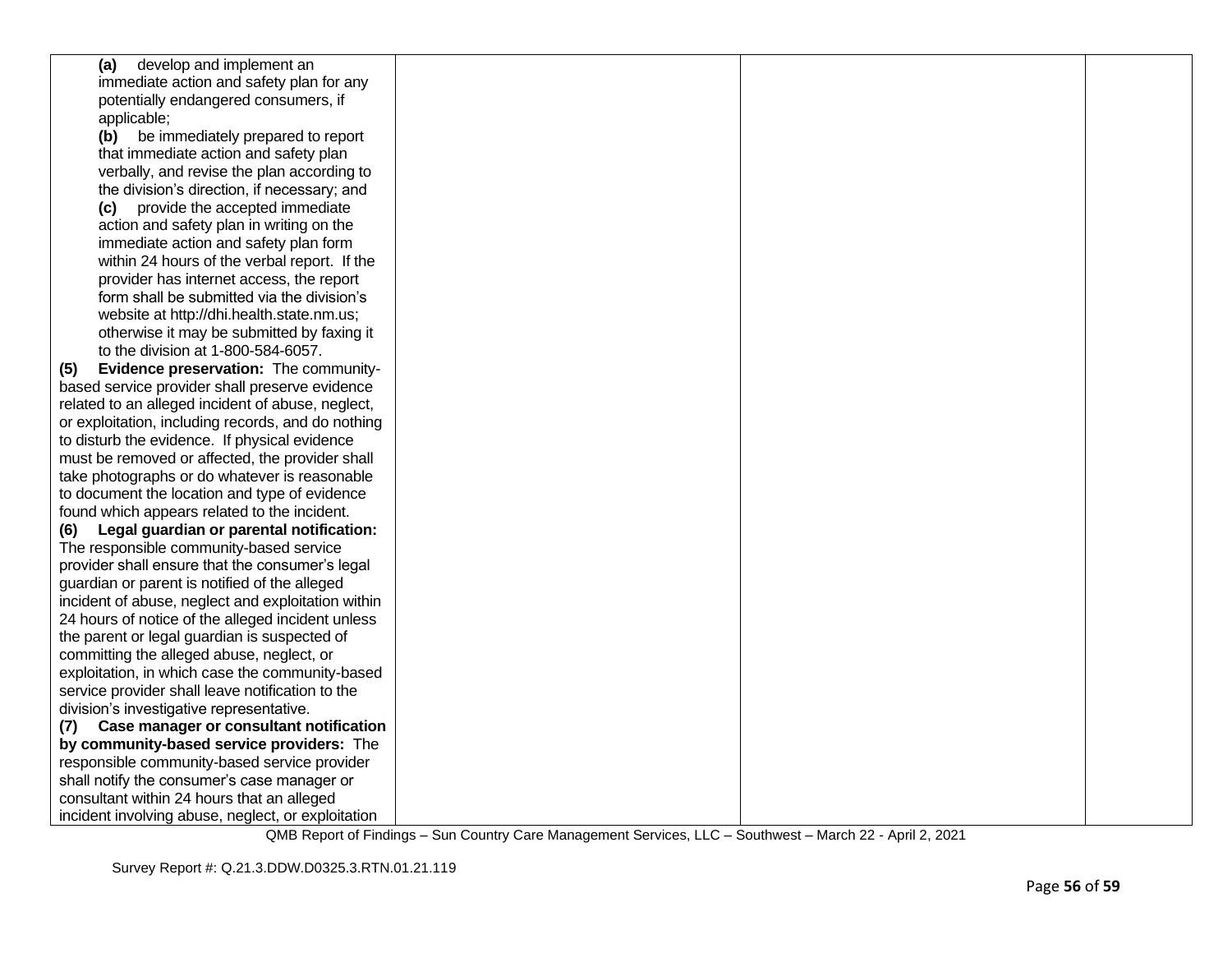| has been reported to the division. Names of      |  |  |
|--------------------------------------------------|--|--|
| other consumers and employees may be             |  |  |
| redacted before any documentation is forwarded   |  |  |
| to a case manager or consultant.                 |  |  |
| Non-responsible reporter: Providers<br>(8)       |  |  |
| who are reporting an incident in which they are  |  |  |
| not the responsible community-based service      |  |  |
| provider shall notify the responsible community- |  |  |
| based service provider within 24 hours of an     |  |  |
| incident or allegation of an incident of abuse,  |  |  |
| neglect, and exploitation.                       |  |  |
|                                                  |  |  |
|                                                  |  |  |
|                                                  |  |  |
|                                                  |  |  |
|                                                  |  |  |
|                                                  |  |  |
|                                                  |  |  |
|                                                  |  |  |
|                                                  |  |  |
|                                                  |  |  |
|                                                  |  |  |
|                                                  |  |  |
|                                                  |  |  |
|                                                  |  |  |
|                                                  |  |  |
|                                                  |  |  |
|                                                  |  |  |
|                                                  |  |  |
|                                                  |  |  |
|                                                  |  |  |
|                                                  |  |  |
|                                                  |  |  |
|                                                  |  |  |
|                                                  |  |  |
|                                                  |  |  |
|                                                  |  |  |
|                                                  |  |  |
|                                                  |  |  |
|                                                  |  |  |
|                                                  |  |  |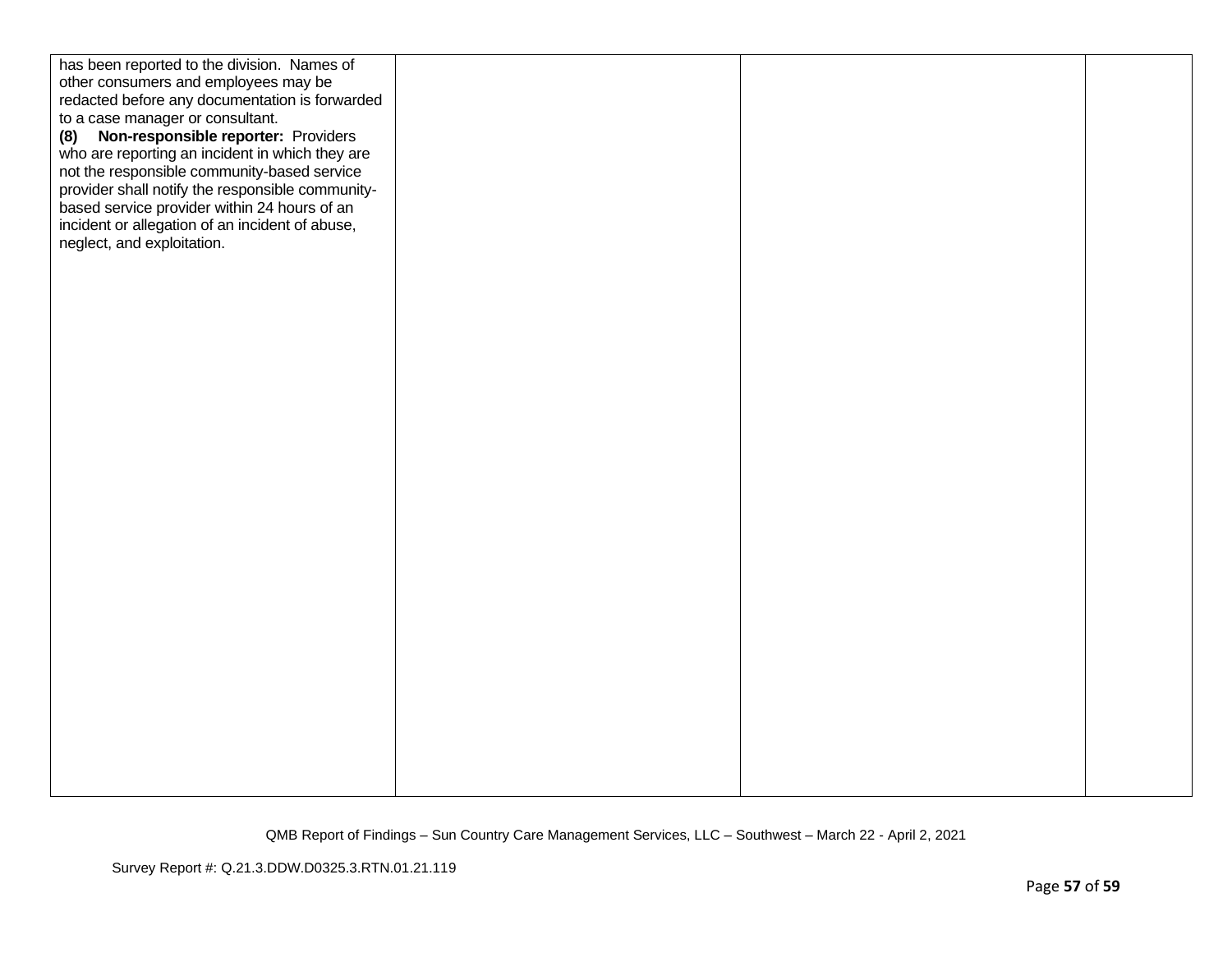| <b>Standard of Care</b>                                     | <b>Deficiencies</b>                                                                                                                                   | Agency Plan of Correction, On-going QA/QI<br>& Responsible Party | <b>Completion</b><br><b>Date</b> |
|-------------------------------------------------------------|-------------------------------------------------------------------------------------------------------------------------------------------------------|------------------------------------------------------------------|----------------------------------|
|                                                             | Service Domain: Medicaid Billing/Reimbursement - State financial oversight exists to assure that claims are coded and paid for in accordance with the |                                                                  |                                  |
| reimbursement methodology specified in the approved waiver. |                                                                                                                                                       |                                                                  |                                  |
| Tag #1A12 All Services Reimbursement                        | <b>No Deficient Practices Found</b>                                                                                                                   |                                                                  |                                  |
| Developmental Disabilities (DD) Waiver                      | Based on record review, the Agency                                                                                                                    |                                                                  |                                  |
| Service Standards 2/26/2018; Re-Issue:                      | maintained all the records necessary to fully                                                                                                         |                                                                  |                                  |
| 12/28/2018; Eff 1/1/2019                                    | disclose the nature, quality, amount and                                                                                                              |                                                                  |                                  |
| <b>Chapter 21: Billing Requirements: 21.4</b>               | medical necessity of services furnished to an                                                                                                         |                                                                  |                                  |
| <b>Recording Keeping and Documentation</b>                  | eligible recipient who is currently receiving case                                                                                                    |                                                                  |                                  |
| <b>Requirements:</b>                                        | management for 30 of 30 individuals.                                                                                                                  |                                                                  |                                  |
| DD Waiver Provider Agencies must maintain                   |                                                                                                                                                       |                                                                  |                                  |
| all records necessary to demonstrate proper                 | Progress notes and billing records supported                                                                                                          |                                                                  |                                  |
| provision of services for Medicaid billing. At a            | billing activities for the months of December                                                                                                         |                                                                  |                                  |
| minimum, Provider Agencies must adhere to                   | 2020, January and February 2021                                                                                                                       |                                                                  |                                  |
| the following:                                              |                                                                                                                                                       |                                                                  |                                  |
| 1. The level and type of service provided                   |                                                                                                                                                       |                                                                  |                                  |
| must be supported in the ISP and have an                    |                                                                                                                                                       |                                                                  |                                  |
| approved budget prior to service delivery and<br>billing.   |                                                                                                                                                       |                                                                  |                                  |
| 2. Comprehensive documentation of direct                    |                                                                                                                                                       |                                                                  |                                  |
| service delivery must include, at a minimum:                |                                                                                                                                                       |                                                                  |                                  |
| a. the agency name;                                         |                                                                                                                                                       |                                                                  |                                  |
| b. the name of the recipient of the service;                |                                                                                                                                                       |                                                                  |                                  |
| c. the location of theservice;                              |                                                                                                                                                       |                                                                  |                                  |
| d. the date of the service;                                 |                                                                                                                                                       |                                                                  |                                  |
| e. the type of service;                                     |                                                                                                                                                       |                                                                  |                                  |
| f. the start and end times of theservice;                   |                                                                                                                                                       |                                                                  |                                  |
| g. the signature and title of each staff                    |                                                                                                                                                       |                                                                  |                                  |
| member who documents their time; and                        |                                                                                                                                                       |                                                                  |                                  |
| h. the nature of services.                                  |                                                                                                                                                       |                                                                  |                                  |
| 3. A Provider Agency that receives payment                  |                                                                                                                                                       |                                                                  |                                  |
| for treatment, services, or goods must retain all           |                                                                                                                                                       |                                                                  |                                  |
| medical and business records for a period of at             |                                                                                                                                                       |                                                                  |                                  |
| least six years from the last payment date, until           |                                                                                                                                                       |                                                                  |                                  |
| ongoing audits are settled, or until involvement            |                                                                                                                                                       |                                                                  |                                  |
| of the state Attorney General is completed                  |                                                                                                                                                       |                                                                  |                                  |
| regarding settlement of any claim, whichever is             |                                                                                                                                                       |                                                                  |                                  |
| longer.                                                     |                                                                                                                                                       |                                                                  |                                  |
| 21.9.2 Requirements for Monthly Units:                      |                                                                                                                                                       |                                                                  |                                  |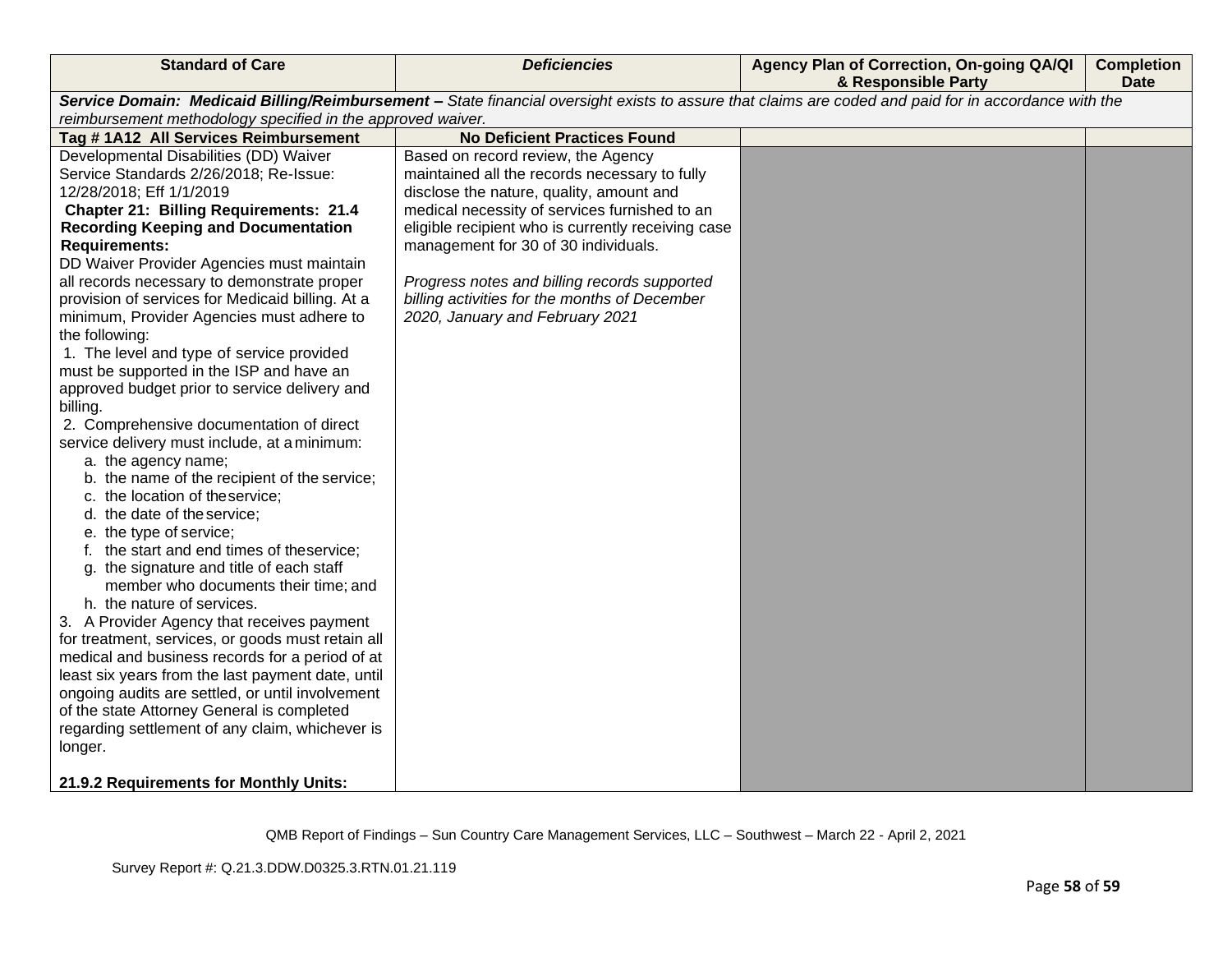| For services billed in monthly units, a Provider |  |  |
|--------------------------------------------------|--|--|
| Agency must adhere to the following:             |  |  |
| 1. A month is considered a period of 30          |  |  |
| calendar days.                                   |  |  |
| 2. At least one hour of face-to-face billable    |  |  |
| services shall be provided during a calendar     |  |  |
| month where any portion of a monthly unit is     |  |  |
| billed.                                          |  |  |
| 3. Monthly units can be prorated by a half       |  |  |
| unit.                                            |  |  |
| 4. Agency transfers not occurring at the         |  |  |
| beginning of the 30-day interval are required to |  |  |
| be coordinated in the middle of the 30-day       |  |  |
| interval so that the discharging and receiving   |  |  |
| agency receive a half unit.                      |  |  |
|                                                  |  |  |
|                                                  |  |  |
|                                                  |  |  |
|                                                  |  |  |
|                                                  |  |  |
|                                                  |  |  |
|                                                  |  |  |
|                                                  |  |  |
|                                                  |  |  |
|                                                  |  |  |
|                                                  |  |  |
|                                                  |  |  |
|                                                  |  |  |
|                                                  |  |  |
|                                                  |  |  |
|                                                  |  |  |
|                                                  |  |  |
|                                                  |  |  |
|                                                  |  |  |
|                                                  |  |  |